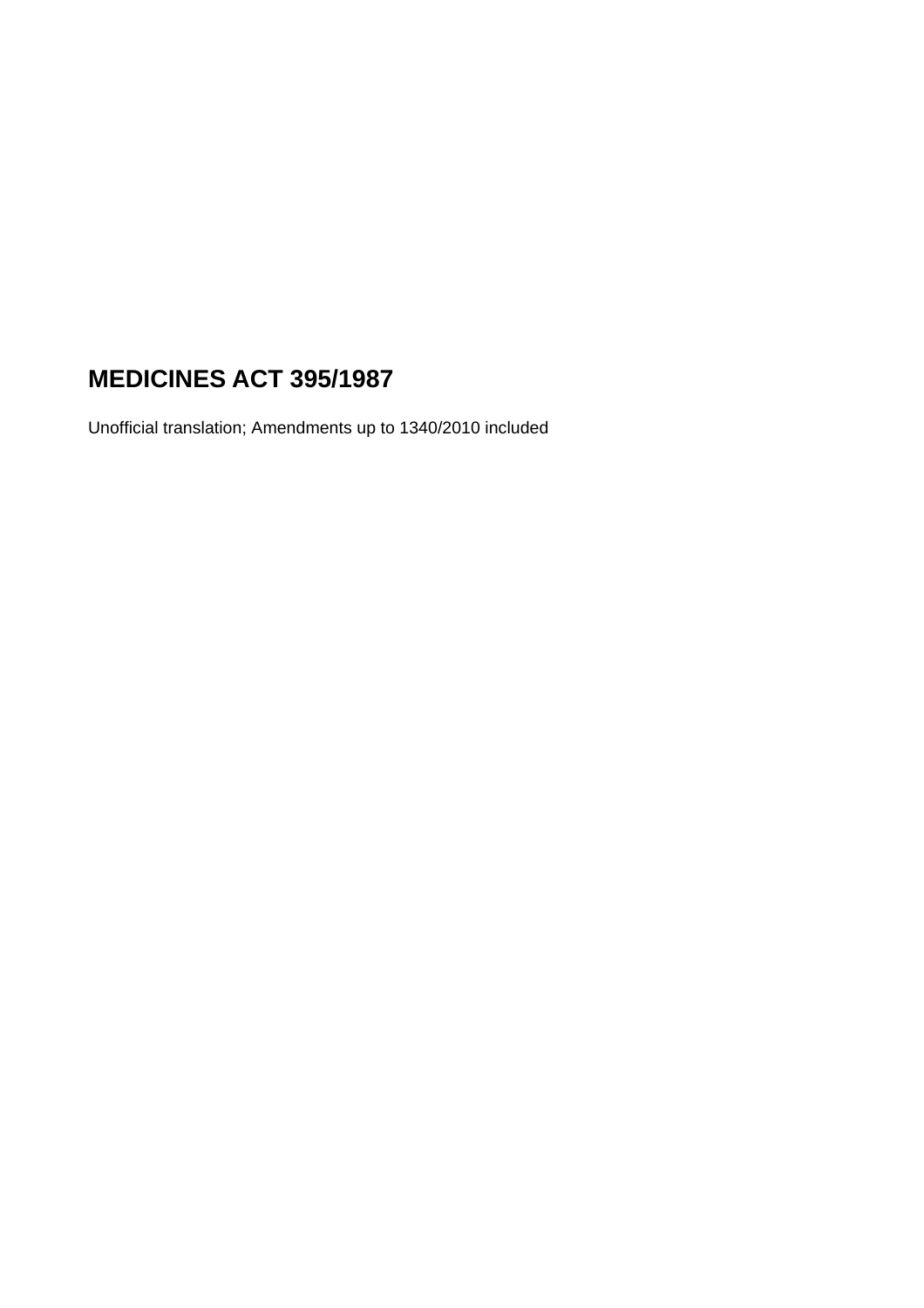# **Chapter 1 — General provisions**

# *Objectives*

## **Section 1 (80/2003)**

The objective of this Act is to maintain and promote the safety of medicinal products and their safe and proper use. A further objective of the Act is to ensure the appropriate manufacture and availability of medicinal products in Finland.

# *Scope of application*

## **Section 2**

- (1) This Act applies to medicinal products, their manufacture, import, distribution, sale and other release for consumption, and to medicinal product manufacturers, medicinal product wholesalers and pharmacies practising the aforementioned activities, to laboratories performing preclinical safety testing of medicinal products, and to the preparation and distribution of medicinal products by hospitals and health centres. (1112/2010)
- (2) This Act also contains provisions on marketing authorisations and registration of medicinal products and on other supervision relating to operations referred to above in subsection 1. (853/2005)
- (3) The provisions of this Act do not apply to products that are used solely for treating parasitic, fungal or bacterial diseases of aquarium fish, or to vitamin products for cage birds, terrarium animals or small rodents kept exclusively as pets. Section 55(1) does not apply to the homeopathic products referred to in section 22a of the Act. (853/2005)
- (4) The provisions of this Act concerning the granting of marketing authorisations, changes to medicinal products, fees related to marketing authorisations, revocation of marketing authorisations and prohibition of the release of a medicinal product for consumption do not apply to medicinal products whose marketing authorisation and related supervision are subject to a decision of the European Medicines Agency or the Commission of the European Communities or the Council of the European Union (*an institution of the European Union*) as laid down in European Community Law. If urgently required to protect human or animal health or the environment, the Finnish Medicines Agency may temporarily prohibit release for consumption of a medicinal product until an institution of the European Union resolves the matter. Provisions concerning fees related to the placing on the market and supervision of medicinal products referred to in this subsection may be issued by Ministry of Social Affairs and Health decree. The amount of such fees is determined by provisions issued in the Act on the Charge Criteria of the State (150/1992). The Finnish Medicines Agency may issue further regulations on the placing on the market and supervision of medicinal products referred to in this subsection insofar as the matter is not provided by European Community Law and the jurisdictional competence has not been reserved for institutions of the European Union. (773/2009)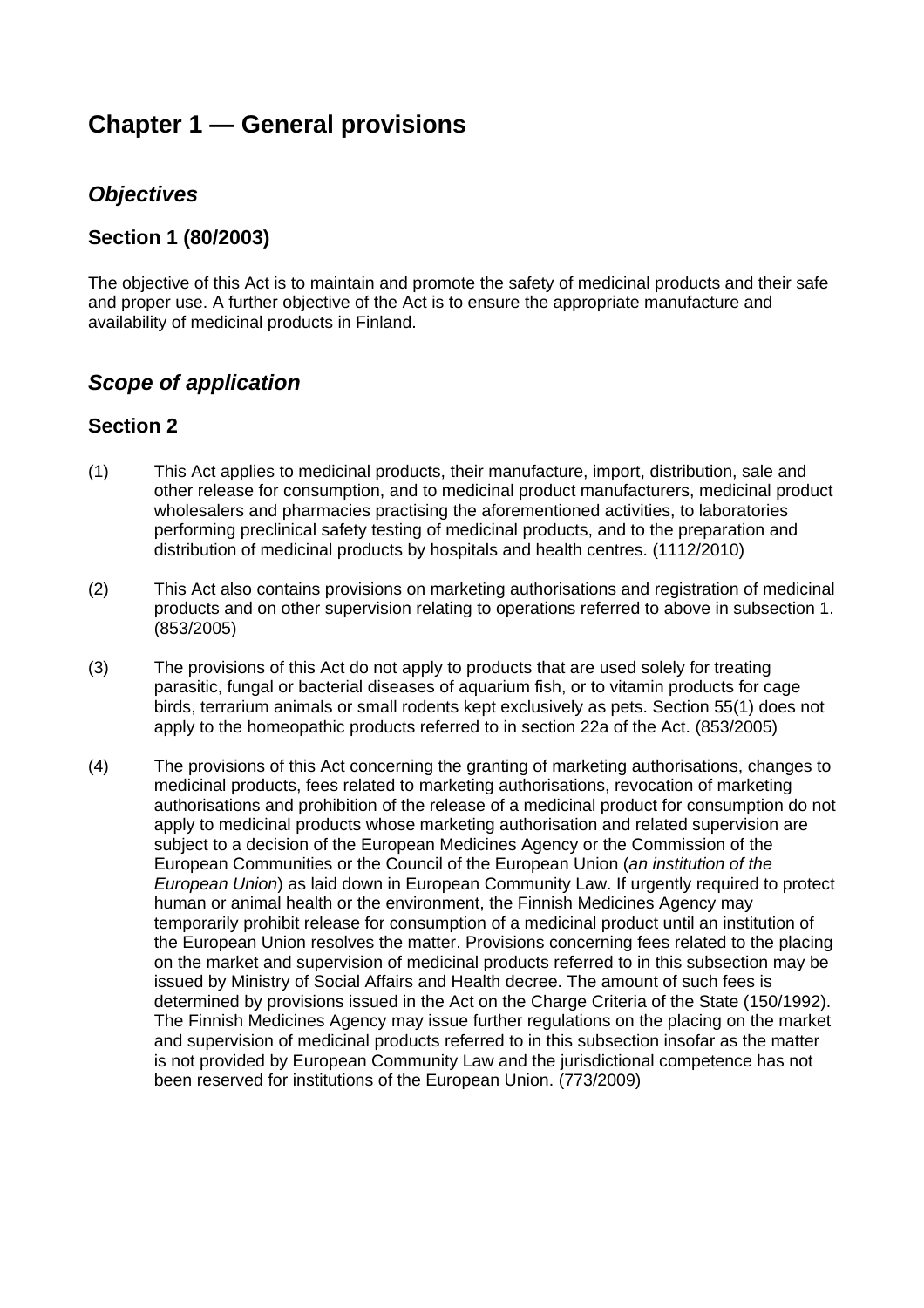# *Definitions*

## **Section 3 (853/2005)**

- (1) *Medicinal product* means a product or substance intended for internal or external use to cure, alleviate or prevent a disease or its symptoms in humans or animals.
- (2) Medicinal products are also considered to include substances or combinations of substances used internally or externally than can be used to restore, correct or modify the vital functions of humans or animals through pharmacological, immunological or metabolic influence or to determine the state of health or the reason for a disease.
- (3) In ambiguous cases where the product may, taking all its properties into account, correspond to the definition of a medicinal product or another product elsewhere in legislation or in the legislation of the European Union, what has been laid down on medicinal products applies.

## **Section 4**

- (1) A medicinal product means a medicinal product:
	- 1) that is prepared or imported in accordance with this Act; and
	- 2) that is intended for use as a medicinal product; and
	- 3) that is sold or otherwise released for consumption in a sales package. (1046/1993)
- (2) Blood plasma from a human is also considered to be a medicinal product if an industrial process is used in its production. (853/2005)

# **Section 5**

A active substance is a substance with an effect on humans or animals that is defined in detail chemically or by other scientific means and is used in the manufacture of a medicinal product or as a medicinal product in its own right.

## **Section 5a (853/2005)**

*Traditional herbal medicinal product* means a medicinal product intended for humans which contains one or more plant-derived substances, one or more herbal medicinal products or their combinations as active substances and which meets the registration requirements laid down in section 22(1). A traditional herbal medicinal product may also contain vitamins or minerals if they enhance the impact of the plant-derived substances.

### **Section 5b (853/2005)**

(1) *Homeopathic product* means a medicinal product prepared from homeopathic stocks in accordance with the homeopathic method described in the European Pharmacopoeia or,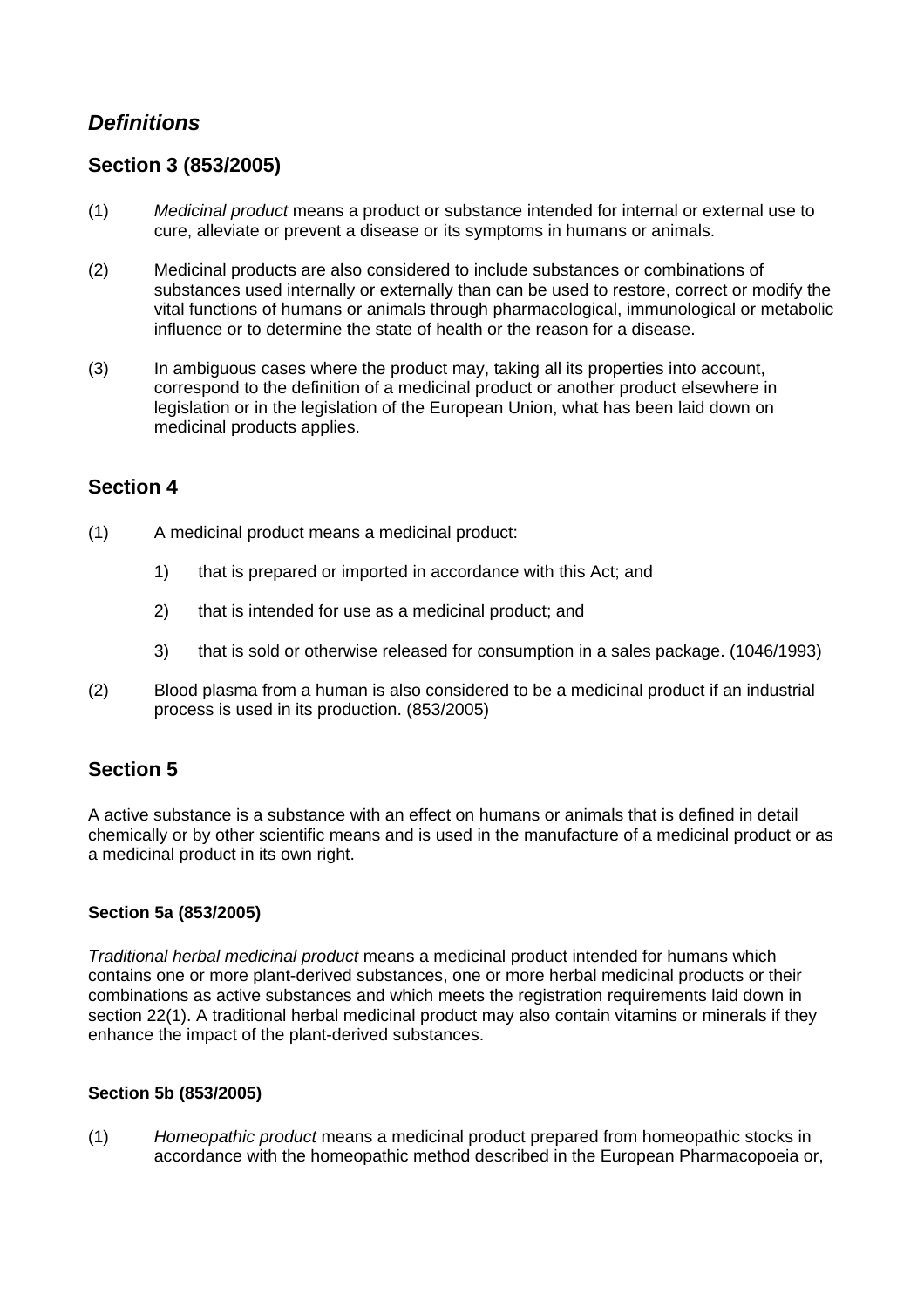if it is not available, in pharmacopoeias used officially in EU Member States. A homeopathic product may be prepared from more than one homeopathic stock.

(2) Provisions concerning homeopathic products also apply to other products prepared using homeopathic methods as referred to in subsection 1.

## **Section 5c (853/2005)**

- (1) *Reference medicinal product* means a medicinal product which has been granted a marketing authorisation referred to in section 21 or for which a state belonging to the European Economic Area has granted a marketing authorisation in accordance with article 5 of Directive 2001/82/EC of the European Parliament and of the Council on the Community code relating to veterinary medicinal products, hereafter the Veterinary Medicinal Products Directive, or article 8 of Directive 2001/83/EC of the European Parliament and of the Council on the Community code relating to medicinal products for human use, hereafter Human Medicinal Products Directive, or for which the European Union has granted a marketing authorisation. (1112/2010)
- (2) *Generic medicinal product* means a medicinal product which has the same qualitative and quantitative composition in active substances and the same pharmaceutical form, and whose bioequivalence with a reference medicinal product has been demonstrated by appropriate bioavailability tests. The different salts, esters, ethers, isomers, mixtures of isomers, complexes or derivatives of an active substance are considered to be the same active substance, unless they differ significantly in properties with regard to safety or efficacy. Applicants for marketing authorisations must provide the additional information necessary for proving the safety or efficacy of the various salts, esters or derivatives of the active substance. Various immediate-release oral pharmaceutical forms are considered to be one and the same pharmaceutical form. Bioavailability studies need not be carried out if the applicant demonstrates that the generic medicinal product meets the criteria defined in the relevant detailed guidelines issued by the European Union Commission.

### **Section 5d (853/2005)**

*Medicinal gas* means gas or gas mixture whose use is based on its pharmacological effect, which is intended for dosage to patients for treatment, diagnostic or preventive purposes and which has been produced and inspected in accordance with good manufacturing practice.

### **Section 6 (773/2009)**

If necessary, the Finnish Medicines Agency will decide whether a substance or product is considered a medicinal product, a traditional herbal medicinal product or a homeopathic product.

# *Other Acts*

# **Section 7 (773/2009)**

(1) Any medicinal products referred to in this Act that are also narcotic drugs under the Narcotics Act (373/2008) are additionally subject to the provisions of the Narcotics Act.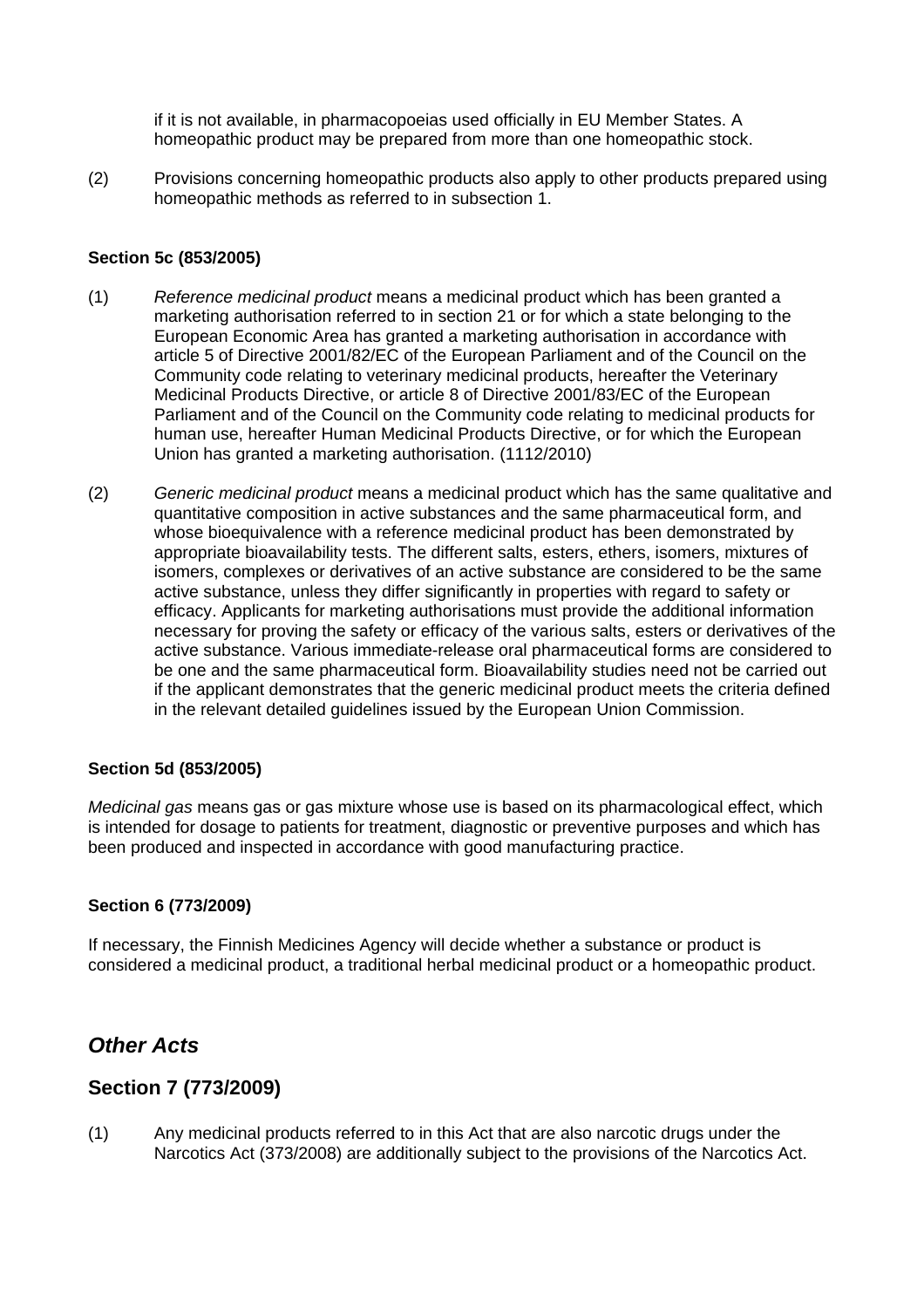- (2) In addition to what is provided on medicinal products in this Act, the provisions of the Alcohol Act (1143/1994) or provisions issued pursuant to it on substances or products containing alcohol also apply to medicinal products containing alcohol.
- (3) The Act on Obligatory Reserve Supplies of Medicinal Products (979/2008) lays down provisions on obligatory reserve supplies of medicinal products.
- (5) Whenever a medicinal product referred to in this Act is to be regarded as hazardous waste as referred to in the Waste Act (1072/1993), the product will be subject to the hazardous waste provisions of the Waste Act or provisions issued pursuant to it.

# **Chapter 2 — Manufacture of medicinal products**

# *Industrial manufacture*

## **Section 8**

- (1) Medicinal products may only be manufactured industrially by medicinal product manufacturers that have acceptable production facilities and equipment and a licence from the Finnish Medicines Agency. The licence may incorporate conditions. (773/2009)
- (2) Further provisions on information to be given in licence applications and on the application procedure will be issued by Government decree. The period of time during which licence application decisions must be made will also be laid down by Government decree. (700/2002)

See sections 1 and 2a of the Medicines Decree (693/1987) on application for and granting of licences.

## **Section 9**

- (1) Medicinal product manufacturers must have an accountable director who is primarily responsible for ensuring that medicinal products manufactured by the medicinal product manufacturer meet the requirements set for them by the provisions of this Act and provisions issued pursuant to it and are of flawless quality, and that the provisions of this Act and provisions issued pursuant to it on the manufacture of medicinal products and on quality control are complied with in the industrial manufacture of medicinal products.
- (2) Accountable directors of medicinal product manufacturers must be certified Masters of Pharmacy or have some other appropriate higher first degree. Accountable directors are also required to have a sufficient period of experience in manufacturing or quality control of medicinal products in the service of a medicinal product manufacturer. An accountable director must not simultaneously act as accountable director in another company that has been licensed to manufacture medicinal products, Neither must an accountable director act as accountable director in a medicinal product wholesaler or as a licensed pharmacist, manager of a hospital pharmacy or dispensary, head of a military pharmacy or manager of a pharmacy or subsidiary pharmacy. If necessary, further provisions on the qualifications of accountable directors may be issued by Government decree. (700/2002)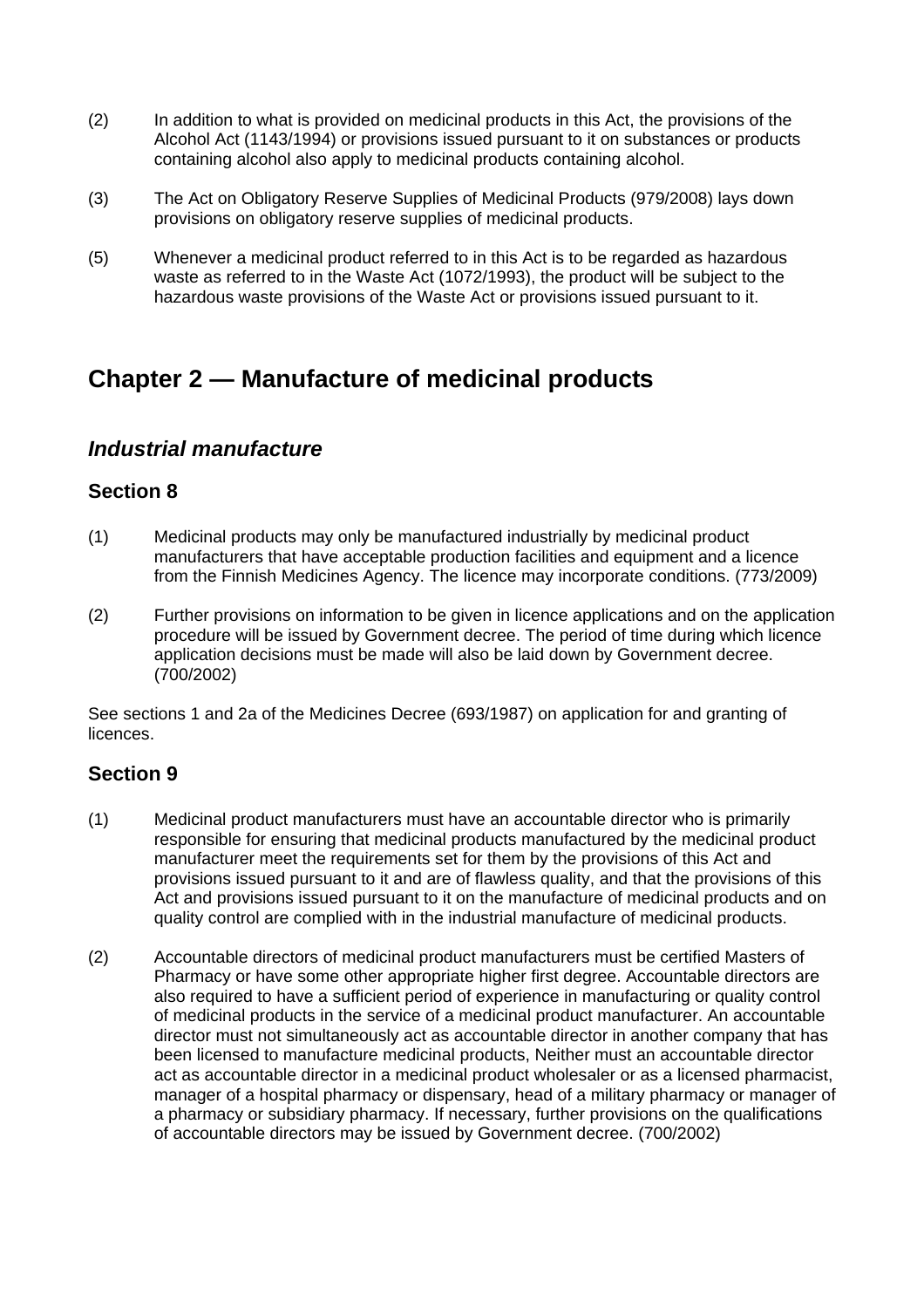- (3) If an accountable director does not, in addition to the qualifications stated in subsection 2, meet the qualifications laid down in article 53 of the Directive of the European Parliament and of the Council on the Community Code Relating to Veterinary Medicinal Products (2001/82/EC) and in article 49 of the Directive of the European Parliament and of the Council on the Community Code Relating to Medicinal Products for Human Use (2001/83/EC), the licence holder must employ at least one person with the qualifications laid down in the above directives. The Finnish Medicines Agency will issue further provisions on the duties of such a person. (773/2009)
- (4) As regards units and laboratories carrying out duties in the sphere of quality control of medicinal products, derogations from the qualifications of accountable directors and persons meeting the qualifications laid down in subsections 2 and 3 may be laid down by Government decree. (296/2004)

# **Section 10 (1112/2012)**

- (1) If required for technical, economic or production-related reasons, a medicinal product manufacturer may have a medicinal product manufactured (contract manufacture) or controlled (contract analysis) either in part or in full by another medicinal product manufacturer (contract manufacturer) or institution (contract analyst), respectively.
- (2) A contract manufacturer and a contract analyst performing release analysis of medicinal substances or medicinal products must have the licence referred to in section 8 for the industrial manufacture of medicinal products. Contract manufacturers and contract analysts must give the Finnish Medicines Agency at least 60 days' advance notification of the commencement of their operations. A copy of the agreement made between the medicinal product manufacturer and the contract manufacturer or contract analyst must be appended to the notification.
- (3) The Finnish Medicines Agency may issue regulations concerning the procedures to be observed in contract manufacture and contract analysis.

# **Section 11 (700/2002)**

- (1) Medicinal product manufacturers must comply with good manufacturing practice for medicinal products corresponding to the principles and guidelines relating to provisions issued by the European Union and the Convention on mutual recognition of inspections of manufacture of pharmaceutical products (Finnish Treaty Series 20/1971). Only such active substances as have been manufactured in accordance with the European Union guidelines on good manufacturing practice may be used in the manufacture of medicinal products. The Finnish Medicines Agency may issue further regulations on observing good manufacturing practice and on the extent to which good manufacturing practice also covers the manufacture of auxiliary substances used in the production of medicinal products. (773/2009)
- (2) Medicinal product manufacturers must keep records of the sale of medicinal products. Such records must be retained for a minimum of five years. Further provisions on the content and storage of such records may be issued by Government decree.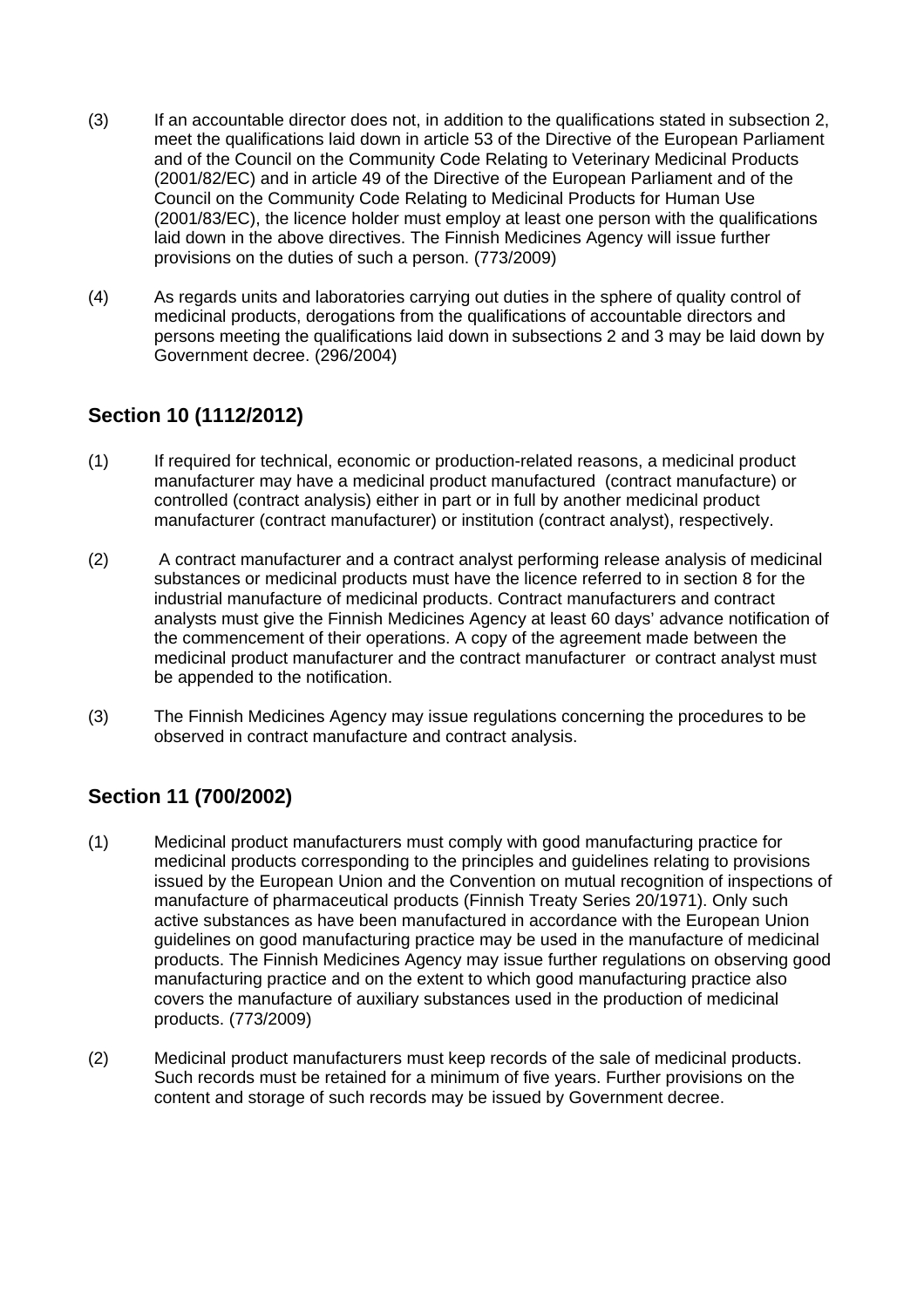# *Preparation other than industrial manufacture*

# **Section 12 (1112/2010)**

- (1) Medicinal products may be prepared in a pharmacy or in a subsidiary pharmacy belonging to it only for sale in that pharmacy or in a subsidiary pharmacy or service point belonging to it.
- (2) Licensed pharmacists may, however, have particular medicinal products prepared by another pharmacy or acquire from another pharmacy particular raw materials imported in accordance with section 17(1)(3) for their own production. Licensed pharmacists are required to notify the Finnish Medicines Agency of this. The Agency may issue regulations concerning the procedures to be observed in the preparation of medicinal products in pharmacies and in contract manufacture as well as further provisions on the notification procedure.

# **Section 12a (1112/2010)**

- (1) Automated dose dispensing taking place in a pharmacy and a subsidiary pharmacy belonging to it as well as contract preparation are subject to a licence from the Finnish Medicines Agency. The licence must be granted if the requirements laid down in section 15 are met. The licence may incorporate conditions pertaining to the preparation, release and use of the medicinal product or otherwise required for medicinal product safety.
- (2) A pharmacist may contract out automated dose dispensing to another pharmacy to which a licence for automated dose dispensing has been granted.

# **Section 13 (773/2009)**

Pharmacies, the Military Pharmacy, hospital pharmacies and dispensaries must give the Finnish Medicines Agency advance notification of the pharmacy's own preparations.

# **Section 14 (700/2002)**

Hospital pharmacies or dispensaries are allowed to prepare medicinal products to the extent required by hospital district, hospital or health centre operations or operations referred to in section 62(3). Manufacture of medicinal products must comply with good manufacturing practice for medicinal products corresponding to the principles and guidelines adopted in connection with the provisions issued by the European Communities and the Convention on mutual recognition of inspections of manufacture of pharmaceutical products.

# **Section 15 (1112/2010)**

(1) A precondition for the preparation of medicinal products and for automated dose dispensing in a pharmacy, subsidiary pharmacy, hospital pharmacy or dispensary is that the personnel are sufficiently familiar with the preparation of medicinal products and that there are appropriate production facilities and equipment for such preparation. The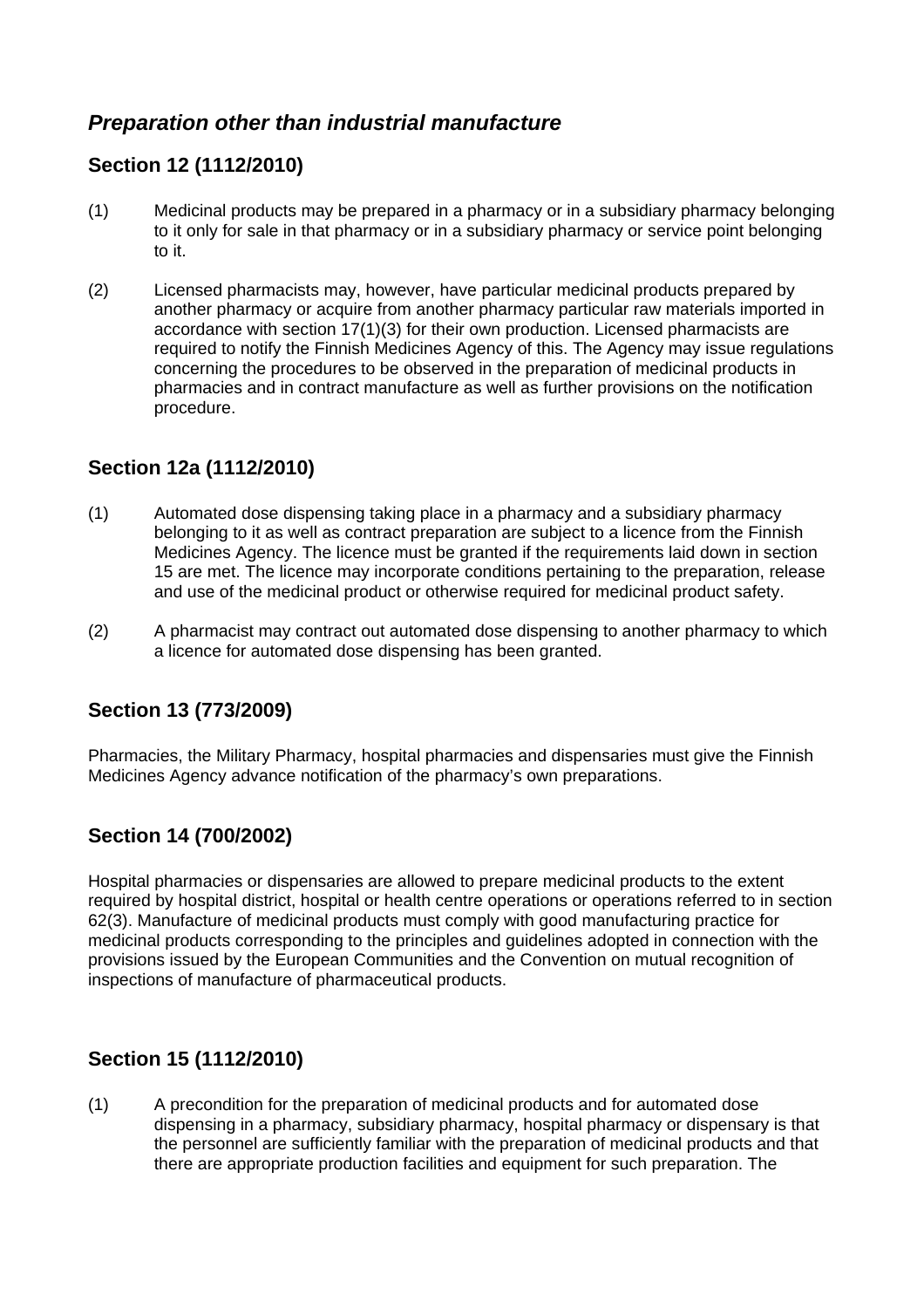activities must furthermore comply, as applicable, with the good manufacturing practice for medicinal products under section 11.

(2) Further provisions on the preconditions for a licence may be issued by Government decree. The Finnish Medicines Agency may issue regulations on application for licences under section 12a(1).

### **Section 15a (773/2009)**

- (1) Medicinal products may be manufactured for clinical trials under a licence granted by the Finnish Medicines Agency. Such licences may incorporate conditions relating to the manufacture, surrender and use of a medicinal product or otherwise required for medicinal product safety.
- (2) In addition to what is provided in subsection 1 above, medicinal products used in clinical trials can be manufactured by licence holders referred to in section 8 and those manufacturing or preparing medicinal products as referred to in sections 12, 14 and 84 in accordance with what is provided and laid down in this Act and in provisions and decisions issued under it. Such manufacturers of medicinal products must notify the Finnish Medicines Agency of the manufacture of a medicinal product to be used for clinical trials before the manufacture begins.
- (3) The manufacture of medicinal products for clinical trials must comply with, as appropriate, what is laid down on the manufacture and preparation of medicinal products in or under this Act.
- (4) The Finnish Medicines Agency may issue further regulations and guidelines on the manufacture and preparation of medicinal products for clinical trials, on application for licences referred to in subsection 1 and on notification referred to in subsection 2.

#### **Section 15b (296/2004)**

- (1) Units manufacturing medicinal products for clinical trials must employ at least one person meeting the qualifications laid down in article 13(2) of the Directive of the European Parliament and of the Council on the Approximation of the Laws, Regulations and Administrative Provisions of the Member States Relating to the Implementation of Good Clinical Practice in the Conduct of Clinical Trials on Medicinal Products for Human Use (2001/20/EC). The Finnish Medicines Agency will issue further provisions on the duties of this person. If the unit's manufacture of medicinal products is extensive, the unit must have an accountable director whose duties and qualifications are determined under section 9.
- (2) Units manufacturing medicinal products for clinical trials may have medicinal products contract-manufactured for clinical trials under the conditions laid down in section 10.
- (3) Units manufacturing medicinal products for clinical trials must comply with the good manufacturing practice for medicinal products referred to in section 11.

#### **Section 15c (773/2009)**

(1) The non-industrial manufacture of the advanced therapy medicinal products referred to in Regulation (EC) No 1394/2007 of the European Parliament and of the Council of 13 November 2007 on advanced therapy medicinal products and amending Directive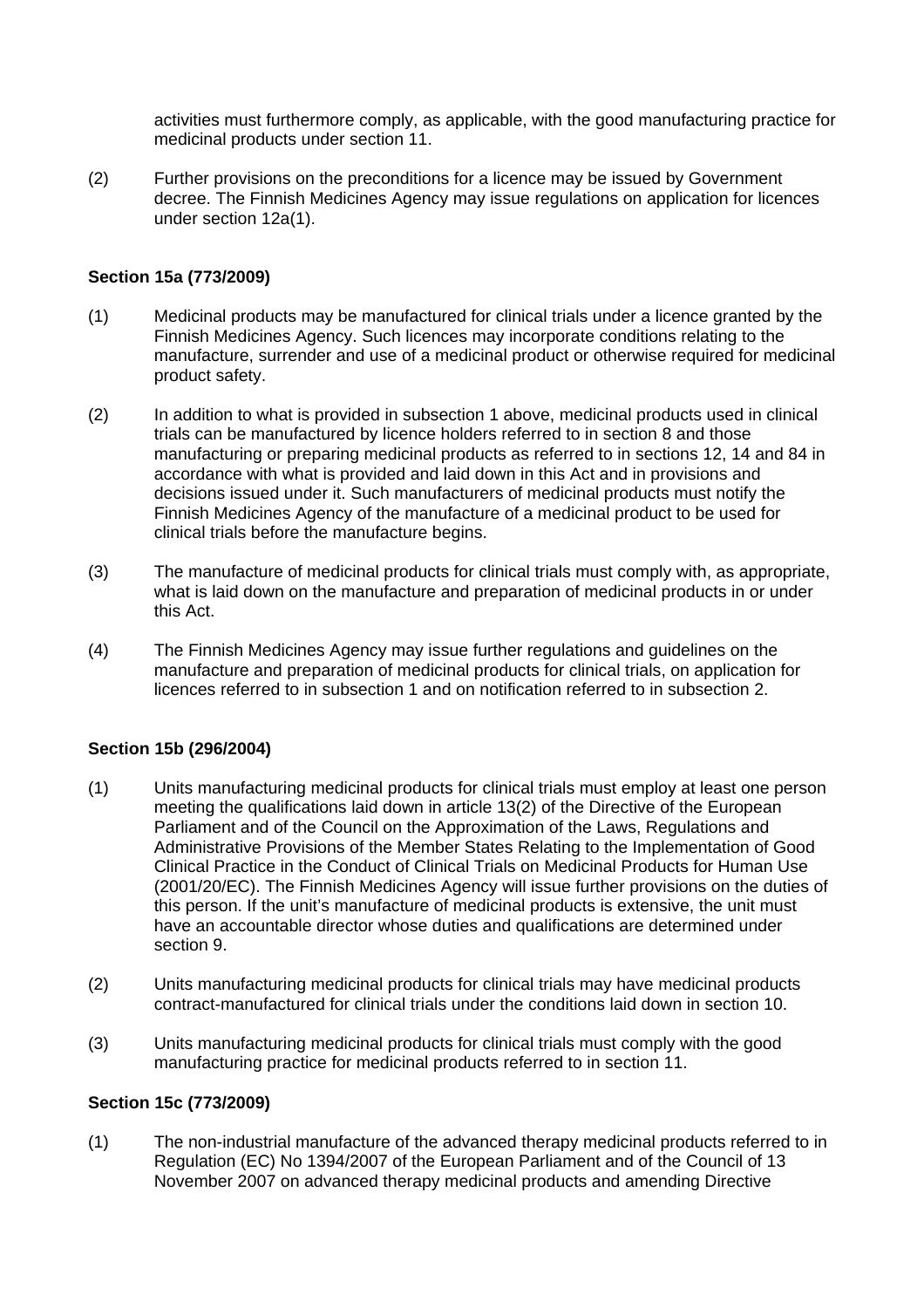2001/83/EC and Regulation (EC) No 726/2004 is subject to licence granted by the Finnish Medicines Agency. The licence may be granted for the manufacture of a medicinal product by prescription from a physician for the individual treatment in a hospital of a particular patient. The licence may incorporate conditions pertaining to the preparation, release, traceability and use of the medicinal product or required for medicinal product safety. The licence may be granted for a fixed or indefinite term.

- (2) The manufacture of advanced therapy medicinal products must comply, as appropriate, with what is laid down on the manufacture and preparation of medicinal products in or under this Act.
- (3) The Finnish Medicines Agency may issue further regulations and guidelines on application for the licence under subsection 1 and the contents of such application, the quality requirements applicable to the non-industrial manufacture of advanced therapy medicinal products, and the traceability of the products and pharmacovigilance.

# **Section 16 (773/2009)**

The Finnish Medicines Agency will issue further regulations and guidelines concerning the advance notification referred to in section 13 and concerning the good manufacturing practice for medicinal products that is based on provisions issued by the European Communities and the Convention on mutual recognition of inspections of manufacture of pharmaceutical products, in accordance with sections 12 and 14. The Finnish Medicines Agency may also issue further regulations and guidelines concerning the sales package labelling of the medicinal products manufactured.

# **Chapter 3 — Import of medicinal products**

# **Section 17 (853/2005)**

- (1) Medicinal products may be imported:
	- 1) by any party permitted to manufacture medicinal products industrially at a medicinal product manufacturer's facility;
	- 2) by any party that has a licence under section 32 to practise medicinal product wholesaling;
	- 3) by licensed pharmacists, the University of Helsinki licensed pharmacy, the University of Kuopio licensed pharmacy and the Military Pharmacy for pharmacy operations and for operations referred to in section 12(2);
	- 4) by hospital pharmacies in individual cases for operations of the relevant hospital district, hospital or health centre and for operations referred to in section 62(3);
	- 5) by universities, institutions of higher education and scientific research institutions for their own research purposes; and
	- 6) for clinical trials of medicinal products, by parties with the right to manufacture medicinal products for clinical trials.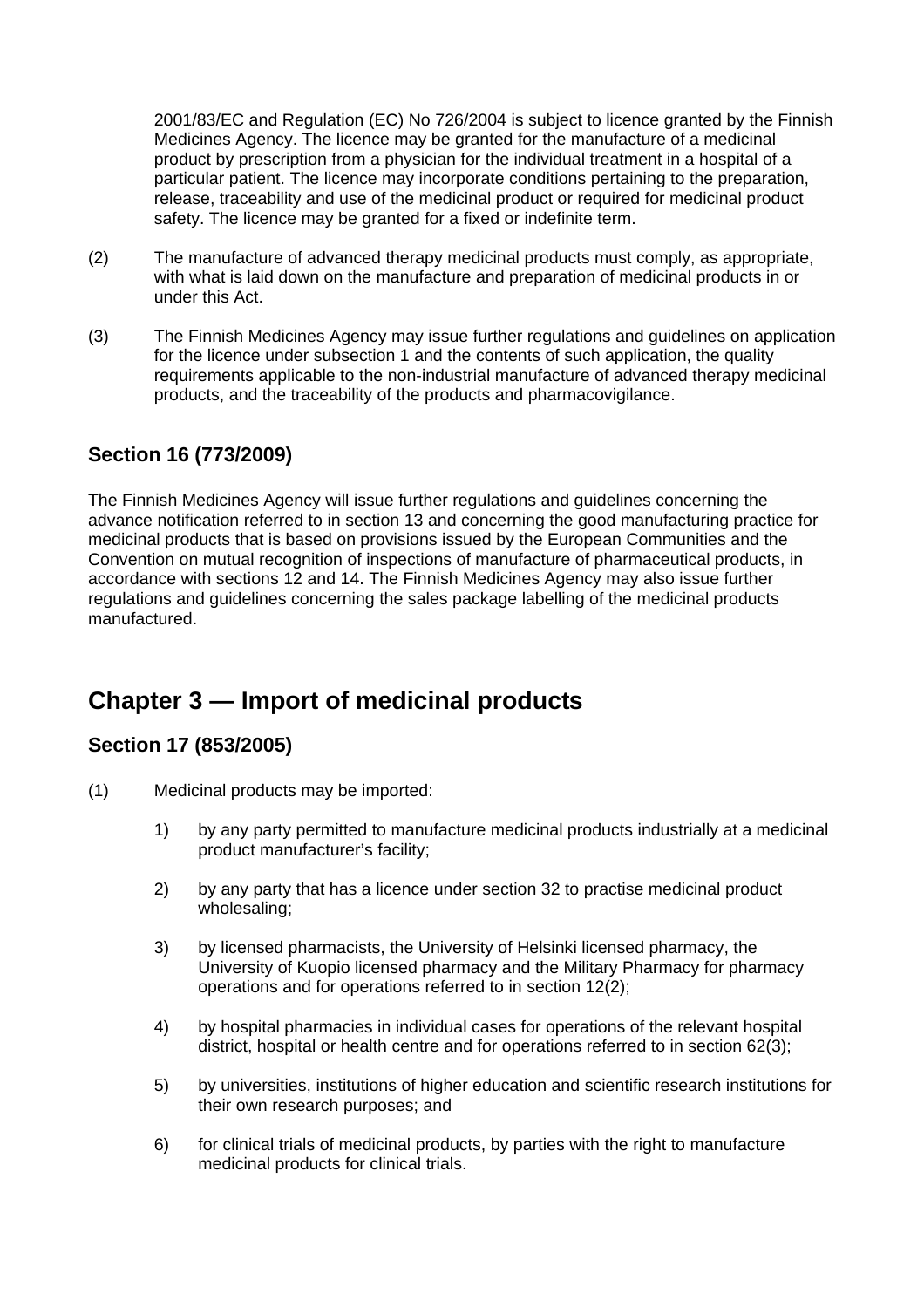- (2) Hospital pharmacies, universities, institutions of higher education and scientific research institutions must notify the Finnish Medicines Agency of any imports. (773/2009)
- (3) If a medicinal product with a marketing authorisation or a registered medicinal product or a medicinal product intended for clinical trials of medicinal products is imported from a state outside the European Economic Area, the importer must have the licence referred to in section 8 for the industrial manufacture of medicinal products.
- (4) Businesses other than those referred to in subsection 1(1-3) may import medicinal substances for their own production purposes. The businesses must notify the Finnish Medicines Agency of such imports. (773/2009)

## **Section 18 (700/2002)**

Provisions concerning records of imported medicinal products and concerning notifications of imports referred to in section 17(2) will be issued by Government decree.

## **Section 19 (22/2006)**

- (1) Private individuals may import into Finland medicinal products for their own personal medication procured from suppliers with retail distribution rights for such products. The import of medicinal substances is not permitted. The procurement of prescription medicinal products must be based on prescriptions issued by a person entitled to prescribe medication. In addition, persons entering Finland may bring with them medicinal products for treatment of a pet arriving in the country at the same time up to a maximum amount equivalent to one month's needs at a time.
- (2) Persons in permanent residence outside Finland and entitled to practise the profession of a physician or a veterinary surgeon may, when entering the country, bring with them and use medicinal products that have a marketing authorisation in the country in which they primarily practise their profession if the entry into the country and need for medicinal products are based on medication needs of a person or group of persons or an animal or group of animals arriving in Finland temporarily for a major international sports competition or a comparable other event. The right to import does not, however, apply to doping substances referred to in chapter 44, section 16 of the Criminal Code (39/1889). Imported medicinal products may only be used for the treatment of persons or animals by the physician or veterinary surgeon who has imported them and under whose treatment responsibility the persons or animals are.
- (3) If licensed physicians, dentists or veterinary surgeons in permanent residence in Finland have exported medicinal products from Finland in preparation for providing medicinal treatment for persons or animals in permanent residence in Finland but temporarily abroad, they may bring such unused medicinal products back to Finland.
- (4) Further provisions may be issued by Government decree on detailed conditions concerning imports referred to in subsections 1–3 and restrictions concerning the country or method of procurement of the medicinal product, the nature of the competition or other event referred to in subsection 2 and the maximum amount to be imported. Provisions may also be issued by Government decree to deny or restrict the right under subsection 2 to import medicinal products containing substances classified as narcotics. An obligation may also be laid down requiring advance notification concerning imports relating to subsection 2 above to the authorities or to the organizer of the event that is the reason for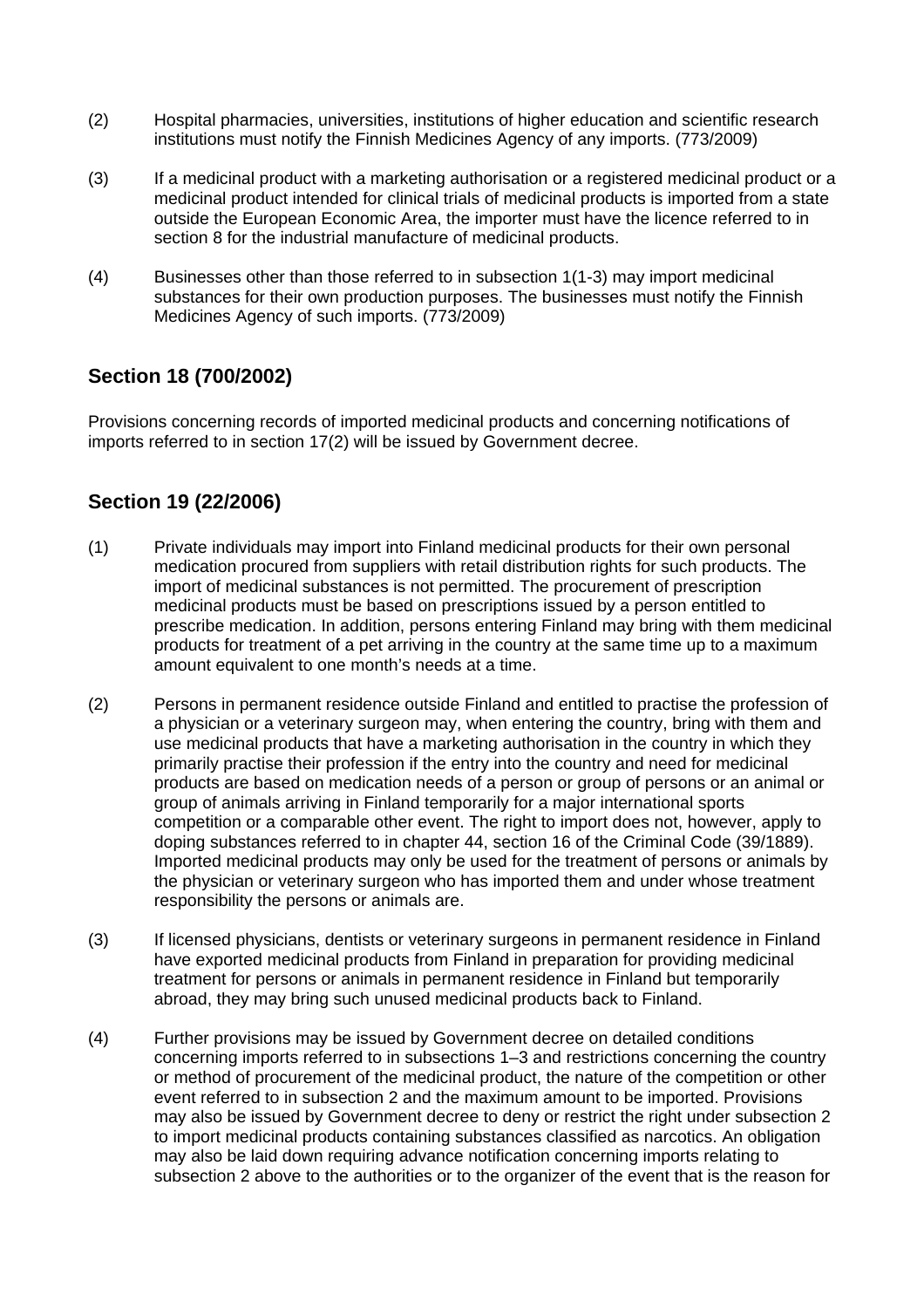the temporary residence, on grounds laid down by Government decree. Provisions may also be issued by Government decree to restrict imports of substances used for veterinary medication, if they may endanger the safety or quality of animal-derived food or if they may cause other significant harm to animals, humans or the environment or if they may endanger resistance to animal diseases in Finland.

# **Chapter 4 — Marketing authorisation and registration (853/2005)**

# *Scope of application*

## **Section 20 (853/2005)**

The provisions of this chapter apply to medicinal products and medicinal gases that are manufactured industrially or are imported.

## **Section 20a (773/2009)**

A medicinal product may be sold to the general public or otherwise released for consumption only if the Finnish Medicines Agency has granted an authorisation for the product or registered it under this Act or if it has a marketing authorisation granted by an institution of the European Union.

# *Marketing authorisation*

## **Section 21 (853/2005)**

- (1) The Finnish Medicines Agency grants marketing authorisation for medicinal products other those appearing in the Annex to Regulation (EC) No 726/2004 of the European Parliament and of the Council laying down Community procedures for the authorisation and supervision of medicinal products for human and veterinary use and establishing a European Medicines Agency when:
	- 1) the product has been established to be appropriate as a medicinal product;
	- 2) the product cannot be considered to be hazardous to the patient's health, the user or public health and a veterinary medicinal product, considering its indication, cannot be considered to be hazardous to the consumer, the environment or the target animal, taking into account the beneficial effects of the product relative to the risks associated with its quality, safety and efficacy (*risk/benefit ratio*);
	- 3) the products meets the manufacture and quality requirements under the pharmacopoeia or otherwise imposed on it;
	- 4) the effects of the medicinal substance and the medicinal product have been duly established through preclinical and clinical trials; and
	- 5) product composition and other data have been duly reported.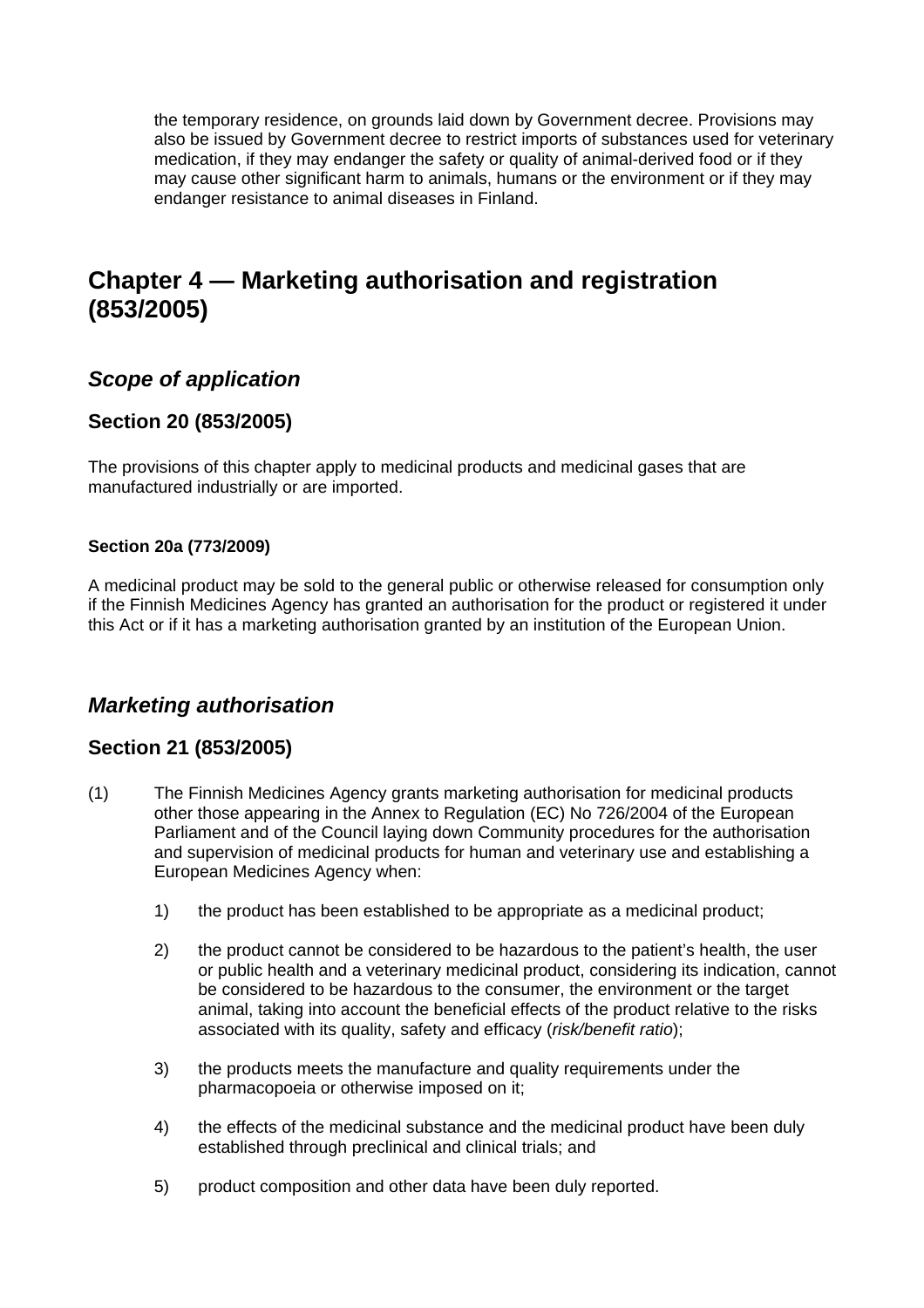(773/2009)

- (2) The marketing authorisation of a medicinal product may incorporate conditions when these are necessary to ensure the correct and safe use of the medicinal product.
- (3) For particular reasons related to the safety or efficacy of the medicinal product, the marketing authorisation may be conditional such that the holder of the marketing authorisation must undertake measures ordered in the marketing authorisation. The Finnish Medicines Agency publishes the reasons for the grant of a conditional marketing authorisation and specifies the measures required. The holder of the marketing authorisation must submit to the Finnish Medicines Agency each year a report on the fulfilment of the conditions of the marketing authorisation. (773/2009)
- (4) A marketing authorisation is not required for a radioactive medicinal product prepared at the moment of use by using radionuclide generators, product combinations or radioactive precursors which have marketing authorisation.

### **Section 21a (853/2005)**

- $(1)$  In derogation to what is laid down in section 21(1)(4) and without restricting the application of legislation concerning the protection of industrial and commercial rights, applicants do not need to submit findings of preclinical and clinical trials or safety and residue testing on veterinary medicinal products if the applicants can show that authorisation is being sought for a generic medicinal product that is equivalent to a reference medicinal product that has or has had a marketing authorisation under section 21 or a marketing authorisation granted by a European Economic Area member state or by the European Community for a minimum of eight years. If, in the case of a biological medicinal product, the raw ingredients or manufacturing processes specifically differ from the reference product, the applicants must append to their applications the findings of preclinical and clinical trials separately prescribed by the Finnish Medicines Agency. Where necessary, the Agency must give further instructions on how the conformity of raw ingredients and manufacturing methods is to be shown.
- (2) The findings of appropriate preclinical and clinical trials and appropriate safety and residue tests on veterinary medicinal products must, however, be submitted if the product does not fully comply with the definition of a generic medicinal product given in section 5c or if it has not been possible to demonstrate bioequivalence through bioavailability testing or if the product's therapeutic indication or administration route differ from those of the reference medicinal product.
- (3) The marketing authorisation of a generic medicinal product will enter into force at the earliest when ten years have passed from the granting of the original marketing authorisation of the reference medicinal product. If the holder of a marketing authorisation for a reference medicinal product is, during the eight years following the granting of the authorisation, granted an authorisation for one or more new therapeutic indications which have, in the scientific evaluation carried out before granting the authorisation, been found to bring significant clinical benefits in comparison with existing treatments, the marketing authorisation will enter into force at the earliest when 11 years have elapsed from the granting of the original marketing authorisation for the reference medicinal product.
- (4) If a veterinary medicinal product containing a new active substance is meant for one or more food-producing animals, the ten-year period referred to in subsection 3 will be extended by one year each time the authorisation is extended to cover a new foodproducing animal species. The extension must nevertheless not exceed three years. It is a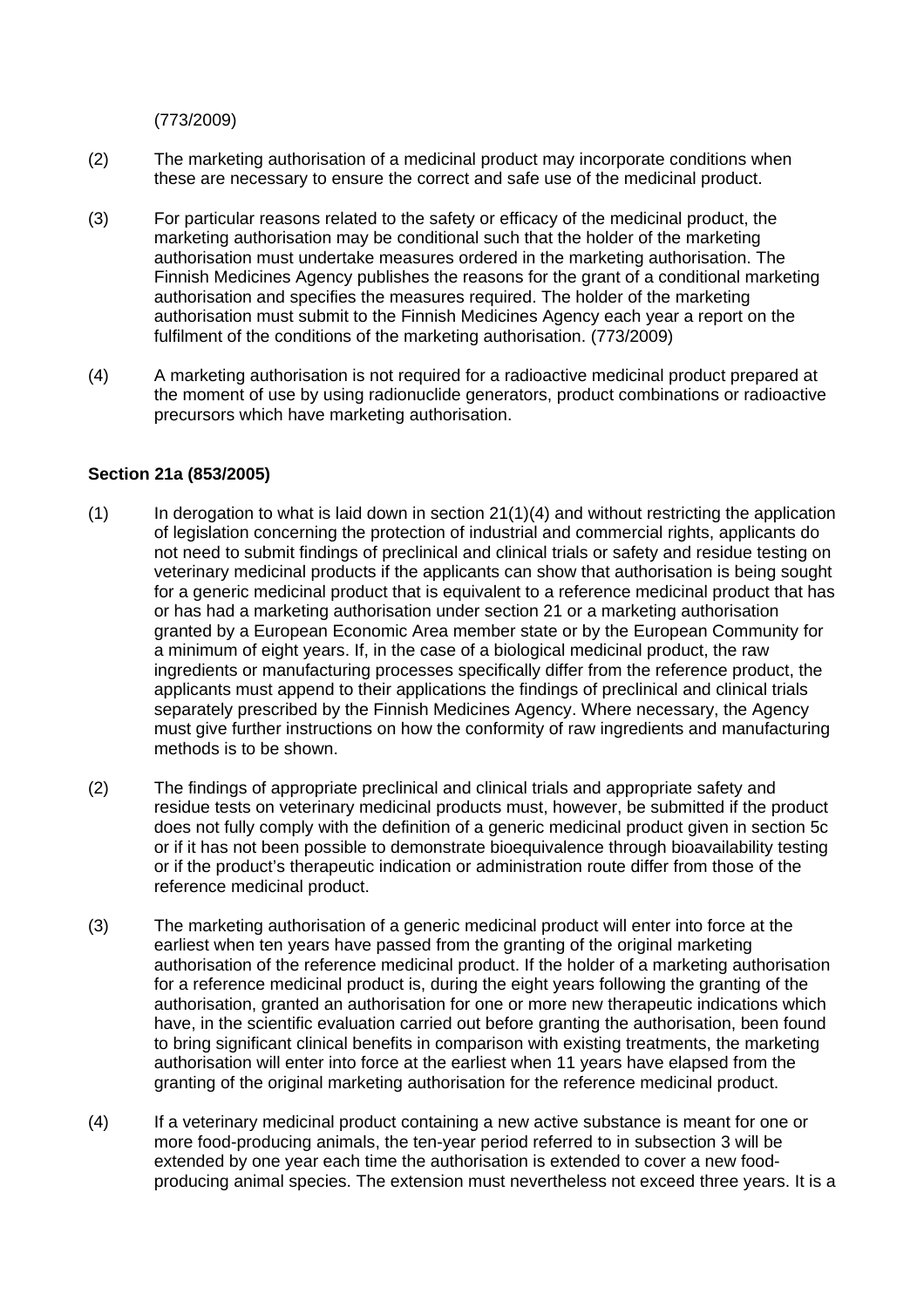condition for the extension that the marketing authorisation is granted within five years of the granting of the marketing authorisation for the reference medicinal product. A further condition for the extension is that the holder of the marketing authorisation has submitted an application for the establishment of maximum residues for the species concerned in accordance with Council Regulation 2377/90/EEC laying down a Community procedure for the establishment of maximum residue limits of veterinary medicinal products in foodstuffs of animal origin, hereafter referred to as the *Residue Regulation*. The ten-year extension referred to in this subsection does not apply to veterinary medicinal products whose reference medicinal products have been granted marketing authorisation on 30 April 2004 or before.

(5) Marketing authorisations for generic medicinal products for fish, bees or other species specified in accordance with the procedure referred to in article 89(2)of Veterinary Medicinal Products Directive will, however, enter into force at the earliest 13 years after the granting of the marketing authorisation for the reference medicinal product.

### **Section 21b (853/2005)**

When a marketing authorisation is sought for a medicinal product which has the same quality and quantity of active substances and the same pharmaceutical form as a product that has been granted a marketing authorisation previously and the holder of the marketing authorisation has consented to the use of the pharmaceutical, preclinical and clinical findings recorded in the documents of the product's marketing authorisation application and, in the case of a veterinary medicinal product, also the findings of safety and residue testing, findings of this nature need not be appended to the application.

### **Section 21c (853/2005)**

- $(1)$  In derogation to what is laid down in section 21(1)(4) and without restricting the application of legislation protecting industrial and commercial rights, applicants for marketing authorisations need not submit findings of preclinical and clinical trials on the medicinal product or, in the case of veterinary medicinal products, the findings of safety and residue testing, if the applicants show that the active substances of the product have an established pharmaceutical history of at least ten years in a European Economic Area state and their efficacy has been recognised and safety level approved. The efficacy and safety level must in such a case be shown through appropriate scientific literature as specified by the Finnish Medicines Agency. (773/2009)
- (2) If a medicinal product contains many active agents contained in medicinal products that have already been granted a marketing authorisation and these active substances have not been used previously in combination for treatment purposes, findings on the combination from clinical and preclinical trials and, where necessary, also findings from safety and residue testing for veterinary medicinal products must be submitted on the combination. No findings need be submitted for the single active substances or the publication references referred to in subsection 1. Time limits under section 21a(1) and 21a(3–5) apply to the generic medicinal products of new combinations containing several medicinal substances.
- (3) If a generally approved medicinal substance is approved for a new therapeutic indication on the basis of significant preclinical or clinical trials, a new indication may be applied for on the basis of such trials at the earliest when one year has elapsed since the amendment to the marketing authorisation. The restriction only concerns the first new therapeutic indication.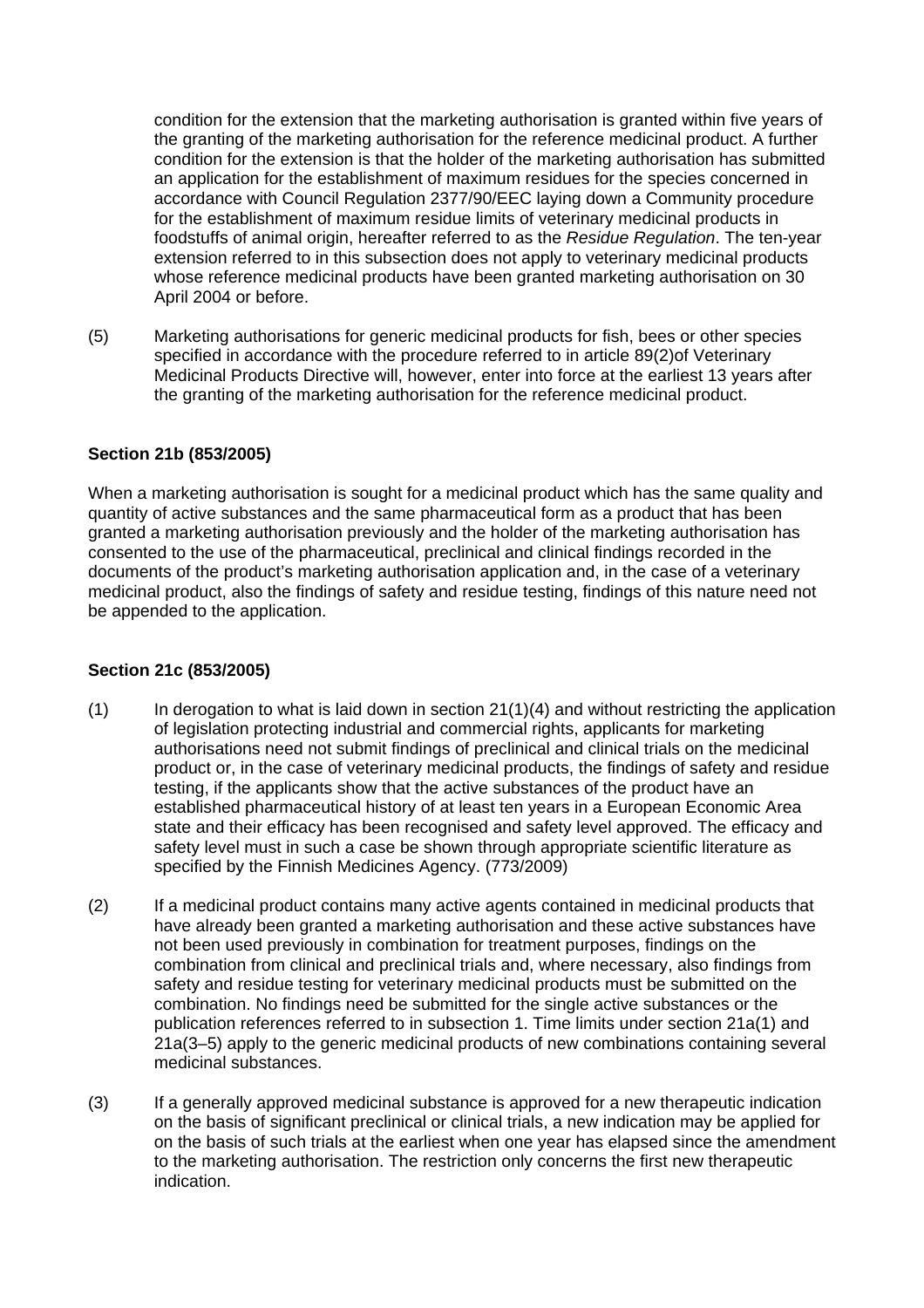(4) If new testing on maximum residues has been carried out on a veterinary medicinal product meant for a food-producing animal in accordance with the Residue Regulation and new clinical trials have been carried out on another food-producing animal species in order to obtain a marketing authorisation, and these trials have been taken into account in the granting of a marketing authorisation under subsection 1, another applicant for a marketing authorisation may not refer to such trials until at least three years have elapsed since the granting of the first marketing authorisation based on them.

# *Special authorisation procedures*

## **Section 21d (773/2009)**

If a medicinal product that has been granted a marketing authorisation in Finland is imported by a party other than the holder of the marketing authorisation or a representative authorised by the holder of the marketing authorisation to import the medicinal product, the medicinal product must have a parallel import marketing authorisation. The Finnish Medicines Agency grants such a parallel import marketing authorisation if the there is no therapeutic difference between the parallel import product and the product that has been granted a marketing authorisation previously. A parallel import marketing authorisation can be granted only to medicinal products imported from a European Economic Area state.

## **Section 21e (773/2009)**

In derogation to what is laid down in section 21(1) and 21(2), the Finnish Medicines Agency may grant a temporary authorisation for the use of a medicinal product, if special grounds exist on the basis of suspected or detected spreading of harmful causes of disease, toxins, chemical substances or hazardous nuclear radiation and there is no other appropriate treatment or medication available.

### **Section 21f (773/2009)**

For special reasons relating to treatment or public health, the Finnish Medicines Agency may, the provisions of section 21 notwithstanding, grant a temporary authorisation for a fixed period (*special authorisation*) for releasing a medicinal product for consumption. Further provisions concerning the special authorisation procedure and the conditions for granting special authorisation may be issued by Government decree.

### **Section 21g (773/2009**)

What is laid down in this Act on marketing authorisations notwithstanding, the Finnish Food Safety Authority may, in the case of a serious animal disease epidemic, grant an import authorisation or an authorisation for use for an immunological veterinary medicinal product which does not have marketing authorisation if a suitable product is not otherwise available or if the epidemic situation otherwise so requires. The Finnish Medicines Agency must be notified of the authorisation without delay.

### **Section 21h (311/2009)**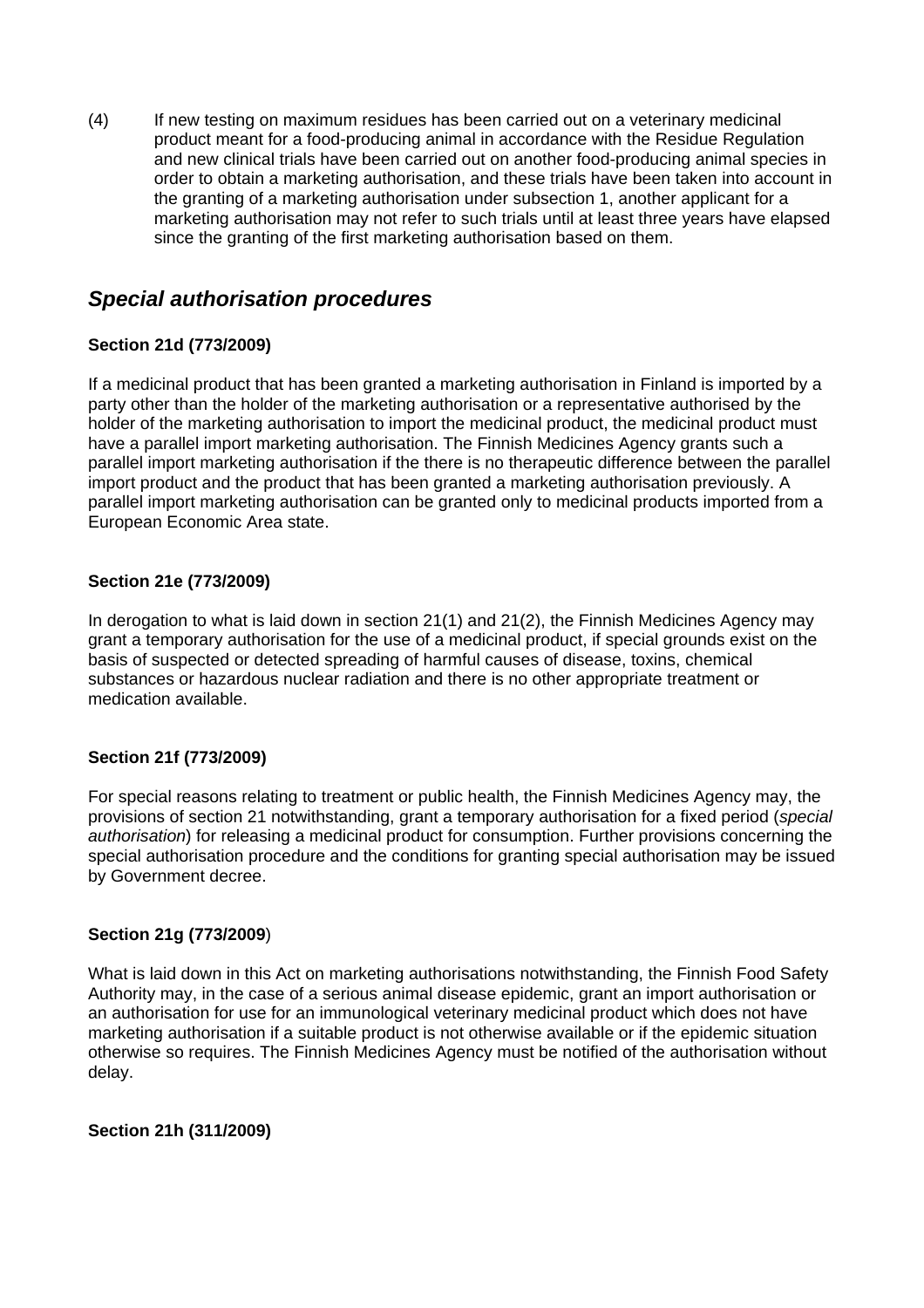The use of an immunological veterinary medicinal product may be prohibited by decree issued by the Ministry of Agriculture and Forestry if the administration of the product to animals hampers the detection, control or eradication of animal diseases in Finland or causes difficulties to proving that live animals or foodstuffs or products derived therefrom do not contain disease agents or that the disease which the product is intended to prevent does not occur in Finland.

# *Registration*

## **Section 22 (773/2009)**

- (1) Traditional herbal medicinal products intended to be released for human consumption must be registered. The Finnish Medicines Agency registers a traditional herbal medicinal product if:
	- 1) the product is suitable for use in terms of composition and indication without diagnosis, prescription or supervision of treatment by a physician;
	- 2) the product is intended for oral or external use or use by inhalation;
	- 3) sufficient information exists on the traditional use, safety, pharmacological effects and efficacy of the product;
	- 4) before the date of filing the application, the product or an equivalent product that contains the same active substances, has the same or a similar indication, strength and dosage and the same or a similar administration route as the product that is the object of the application has been used as a medicinal product continuously for at least 30 years, 15 of them in an EEA state; and
	- 5) the product does not meet the conditions for marketing authorisation under sections 21 or 21c or for registration under section 22a.
- (2) If registration is sought for a product which has been used in European Economic Area states for less than 15 years but which otherwise meets the conditions for registration laid down in subsection 1, the Finnish Medicines Agency must submit the matter to the European Medicines Agency EMEA Committee on Herbal Medicinal Products. It is possible to derogate from the said condition of 15 years of use if the Committee draws up a Community herbal monograph for the product. The herbal monograph must be taken into account when the final decision is made unless there are special reasons of medicinal product safety indicating otherwise.
- (3) The Finnish Medicines Agency may incorporate conditions into the registration to ensure correct and safe use of traditional herbal medicinal products and conditions concerning the place of sale.

### **Section 22a (773/2009)**

(1) Homeopathic products to be released for consumption to which the marketing authorisation procedure of section 21 does not apply must be registered. The Finnish Medicines Agency registers such products if: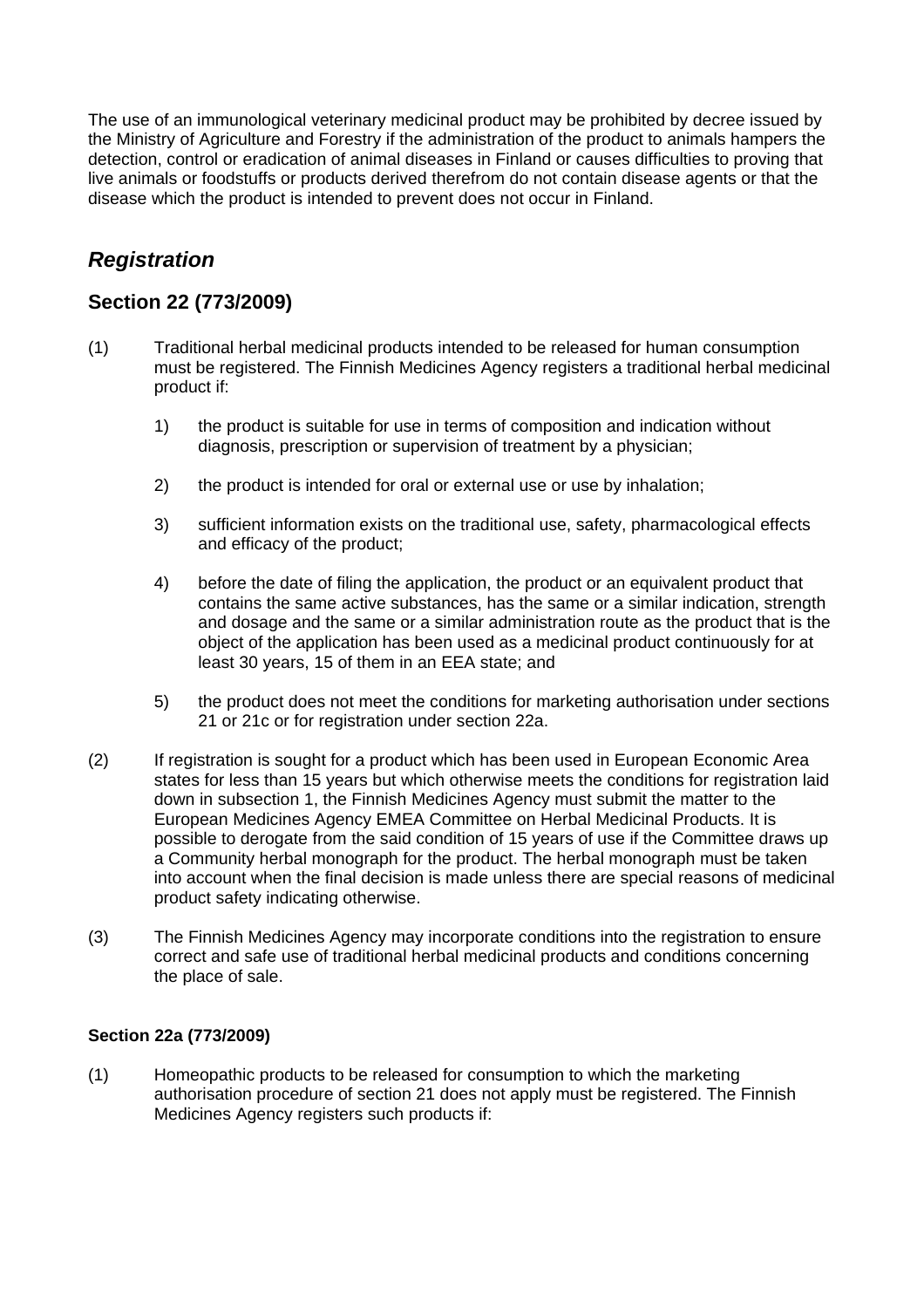- 1) a product is intended to be administered orally or externally; products intended for veterinary use may also have some other administration route described in the pharmacopoeia;
- 2) no special medicinal indication is given in the product's labelling or other related information;
- 3) the product does not contain more than one ten thousandth of the mother tincture or more than one hundredth of the smallest dose of medicinal substance requiring prescription and used in ordinary medicinal treatment; and
- 4) the product does not meet the conditions for marketing authorisation under section 21.
- (2) The Finnish Medicines Agency may incorporate conditions into the registration to ensure correct and safe use of the product and conditions concerning the place of sale.
- (3) Homeopathic products prepared in a pharmacy are not registered but an advance notification concerning them must be made to the Finnish Medicines Agency.

# *Miscellaneous provisions*

## **Section 23 (773/2009)**

- (1) When processing matters relating to granting marketing authorisations and registrations and changes to medicinal products, the Finnish Medicines Agency must take into account any applications pending in a competent pharmacovigilance authority in another European Economic Area state and decisions made by competent authorities, and comply with decisions relating to the granting of marketing authorisations, changes to medicinal products and revocation of granted authorisations or prohibition of release for consumption of a medicinal product as provided in European Community Law.
- (2) If, because of serious risk to public health or, in the case of a veterinary medicinal product, potential risk to human health, animals or the environment, the Finnish Medicines Agency cannot approve an evaluation statement, summary of product characteristics, package insert or labelling approved or proposed by another European Economic Area state, the Agency must provide a detailed explanation with justifications for its view to the Member State concerned and to the party applying for a marketing authorisation or registration or for their amendment. The Finnish Medicines Agency must take into account the guidelines issued by the European Commission for assessment of serious risk to public health or potential risk to human health, animals or the environment.
- (3) If an application pending in a competent pharmacovigilance authority in one or more European Economic Area states in addition to Finland has been submitted to a European Union institution for decision by an authority other than the Finnish Medicines Agency, the Finnish Medicines Agency may nevertheless grant the medicinal product a marketing authorisation on the applicant's request. When the European Union institution concerned has resolved the matter, the Finnish Medicines Agency must, on its own initiative, take action to amend the marketing authorisation granted by it to comply with the decision of the European Union institution.
- (4) A marketing authorisation or other authorisation for releasing a medicinal product for consumption will not be granted to a veterinary medicinal product containing substances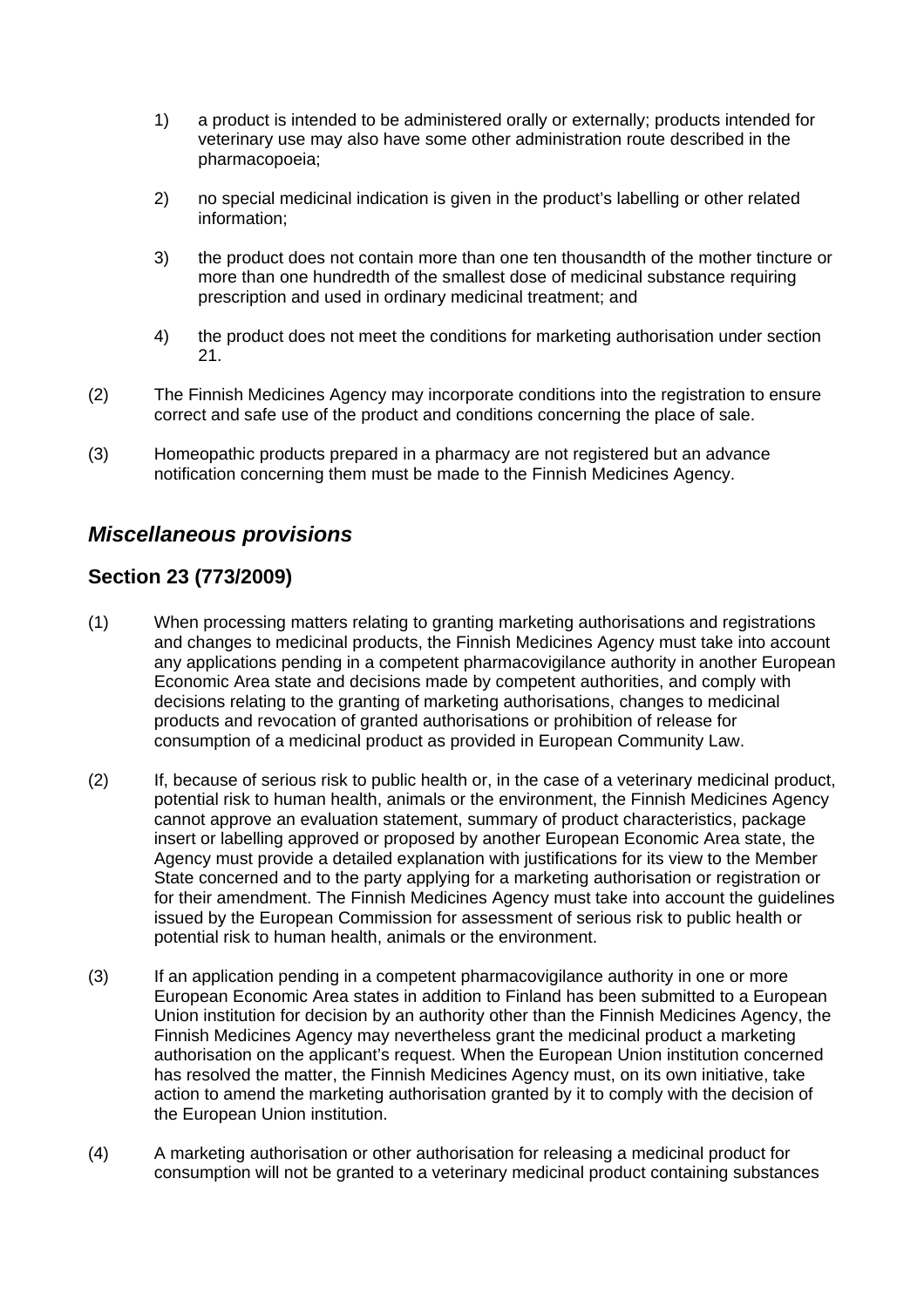with hormonal, thyrostatic or beta-antagonistic effects as referred to in Council Directive 96/22/EC concerning the prohibition on the use in stockfarming of certain substances having a hormonal or thyrostatic action and of beta-antagonists, and repealing Directives 81/602/EEC, 88/146/EEC and 88/299/EEC, unless the indication of the medicinal product has been approved in the said Directive.

## **Section 23a (773/2009)**

- (1) If a medicinal product that has been granted a marketing authorisation or has been registered is to be changed or when technological and scientific development calls for changes to a product, the holder of the marketing authorisation or registration must submit an application to this effect the Finnish Medicines Agency. The Agency must approve the changes if they meet the requirements laid down for amending authorisations or registrations. All subsequent strengths, pharmaceutical forms, administration routes and package types and all changes and extensions will be part of the original marketing authorisation or registration unless a separate marketing authorisation of registration has been applied for them. In the case of changes that do not essentially affect the evaluation of the conditions for granting marketing authorisations or registrations, a notification to the Finnish Medicines Agency is sufficient.
- (2) If a medicinal product's marketing authorisation or registration is valid for a fixed period, the amended authorisation or registration is valid in accordance with the original fixed period.
- (3) The Finnish Medicines Agency will issue further provisions on changes and applications and notifications concerning changes referred to in subsections 1 and 2 and on the procedures to be applied to them.

### **Section 23b (853/2005)**

If a condition incorporated into a marketing authorisation under which a medicinal product intended for humans may be supplied only on the basis of a prescription (*prescription condition*) has been lifted on the basis of extensive preclinical or clinical trials carried out by the holder of the marketing authorisation, holders of marketing authorisations for other medicinal products containing the same active substance may not apply for the lifting of the prescription condition on the basis of such trials before one year has elapsed since the amendment of the condition concerning the marketing authorisation of the reference medicinal product.

# **Section 24 (773/2009)**

(1) Marketing authorisations referred to in sections 21 and 21a–21d above and registrations referred to in sections 22 and 22a remain valid for five years from the granting of the first marketing authorisation or registration. Authorisations and registrations may be renewed. Renewed marketing authorisations and registrations remain valid indefinitely unless the Finnish Medicines Agency decides, for reasons of medicinal product safety, that the renewed authorisation or registration will also be valid for a period of five years. Authorisations and registrations renewed after the second five-year period will remain valid indefinitely.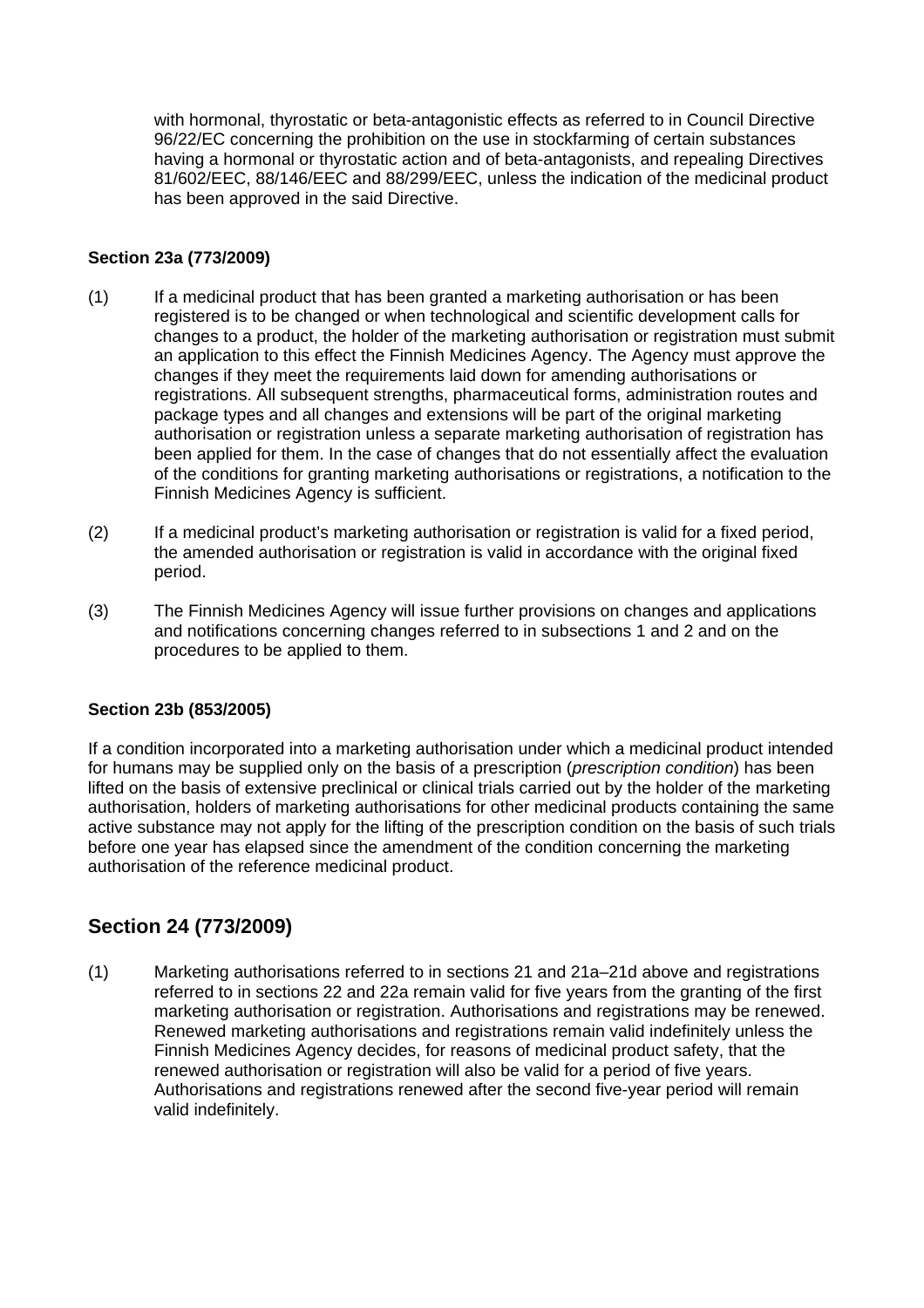(2) Applications for the renewal of marketing authorisations or registrations must be submitted to the Finnish Medicines Agency in writing at least six months before the expiration of the validity of the authorisation or registration.

## **Section 25 (853/2005)**

- (1) Marketing authorisations referred to in sections 21 and 21a–21d above and temporary authorisations referred to in section 21e and registrations may be granted to natural or legal persons resident in a European Economic Area state.
- (2) Special authorisations may be granted to pharmacies, subsidiary pharmacies, the Military Pharmacy, hospital pharmacies, medicinal product wholesalers, medicinal product manufacturers, the National Institute for Health and Welfare, the Finnish Food Safety Authority and the Finnish Red Cross. (773/2009)
- (3) Authorisations and registrations and their amendment or renewal must be applied for by submitting a written, signed application to the Finnish Medicines Agency. Also notifications referred to in section 23a(1) must be submitted to the Finnish Medicines Agency in writing and they must be signed. The Finnish Medicines Agency will issue further provisions on the application and notification procedure referred to in this chapter and related explanations, and about the labelling and inclusion of package inserts in the packaging of medicinal products. (773/2009)
- (4) Provisions concerning the time period within which decisions must be given on authorisation, registration, amendment or renewal applications are issued by Government decree.

### **Section 25a (773/2009)**

The Finnish Medicines Agency must draw up evaluation statements for medicinal products for which marketing authorisation has been applied. These statements must be updated whenever significant new information is obtained on the quality, safety or efficacy of a medicinal product. The evaluation statement and its justifications, excluding information that comes under business and professional secrecy, must be publicly accessible. The Finnish Medicines Agency must publish decisions on granting marketing authorisations for medicinal products and their summary of product characteristics.

# **Section 26 (853/2005)**

Holders of marketing authorisations and holders of registrations referred to in section 22 must ensure that medicinal products that have been granted a marketing authorisation and registered traditional herbal medicinal products are constantly available to medicinal product wholesalers and pharmacies to meet the needs of patients and other users.

*Notification duty* 

**Section 27 (773/2009)**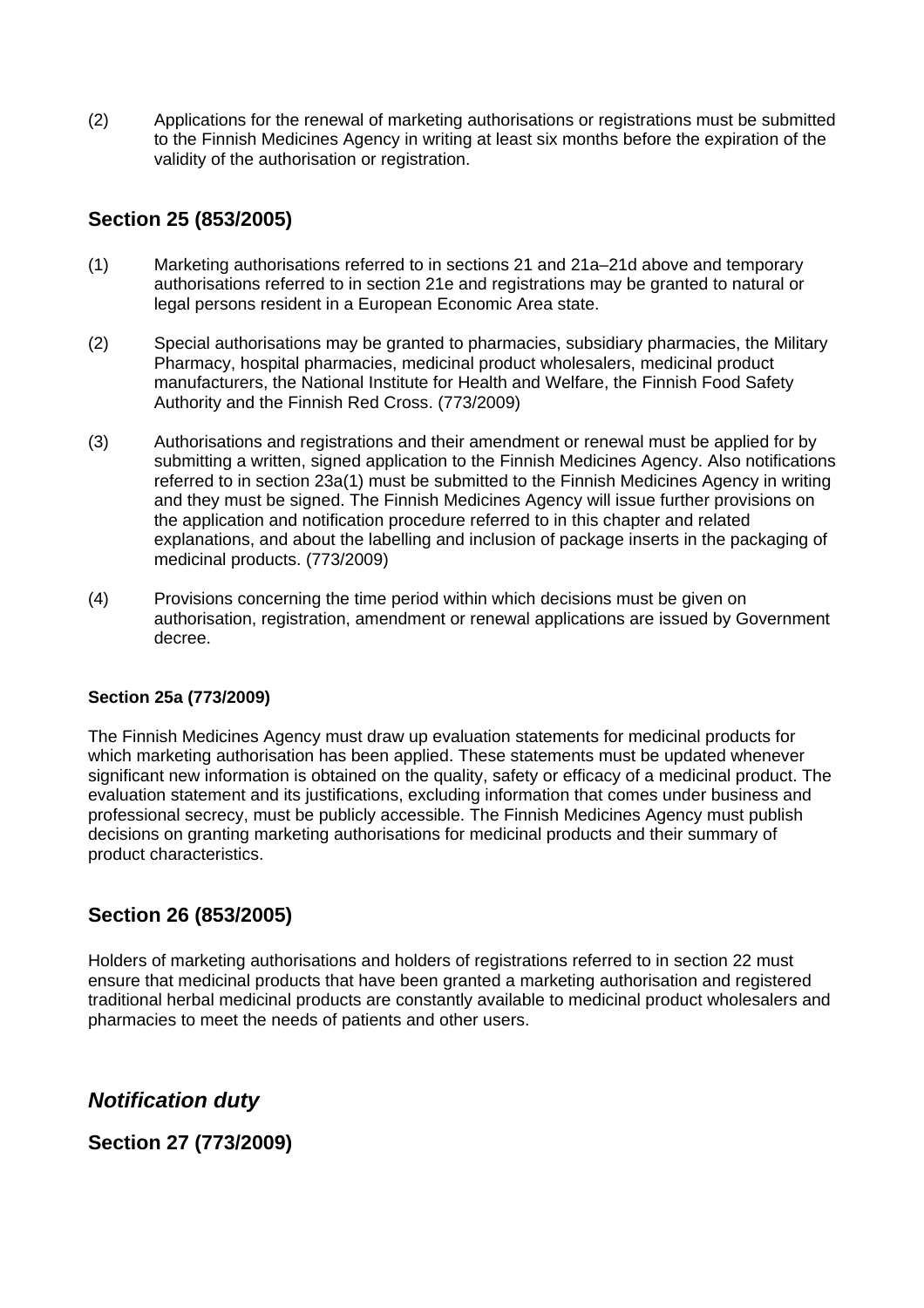- (1) Holders of marketing authorisations, parallel import marketing authorisations and registrations must notify the Finnish Medicines Agency about placing a medicinal product on the market, discontinuation of keeping a medicinal product on the market and temporary interruptions to keeping a medicinal product on the market. Notifications concerning placement on the market must be made at the latest within one week of the beginning of sales. Notifications concerning discontinuation of or interruption to keeping a medicinal product on the market must be made at least two months in advance unless special reasons indicate otherwise.
- (2) If a party other than the holder of a marketing authorisation or its representative intends to import into Finland a medicinal product for which a European Union institution has granted a marketing authorisation, the importer must notify the Finnish Medicines Agency and the holder of the marketing authorisation of such import. The notification must be made at least one month before the planned commencement of the import.

## *Fees*

## **Section 28 (773/2009)**

The authorisations referred to in sections 21 and 21a–21g above, registrations referred to in sections 22 and 22a above and amendments to marketing authorisations and registrations referred to in section 23a above are chargeable. The fees may be ordered payable in advance. Furthermore, full fees or partial annual fees may be charged for measures relating to authorisations and registrations. Further provisions on fees are issued by Ministry of Social Affairs and Health decree, taking into account what is laid down or provided in the Act on the Charge Criteria of the State or under it. The Finnish Medicines Agency may issue further regulations and guidelines on the payment of the fees.

# *Expiry or revocation of marketing authorisations and registrations*

## **Section 29 (853/2005)**

- (1) Marketing authorisations and registrations expire if their holder:
	- 1) has not submitted within the time limit the annual report referred to in section 21(3) on a conditional marketing authorisation;
	- 2) has not paid the annual fee referred to in section 28 within the time limit; or
	- 3) has not placed the medicinal product on the market within three years of the granting of the marketing authorisation or registration or if an interruption in keeping the medicinal product on the market has lasted for a continuous period of three years.
- (2) In addition, the Finnish Medicines Agency may revoke a marketing authorisation or registration if it has been shown by new research or other means that the conditions for granting a marketing authorisation or registration no longer exist. A marketing authorisation or registration may be revoked temporarily for a period required by necessary research if there is reason to suspect that the conditions for granting a marketing authorisation or registration no longer exist. (773/2009)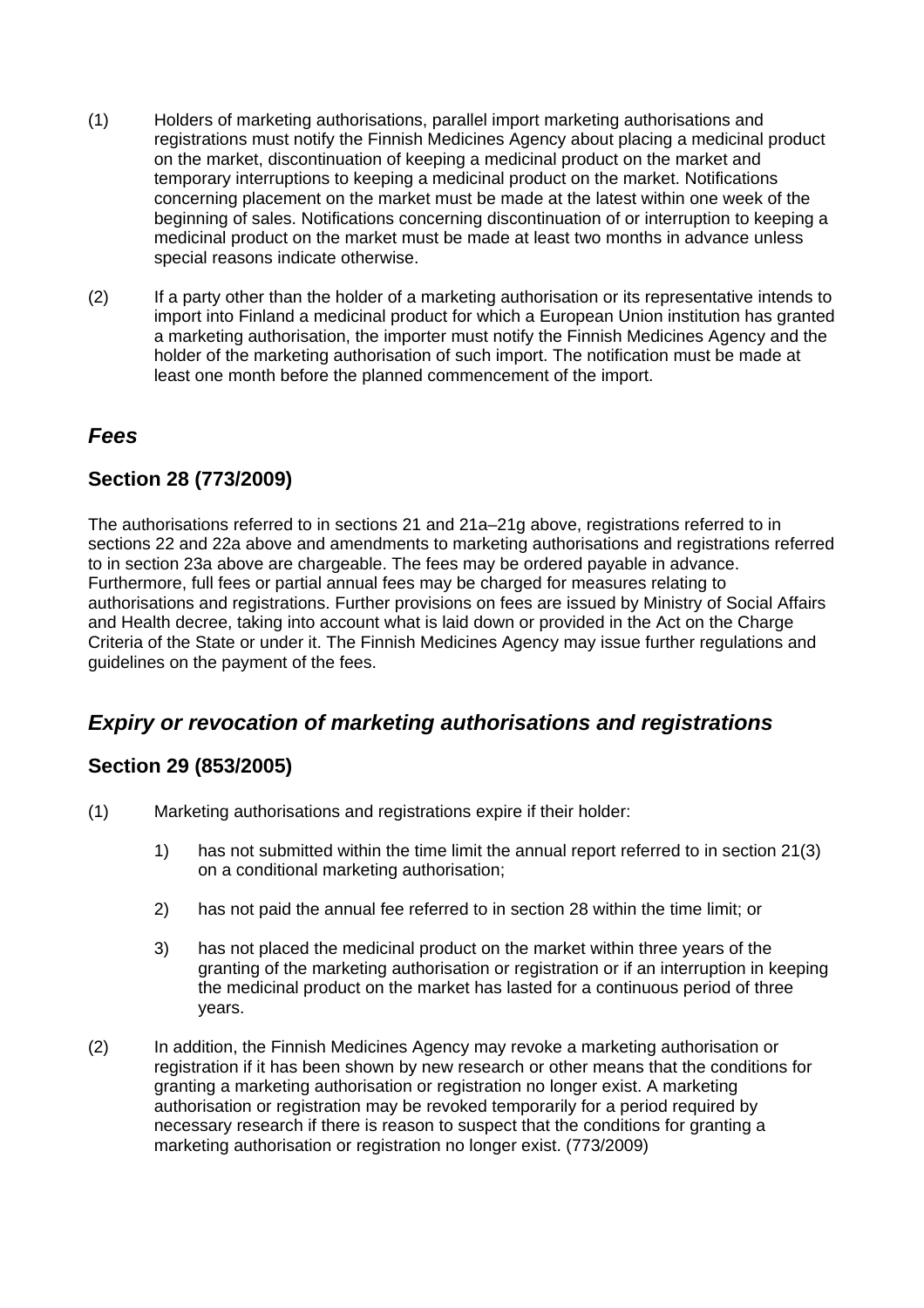- (3) For reasons relating to human or animal health or for other special reasons, the Finnish Medicines Agency may decide on application by the holder of a marketing authorisation or registration that the marketing authorisation or registration is not to expire on the basis of the grounds referred to in subsection 1(3). Holders of marketing authorisations and registrations must submit an application to the Finnish Medicines Agency concerning extension of a marketing authorisation for registration at least three months before the expiry of the three-year time limit. The Finnish Medicines Agency must give a decision on the matter within one month of receiving the application. (773/2009)
- (4) The m Finnish Medicines Agency must notify the European Medicines Agency and the competent authorities of European Economic Area states of the expiry and revocation of marketing authorisations or of registrations of traditional herbal medicinal products on the basis of subsections 2 and 3. Notifications concerning urgent decisions made in order to protect public health must be made no later than on the following weekday. In such a case also the European Commission must be notified. All decisions concerning revocation of marketing authorisations and registrations must be published. (773/2009)
- (5) Unavoidable costs arising from research referred to in subsection 2 above may be ordered to be paid either in full or in part by the holder of the marketing authorisation or registration concerned.

# **Section 30 (773/2009)**

- (1) Holders of marketing authorisations for medicinal products, parallel import marketing authorisations and registrations of traditional herbal medicinal products must keep an adverse effects register to ensure medicinal product safety and patient safety. In this register must be entered data on all detected and suspected adverse effects of the medicinal products of which the controller has become aware, the patient's illnesses or dispositions to these, all medical therapies, the indications of the medical therapies and the adverse effects of the medicinal products as well as data necessary to specify the patient, such as name and personal identity code. When the adverse effect appears in an animal, the data necessary to specify the owner of the animal as well as the species of animal must be entered in the register instead of patient data. The controller must report the data entered in the register to the Finnish Medicines Agency. A notification must also be made of prohibitions or restrictions issued by competent authorities in a European Economic Area state that may affect the assessment of the product's risk-benefit ratio.
- (2) The Finnish Medicines Agency records the data referred to in subsection 1 in the national register of adverse effects which it maintains to ensure medicinal product safety and patient safety. In addition, the Finnish Medicines Agency may at any time request information on a medicinal product's risk-benefit ratio.
- (3) The data held by holders of marketing authorisations for medicinal products, parallel import marketing authorisations and registrations of traditional herbal medicinal products and entered in the register of adverse effects maintained by the Finnish Medicines Agency may only be used for the purposes of monitoring and reporting adverse effects of medicinal products, scientific research and evaluation of the safety and risk/benefit ratio of medicinal products. However, the data may not be disclosed or used for purposes of decision-making concerning a data subject. The Finnish Medicines Agency must disclose to the National Institute for Health and Welfare any data concerning vaccines which comes into its possession. The disclosure of data from the register of adverse effects maintained by the Finnish Medicines Agency may also be accomplished via online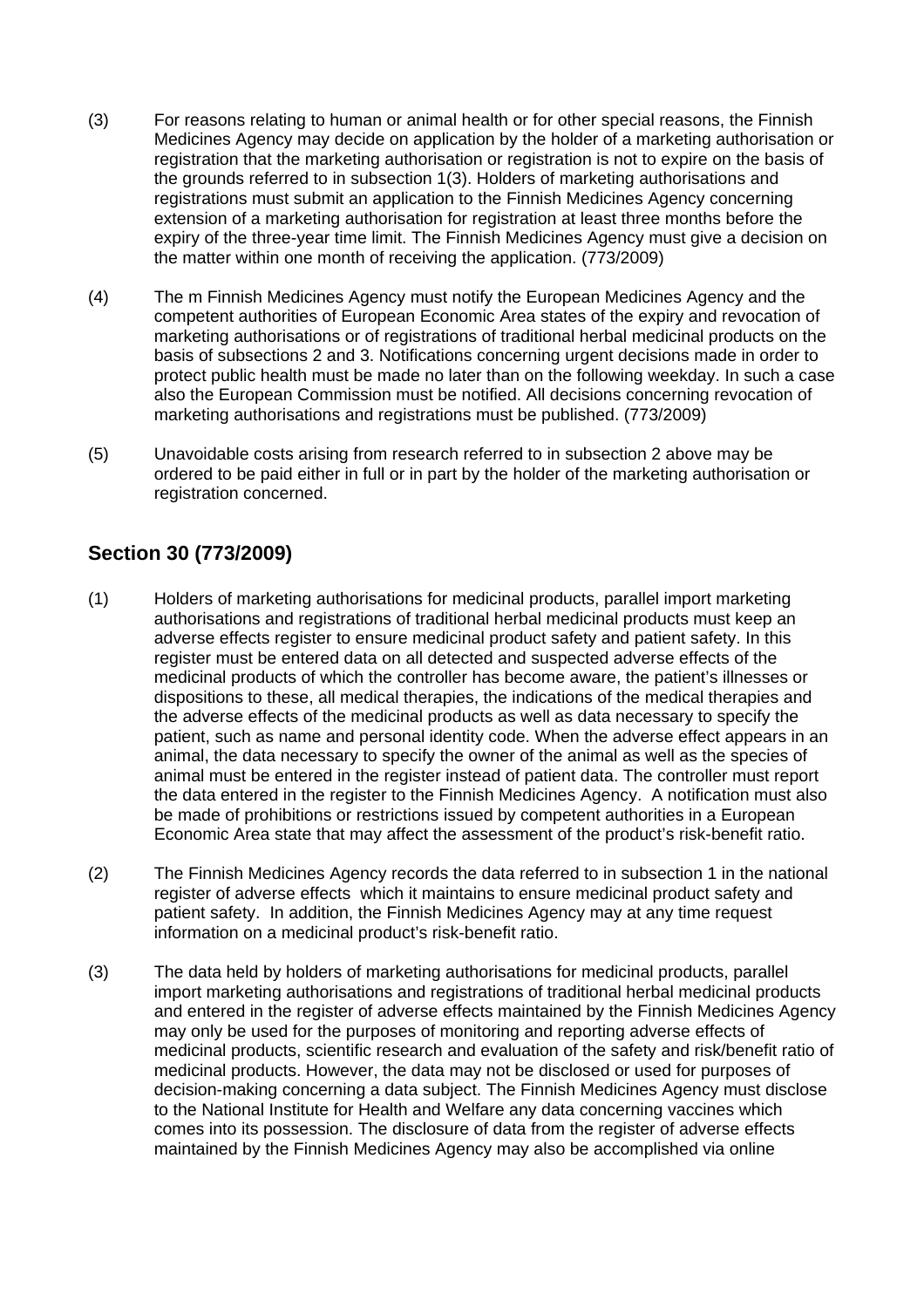access. Before online access is provided, the party requesting the data must submit information to verify that appropriate data protection measures are undertaken.

- (4) The Finnish Medicines Agency may disclose the personal data in its register of adverse effects for purposes of health care operations, the prevention or treatment of disease, or specified scientific research related to these if the privacy of the data subject is protected in the manner required under the Personal Data Act (523/1999). The Data Protection Ombudsman must be reserved an opportunity to heard before the disclosure of data. Provisions necessary to safeguard the privacy of the data subject must be incorporated into the decision on data disclosure.
- (5) Holders of marketing authorisations for medicinal products, parallel import marketing authorisations and registrations of traditional herbal medicinal products must retain the data on adverse effects for a period of fifty years from the expiration of the marketing authorisation or registration. After the end of this period, the data must be disposed of within one year unless the Finnish Medicines Agency for particular reason decides that data storage is to be continued for a period of no more than five years at a time. The Finnish Medicines Agency must retain data on adverse effects for a period of fifty years from the entry of the data in the register.
- (6) Holders of marketing authorisations, parallel import marketing authorisations and registrations of traditional herbal medicinal products must at all times have available a person responsible for pharmacovigilance, whose domicile must be in a European Economic Area state.
- (7) The provisions of the Act on National Personal Data Registers Kept under the Health Care System (556/1989) concerning the national register of adverse effects also apply to the register. The Finnish Medicines Agency issues further provisions on maintaining adverse effects registers, reporting data to the Finnish Medicines Agency and the duties of the person responsible for pharmacovigilance. When necessary, the Finnish Medicines Agency may give persons authorised to prescribe and supply medicinal products orders and instructions concerning the reporting of adverse effects of medicinal products.

### **Section 30a (773/2009)**

Holders of marketing authorisations, parallel import marketing authorisations and registrations must notify the Finnish Medicines Agency without delay of the withdrawal of a product from the market or interruption of distribution taking place on the holder's own initiative and relating to the efficacy or safety of a medicinal product and of product defects relating to the manufacture of a medicinal product supplied by a medicinal product manufacturer. When necessary, the Finnish Medicines Agency will issue further provisions concerning the notification of product defects.

# **Chapter 5 — Sale of medicinal products by medicinal product manufacturers and medicinal product wholesalers**

# *Sale by medicinal product manufacturers*

**Section 31 (1112/2010)**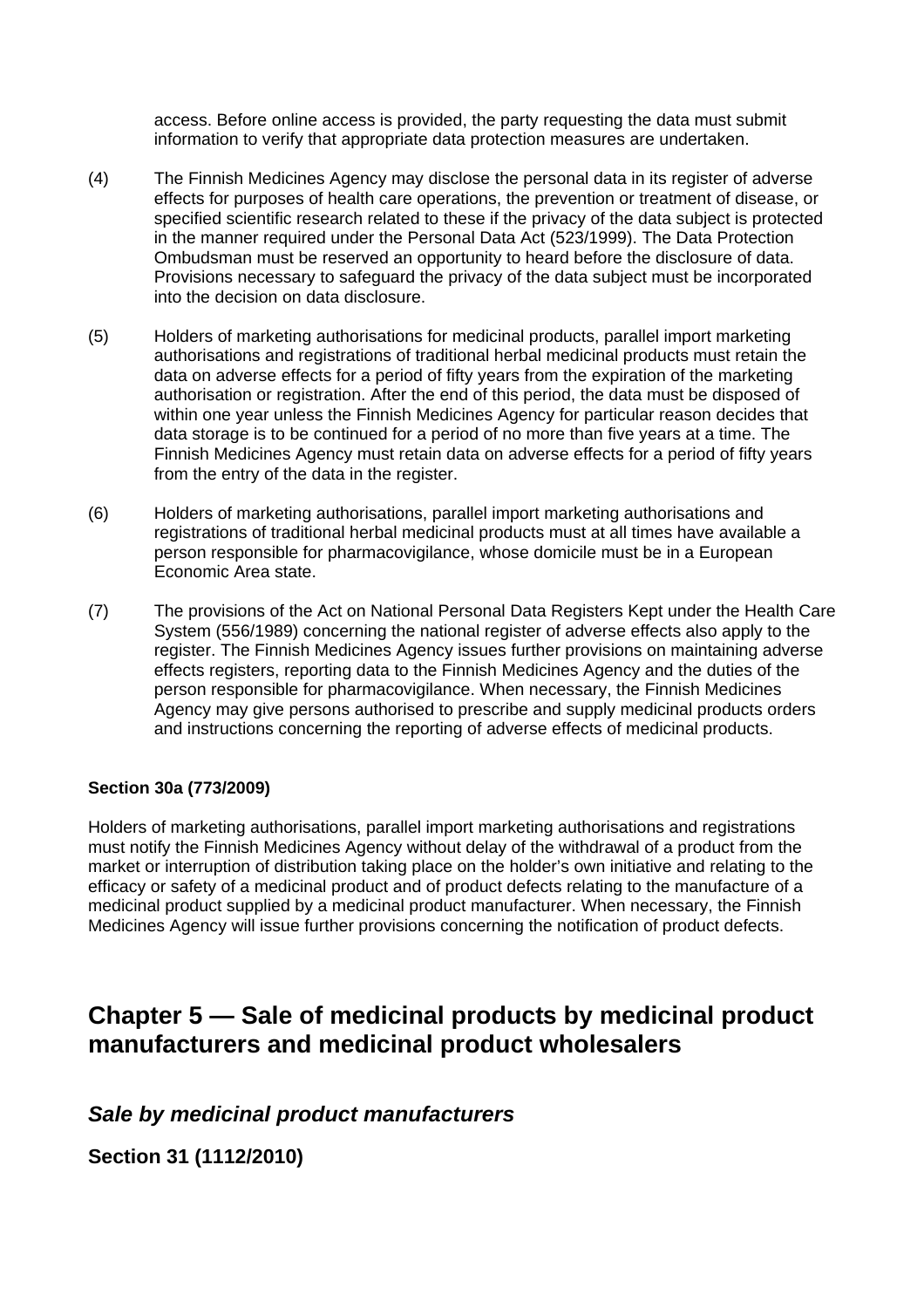- (1) Medicinal product manufacturers may sell or otherwise supply medicinal substances and their own medicinal products only to another medicinal product manufacturer or medicinal product wholesaler, pharmacy, subsidiary pharmacy, the Military Pharmacy, hospital pharmacy or dispensary. Medicinal products not restricted under law or other provisions to being sold solely by pharmacies may, in addition, be sold or otherwise supplied to retailers of such products.
- (2) Medicinal product manufacturers may also sell or otherwise supply medicinal substances and their own medicinal products to universities, institutions of higher education and scientific research institutions for research purposes. The medicinal product manufacturer must notify the Finnish Medicines Agency of this.

# *Medicinal product wholesaling*

# **Section 32 (853/2005)**

- (1) Wholesaling of medicinal products means all activity with the purpose of:
	- 1) receiving and forwarding orders for medicinal products;
	- 2) acquiring and keeping medicinal products in order to distribute them to pharmacies, operating units of social and health care services and other parties referred to in sections 34, 35 and 88 of this Act; or
	- 3) exporting medicinal products.
- (2) The wholesaling of medicinal products does not, however, include the sale of medicinal products to the general public under section 38, or the delivery of medicinal products from one pharmacy to another pharmacy or to an operating unit of social and health care services, the supply of medicinal products from hospital pharmacies or dispensaries under section 62 or the marketing and invoicing by holders of marketing authorisations or their representatives not involving possession, distribution or storage of the products.
- (3) The wholesaling of medicinal products may only be carried out under a licence granted by the Finnish Medicines Agency. In order to be granted a licence, applicants must have proper facilities and equipment for storage of medicinal products and for ensuring operations and the personnel required for operations. Conditions concerning the operations may be incorporated into the licence. (773/2009)
- (4) Provisions on recognition of wholesale licences granted in a European Economic Area state in accordance with provisions issued by the European Communities and on the time limit within which decisions must be given on applications for a licence are issued by Government decree.

# **Section 33**

(1) Medicinal product wholesalers must have an accountable director responsible for ensuring that the medicinal products sold by the medicinal product wholesaler meet the requirements set for them in this Act or in provisions issued pursuant to it, and that the medicinal product wholesaler complies with regulations and guidelines issued on the storage, handling and labelling of medicinal products. The accountable director is also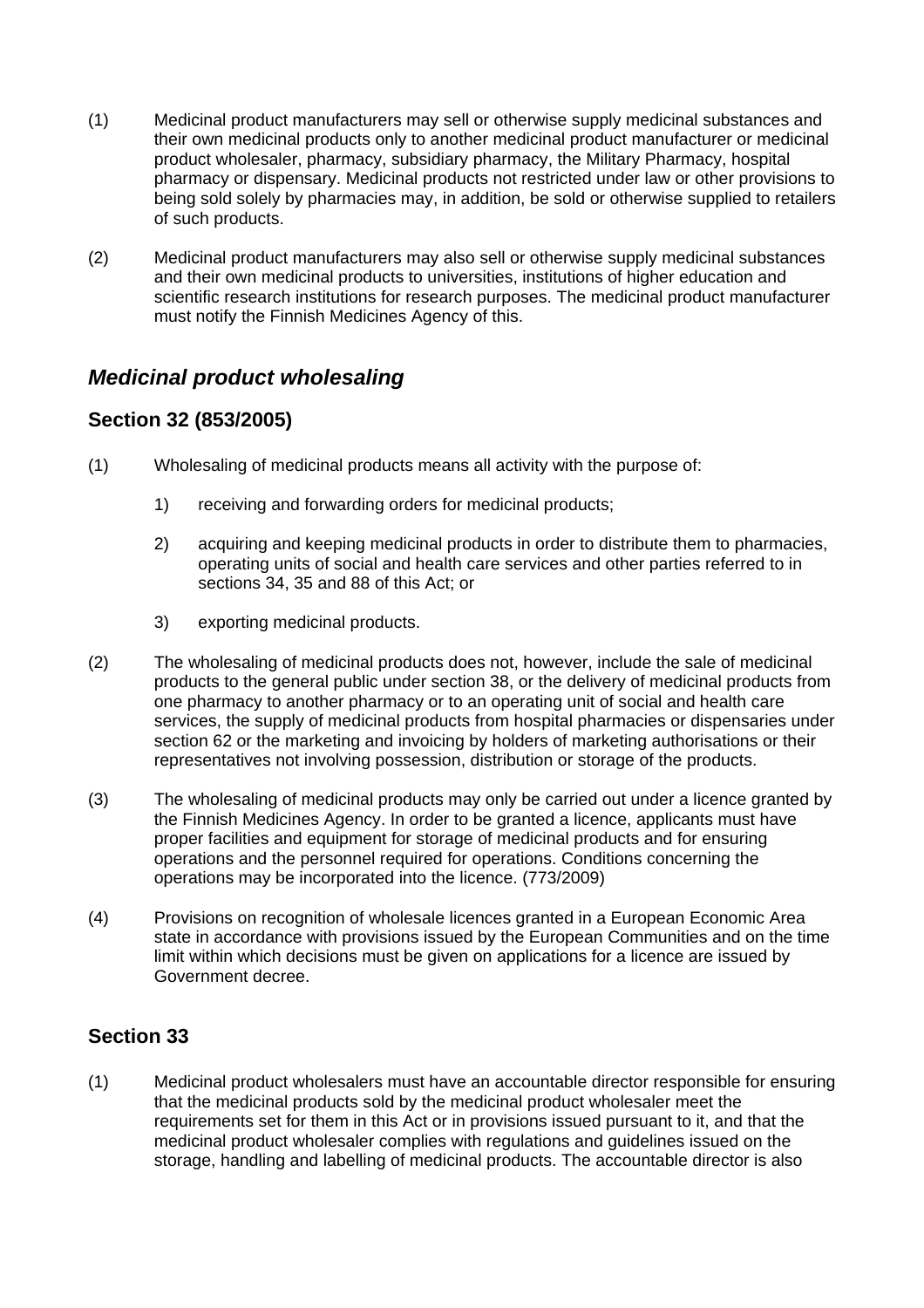responsible for ensuring that the distribution of medicinal products by the medicinal product wholesaler is carried out in a proper manner.

- (2) Provisions concerning quality control to which medicinal products imported from countries outside the European Economic Area must be subjected will be issued by Government decree. (700/2002)
- (3) A medicinal product wholesaler's accountable director must be a certified Master of Pharmacy. An accountable director cannot simultaneously act as accountable director in another company that has been granted a licence for medicinal product wholesaling. Neither can an accountable director act as accountable director for a medicinal product manufacturer or as licensed pharmacist, manager of a hospital pharmacy or dispensary, head of a military pharmacy or manager of a pharmacy or subsidiary pharmacy. Further provisions on the qualifications of accountable directors may be issued by Government decree. (700/2002)

## **Section 34**

- (1) Medicinal product wholesalers may sell or otherwise supply medicinal products to a medicinal product manufacturer, another medicinal product wholesaler, a pharmacy, subsidiary pharmacy, the Military Pharmacy, a hospital pharmacy or dispensary or to a veterinary surgeon for purposes of veterinary medication. In addition, medicinal products the sale of which has not been restricted by law or other provisions to pharmacies may be sold or otherwise supplied to retailers of these products. (853/2005)
- (2) Medicinal product wholesalers may also sell or otherwise supply medicinal substances to other businesses for use in production for purposes other than as a medicinal product, and medicinal products for research purposes to universities, institutions of higher education and scientific research institutions referred to in section 17(1)(5). (853/2005)
- (3) When supplying medicinal products to buyers referred to in subsections 1 and 2, the delivery of medicinal products must be accompanied with a document containing information on the medicinal product. Regulations on the information to be contained in this document will be issued by the Finnish Medicines Agency. (773/2009).

# *Miscellaneous provisions*

## **Section 35 (700/2002)**

- (1) Medicinal product manufacturers and wholesalers may supply medicinal products free of charge to physicians, dentists, veterinary surgeons, licensed pharmacists and managers of hospital pharmacies and dispensaries as samples and starter packs. Correspondingly, medicinal products the sale of which has not been restricted by law or other provisions to pharmacies may be supplied to retailers of these products. (853/2005)
- (2) A medicinal product sample means the smallest package size of a medicinal product supplied free of charge by a medicinal product manufacturer or wholesaler as an introduction to the medicinal product. A starter pack is a special free package intended for the patient in order that treatment can be started without delay.
- (3) Further provisions on the conditions and restrictions applicable to the supply of samples and starter packs may be issued by Government decree. In addition, the Finnish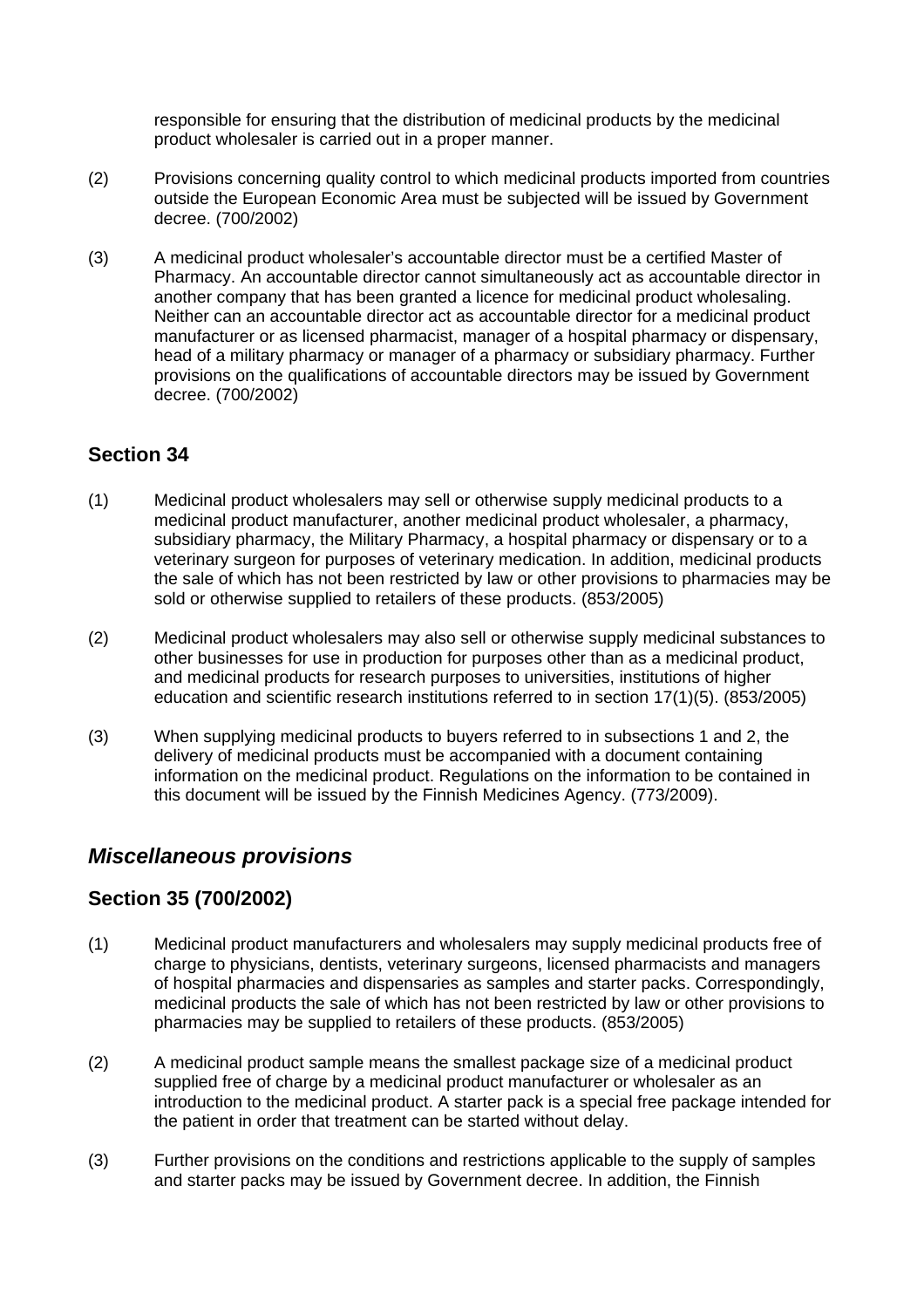Medicines Agency may issue further regulations on the markings and storage of samples and starter packs and the monitoring of the use of these. (773/2009)

### **Section 35a (773/2009)**

- (1) Medicinal product wholesalers must have an action plan and guidelines to ensure that distribution of medicinal products can be prevented effectively, that medicinal product packages supplied can be tracked and that they can be withdrawn from the market if necessary, should the Finnish Medicines Agency make a decision referred to in section 101 or if the medicinal product manufacturer or person responsible for placing a medicinal product on the market decides, on his own initiative, to suspend distribution of a medicinal product.
- (2) Good medicinal product distribution practice based on the provisions of the European Communities must be complied with in medicinal product wholesaling. The Finnish Medicines Agency may issue further regulations and guidelines concerning good distribution practice to be complied with in medicinal product wholesaling.

## **Section 36 (700/2002)**

Medicinal product wholesalers must keep records of imports, procurement, storage and sale of medicinal products. The records must be stored for a minimum of five years. Further provisions concerning the content and storage of the records may be issued by Government decree.

## **Section 37**

Medicinal product wholesalers must seek to ensure that the quantity of medicinal products they have for sale corresponds to the need for them.

### **Section 37a (22/2006)**

- (1) The wholesale price of a medicinal product must be the same for all pharmacies and subsidiary pharmacies. The wholesale price must take into account all discounts, rebates and other benefits granted to pharmacies and subsidiary pharmacies. Parties that maintain price data on medicinal products must be notified of the wholesale price. The said wholesale price restrictions do not apply to the wholesale prices of medicinal products that may also be sold outside pharmacies.
- (2) In derogation to subsection 1 above, a party engaging in automated dose dispensing may be granted a discount on a medicinal product used in automated dose dispensing that appears on the list of mutually comparable medicinal products referred to in section 57c and in the reference price group referred to in chapter 6, section 18 of the Sickness Insurance Act (1224/2004). The discount may be granted if the adopted reference price changes and the price of the medicinal product used when the change takes effect is higher than the new reference price. The discount may remain in effect for no more than thirty days following the change in the reference price. (311/2009)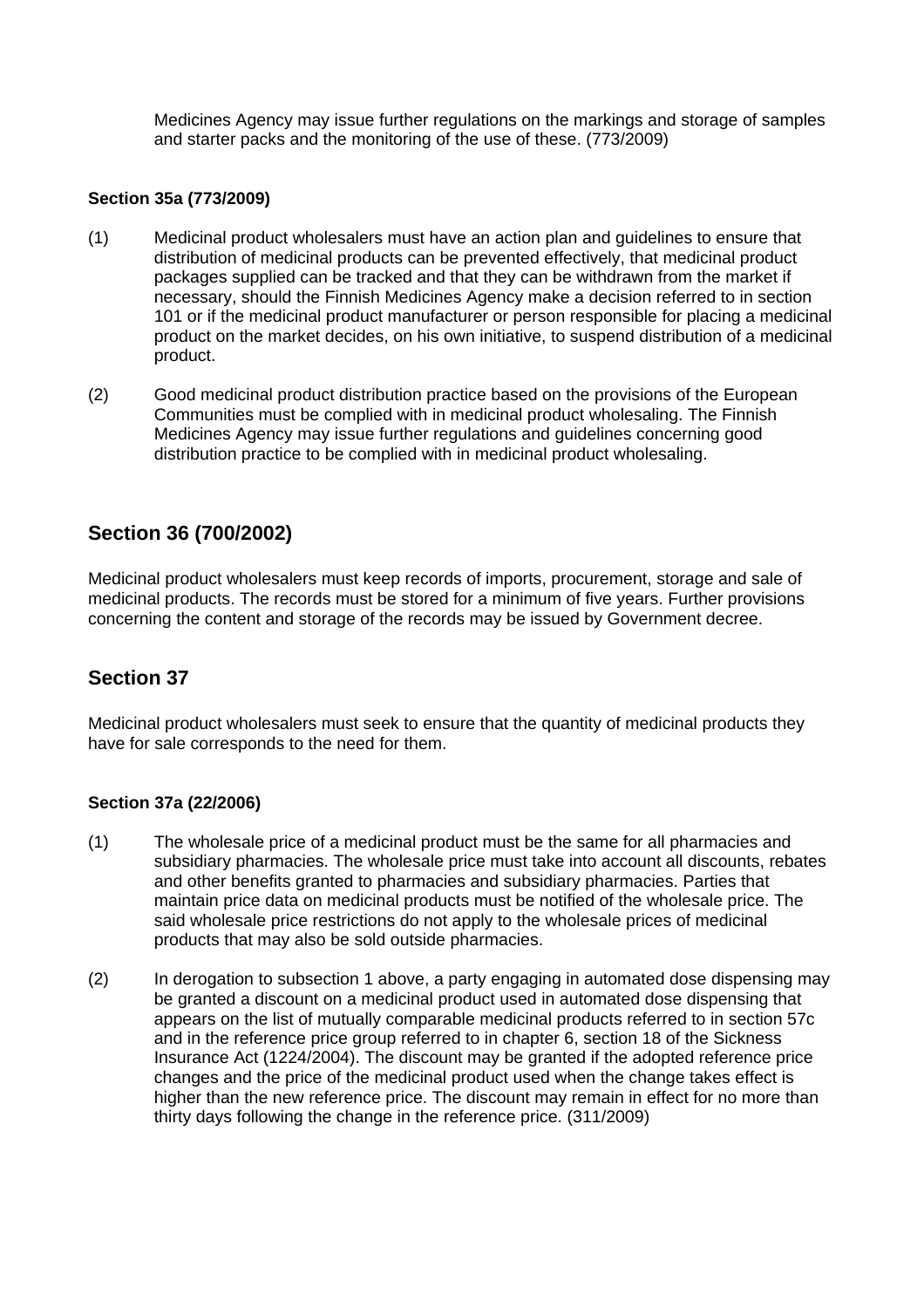# **Chapter 6 — Pharmacies**

# *General*

## **Section 38 (1112/2010)**

For the purposes of this Act:

- 1) *pharmacy* means a pharmaceutical services operating unit, the field of activities of which comprises the retail sale, distribution and preparation of medicinal products as well as the provision of advisory and other services related to medicinal products;
- 2) *subsidiary pharmacy* means a separate outlet of the pharmacy, the field of activities of which corresponds to that of the pharmacy;
- 3) *pharmacy service point* means a separate outlet maintained by the licensed pharmacist for the sale of medicinal products;
- 4) *online pharmacy service* means the sale of medicinal products on the basis of orders placed by customers over the Internet;
- 5) *pharmacy business* means engaging in pharmacy operations in a pharmacy, subsidiary pharmacy, pharmacy service point or via an online pharmacy service; and
- 6) *licensed pharmacist* means a person to whom a licence to operate a pharmacy has been awarded.

### **Section 38a (773/2009)**

Medicinal products may be sold to the general public only from the pharmacies, subsidiary pharmacies, pharmacy service points and online pharmacy services referred to in this Act. Traditional herbal medicinal products and homeopathic products referred to in sections 22 and 22a above, respectively, may however also be sold elsewhere unless the Finnish Medicines Agency decides otherwise in connection with the registration. In addition, nicotine products may also be sold elsewhere in the manner provided below in section 54.

## **Section 39**

There must be a sufficient number of pharmacies in Finland to allow the general public, wherever possible, to obtain medicinal products without difficulty.

Right to operate a pharmacy business

## **Section 40 (1112/2010)**

(1) The operation of a pharmacy business requires a licence from the Finnish Medicines Agency (*pharmacy licence*). A pharmacy licence is granted for operating a specific pharmacy business in a municipality or part thereof. A pharmacy business may not be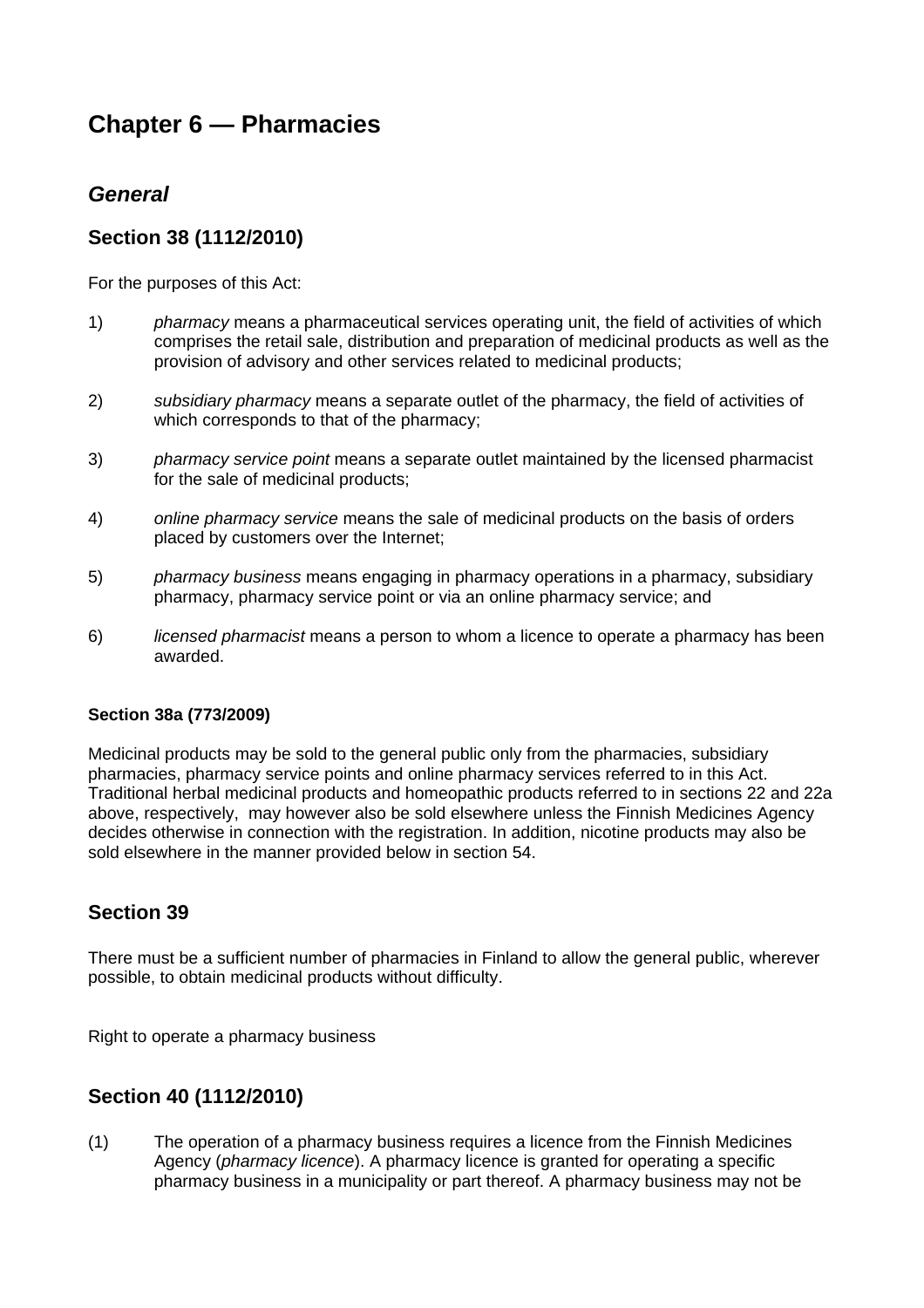operated elsewhere than in a pharmacy, subsidiary pharmacy, pharmacy service point and online pharmacy service referred to in this Act.

(2) Conditions pertaining to the opening hours of the pharmacy business or the administration of a subsidiary pharmacy or pharmacy service point may be incorporated into the pharmacy licence in order to safeguard the availability of medicinal products.

# **Section 41 (1112/2010)**

- (1) At the request of the Finnish Medicines Agency, it is the duty of municipalities when necessary to evaluate the effectiveness, placement and sufficiency of pharmacy services in the area. A municipality may submit to the Agency a proposal for the establishment of a pharmacy, subsidiary pharmacy or pharmacy service point, for changing their location area, or transferring them.
- (2) The Finnish Medicines Agency makes decisions on the establishment of new pharmacies in municipalities or parts of municipalities if the availability of medicinal products so requires. Decisions are made on the initiative of the Finnish Medicines Agency or the municipality concerned. In assessing the availability of medicinal products, the number of inhabitants, existing pharmacy services in the area and the location of other health care services must be taken into account. The Finnish Medicines Agency may also decide to change the pharmacy location area and transfer a pharmacy from one part of a municipality to another if it is necessary in order to safeguard pharmacy services.
- (3) The Finnish Medicines Agency may decide to close a pharmacy if the availability of medicinal products no longer calls for a pharmacy in relation to the number of inhabitants, existing pharmacy services in the area and the location of other health care services concerned. Closure decisions may not be enforced before the relevant pharmacy licence has become available unless the licensed pharmacist concerned has announced willingness to submit to the decision.
- (4) The Finnish Medicines Agency must consult the municipality concerned before making decisions referred to in this section.

# **Section 42 (1112/2010)**

- (1) The University of Helsinki is entitled to maintain one pharmacy in the city of Helsinki, and the University of Eastern Finland one pharmacy in the city of Kuopio. Besides selling medicinal products, the function of these pharmacies is to provide practical training in connection with pharmacy teaching and to conduct research on pharmaceutical services.
- (2) The manager of a pharmacy referred to in subsection 1 above must be a certified Master of Pharmacy. The Finnish Medicines Agency must be notified of the name of the manager of the pharmacy.

# **Section 43 (1112/2010)**

(1) The Finnish Medicines Agency must invite applications for any new or vacated pharmacy licence. The conditions for granting the pharmacy licence under section 40(2) above shall also be announced on the same occasion.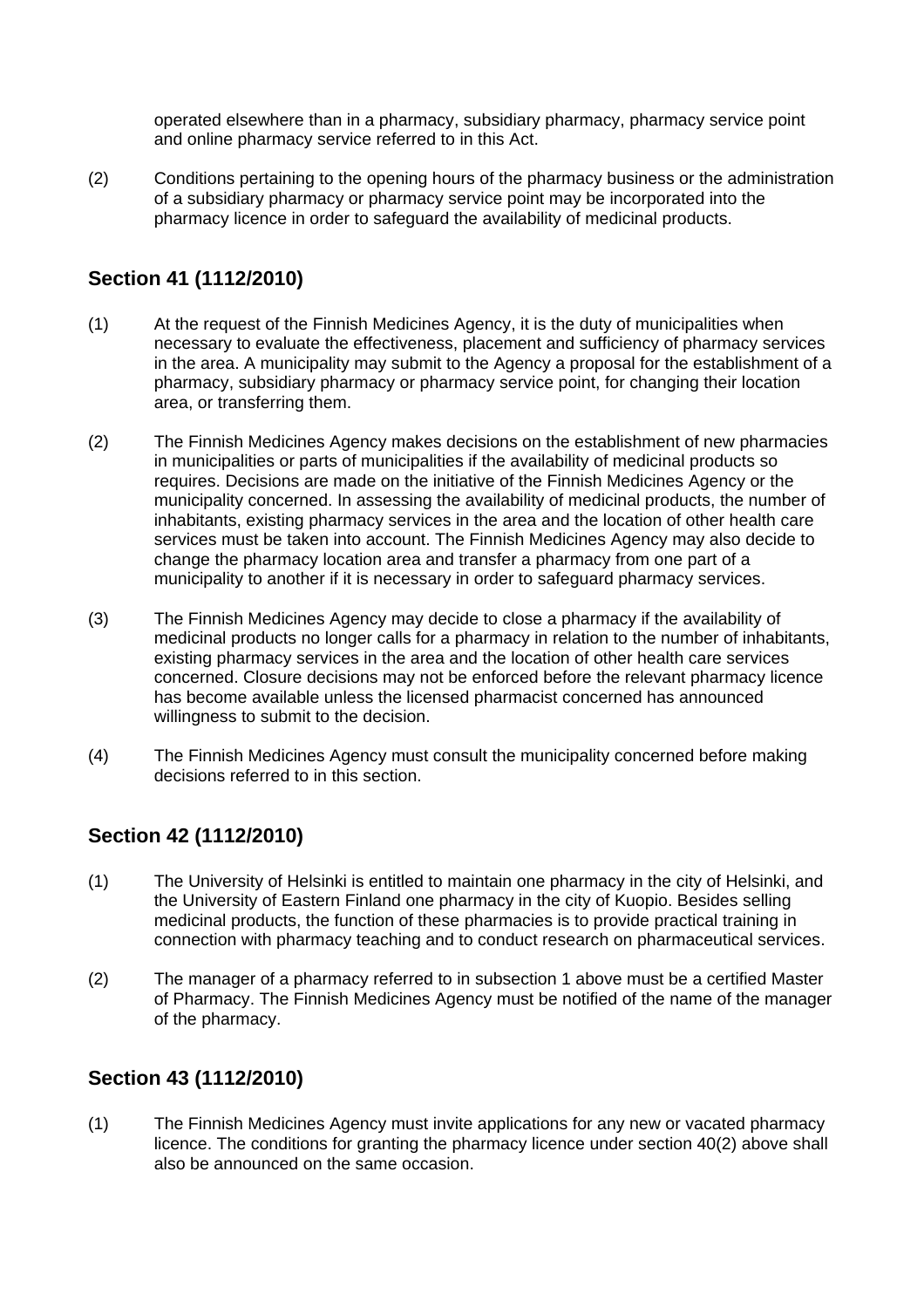- (2) A pharmacy licence may be granted to a certified Master of Pharmacy who has not been declared bankrupt or legally incompetent or has not been assigned a person to supervise his or her interests.
- (3) If there is more than one applicant, a pharmacy licence is granted to the applicant who can be considered to have the overall best potential for operating a pharmacy business. In assessing the potential, the applicant's work in pharmacies and other pharmaceutical services, including the date on which any previous pharmacy licence entered into force, as well as studies, managerial skills and other activities pertinent to operating a pharmacy business must be taken into account.

# **Section 44 (1112/2010)**

- (1) A pharmacy licence is granted to a named individual. The pharmacy business may not be rented or transferred to another person. If a licensed pharmacist obtains a new pharmacy licence, the pharmacy licence previously issued to the pharmacist will simultaneously be annulled.
- (2) Unless otherwise provided in this Act, a licensed pharmacist must manage the pharmacy personally. In the case of illness or for some other special reason, the licensed pharmacist may leave management of the pharmacy for a fixed period to a certified Master of Pharmacy or a certified Bachelor of Pharmacy, such periods combined not to exceed three months per year.
- (3) A licensed pharmacist who is prevented from managing the pharmacy personally due to illness or for another special reason for more than three months must notify the Finnish Medicines Agency of the name of the certified Master of Pharmacy or certified Bachelor of Pharmacy designated to manage the pharmacy for the duration.
- (4) A licensed pharmacist who in the situation referred to in section 46 has to operate a pharmacy business at two pharmacies must designate a manager for one of the pharmacies and notify the Finnish Medicines Agency thereof.

# **Section 45 (22/2006)**

A licensed pharmacist may operate a pharmacy business up to the age of 68.

# *Responsibilities of licensed pharmacists in specific circumstances*

## **Section 46**

In situations referred to in sections 44(1) and 45 or when relinquishing a pharmacy licence, the licensed pharmacist must nevertheless continue to operate the pharmacy business up to the time a new licensed pharmacist takes possession of the pharmacy.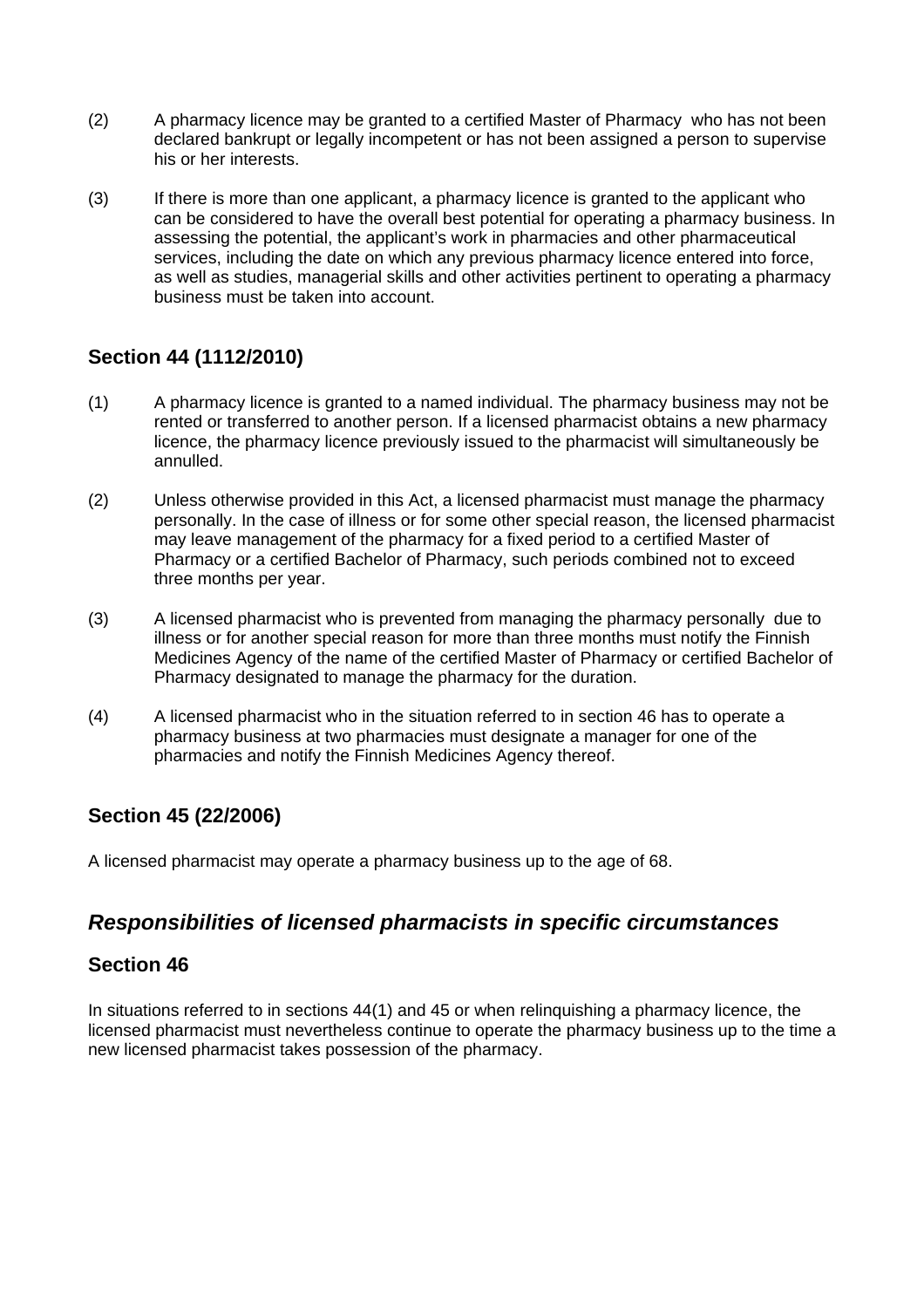## **Section 47 (895/1996)**

The party obtaining a pharmacy licence or authorisation for a subsidiary pharmacy must purchase the stock of medicinal products of the pharmacy or subsidiary pharmacy from the previous licensed pharmacist at current prices.

# *Expiry and revocation of a pharmacy licence*

## **Section 48 (773/2009)**

A pharmacy licence is considered to have expired if the licensed pharmacist has not begun to operate the pharmacy business within one year of being informed of the decision to grant the pharmacy licence and the Finnish Medicines Agency has not, upon application, granted an extension to the time limit.

# **Section 49 (1112/2010)**

- (1) If there is justified cause to suspect that a licensed pharmacist is unable to personally manage the pharmacy or attend to the availability of pharmacy services for reasons of illness or other similar cause, the Finnish Medicines Agency may, in order to investigate the matter, order the pharmacist to attend a medical examination and may acquire other necessary information.
- (2) The Finnish Medicines Agency may temporarily prohibit the pharmacist from managing the pharmacy or from participating in any other pharmacy operations when the pharmacist is suspected of being unable to manage the pharmacy or attend to the availability of pharmacy services in the manner referred to in subsection 1. The prohibition may be issued for no more than one year at a time or until the question of the pharmacist's inability has been finally resolved.

# **Section 50 (1112/2010)**

The Finnish Medicines Agency must revoke a pharmacy licence if the licensed pharmacist:

- 1) is declared bankrupt and does not re-acquire possession of the property within one year of bankruptcy;
- 2) is declared legally incompetent;
- 3) loses the right to act as a certified Master of Pharmacy;
- 4) is unable to practise as a licensed pharmacist in a proper manner due to illness or abuse of intoxicants or narcotic drugs;
- 5) is permanently incapacitated from personally managing a pharmacy due to illness or another reason;
- 6) is convicted of a crime and sentenced to at least two years in prison;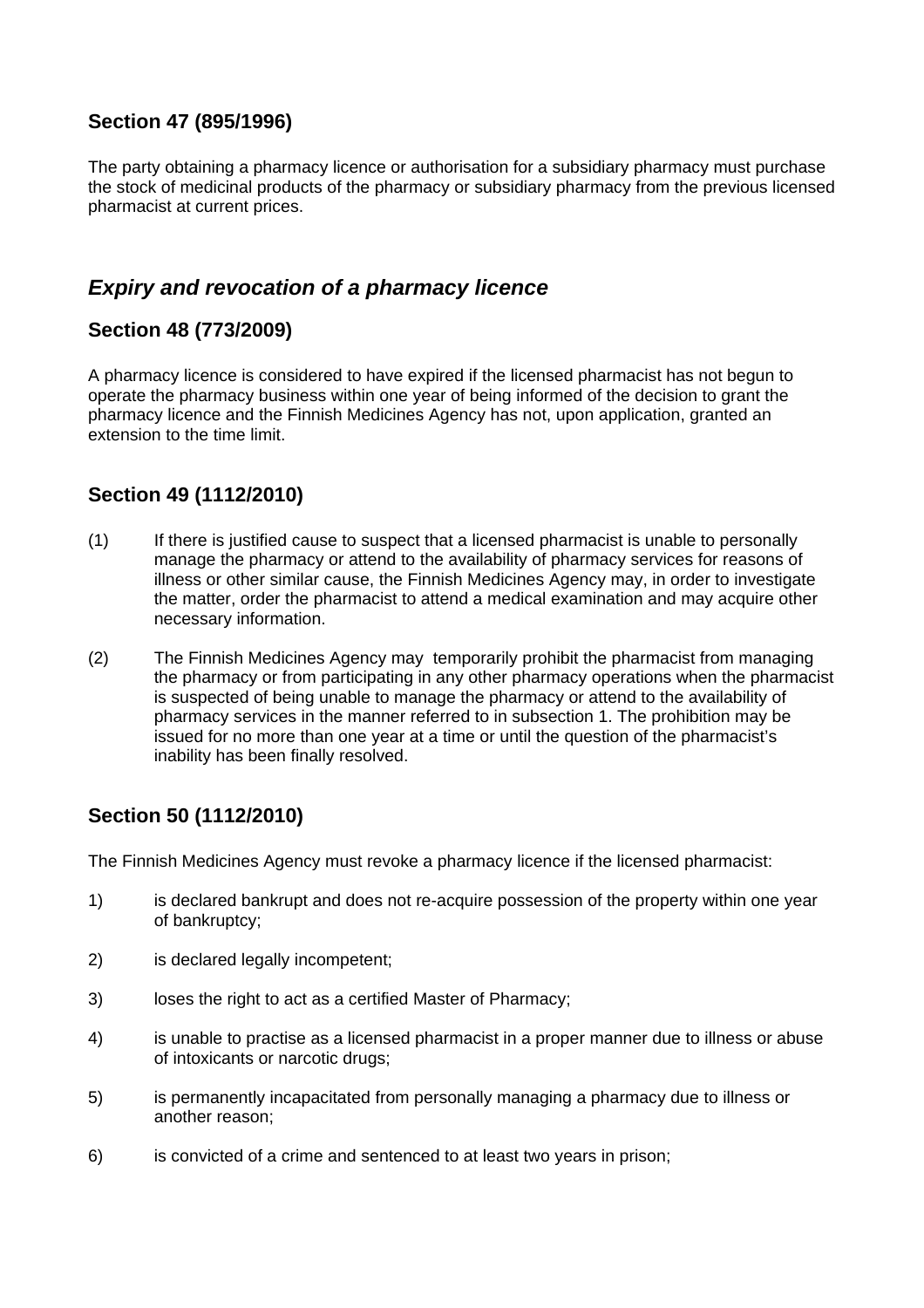- 7) materially abuses the rights based on the pharmacy licence;
- 8) is issued a written warning referred to in section 51 and does not remedy his/her conduct;
- 9) is otherwise manifestly unsuited to engaging in pharmacy operations.

# *Disciplinary measures*

# **Section 51 (773/2009)**

If, in the capacity of pharmacist, a licensed pharmacist has acted contrary to this Act or provisions issued under it or has otherwise acted incorrectly or negligently in his/her duties or has behaved improperly, and the nature of the incorrectness or negligence does not warrant prosecution in court, the Finnish Medicines Agency may give the licensed pharmacist a warning either orally or in writing.

# *Subsidiary pharmacies*

# **Section 52 (1112/2010)**

- (1) The Finnish Medicines Agency may establish a subsidiary pharmacy on its own initiative or on the initiative of a municipality or a joint municipal board. The Finnish Medicines Agency may also establish and authorise a subsidiary pharmacy at the application of a licensed pharmacist. Authorisation is subject to the condition that pharmacy services are needed in the area in order to safeguard the availability of medicinal products and the area does not provide an operating basis for an independent pharmacy. The Agency may authorise a licensed pharmacist to keep up to three subsidiary pharmacies.
- (2) The location area of the subsidiary pharmacy is decided by the Finnish Medicines Agency. On its own initiative or on the initiative of a municipality, joint municipal board or holder of subsidiary pharmacy authorisation, the Agency may change the location area designated for a subsidiary pharmacy in order to safeguard the availability of medicinal products.
- (3) In derogation to the provisions of subsection 1 above, the University of Helsinki may keep up to sixteen subsidiary pharmacies, each subject to authorisation from the Finnish Medicines Agency.
- (4) A subsidiary pharmacy must have a manager responsible for operations who is designated by the licensed pharmacist. The manager must be a certified Master of Pharmacy or a certified Bachelor of Pharmacy. The Finnish Medicines Agency must be notified of the name of the manager of the subsidiary pharmacy.
- (5) A subsidiary pharmacy may have shorter opening hours and a narrower selection of medicinal products than the pharmacy when permitted by local pharmaceutical services requirements.
- (6) If a pharmacy licence becomes available and the licensed pharmacist had been authorised to keep a subsidiary pharmacy, the subsidiary pharmacy may be managed by a pharmacist referred to in section 46 or a manager of a pharmacy business referred to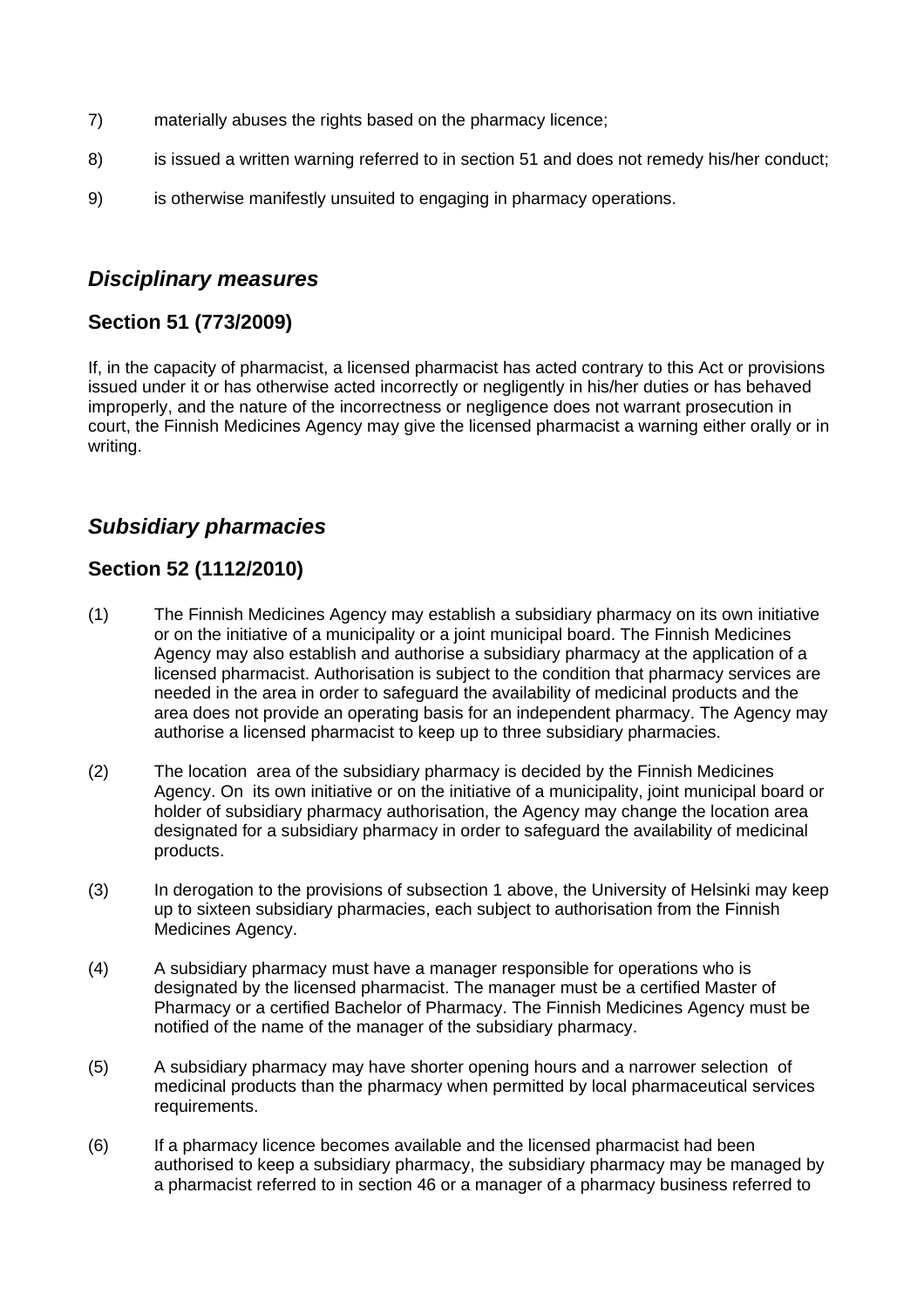section 59 until a new licensed pharmacist has taken possession of the pharmacy. After this, the new licensed pharmacist may manage the subsidiary pharmacy until the matter of keeping the subsidiary pharmacy has been resolved with final effect and the licensed pharmacist to whom authorisation has been granted begins to keep the subsidiary pharmacy.

(7) The Finnish Medicines Agency may issue regulations on the procedure to be observed in applying for subsidiary pharmacy authorisation.

## **Section 52a (1112/2010)**

- (1) Based on authorisation granted by the Finnish Medicines Agency, a licensed pharmacist may establish a pharmacy service point in a sparsely populated area or village centre which does not provide an operating basis for a subsidiary pharmacy. For a special reason, a pharmacy service point may also be established elsewhere in order to safeguard the availability of medicinal products. A service point may be established in the location area of the pharmacy or the area of an adjoining municipality. A plan on the manner in which the medicinal product advisory service referred to in section 57(2) below is to be provided must be appended to the application for authorisation. The Agency grants the authorisation if the conditions laid down in this section are met.
- (2) The licenced pharmacists must attend to the inspection of the pharmacy service point.
- (3) The Finnish Medicines Agency may convert a pharmacy service point to a subsidiary pharmacy if the turnover of the service point is equivalent to at least half of the average turnover of all the country's private subsidiary pharmacies and the operating basis for a subsidiary pharmacy is in place in other respects.
- (4) The Finnish Medicines Agency may issue provisions on authorisation applications and on the operations, facilities and medicinal product selection of pharmacy service points as well as on the management and inspection of pharmacy service points.
- (5) The licensed pharmacies of the University of Helsinki and the University of Eastern Finland may not establish pharmacy service points.

### **Section 52b (1112/2010)**

(1) Licensed pharmacists and the licensed pharmacies of the University of Helsinki and the University of Eastern Finland may provide pharmacy services also via an online pharmacy service. The administrator of an online pharmacy service must maintain a website on the Internet. Advance notification of online pharmacy service administration must be submitted to the Finnish Medicines Agency. A plan of the manner in which the medicinal product advisory service referred to in section 57(2) below is to be provided must be appended to the advance notification. Operations may be commenced unless the Agency within sixty days of arrival of the notification has requested additional information about the circumstances referred to in this section or prohibited the commencement of operations. The Agency must be notified of the commencement and termination of operations and of any material changes therein. The Agency may prohibit the operations or order the online service to be shut down if the conditions laid down in this section are not met.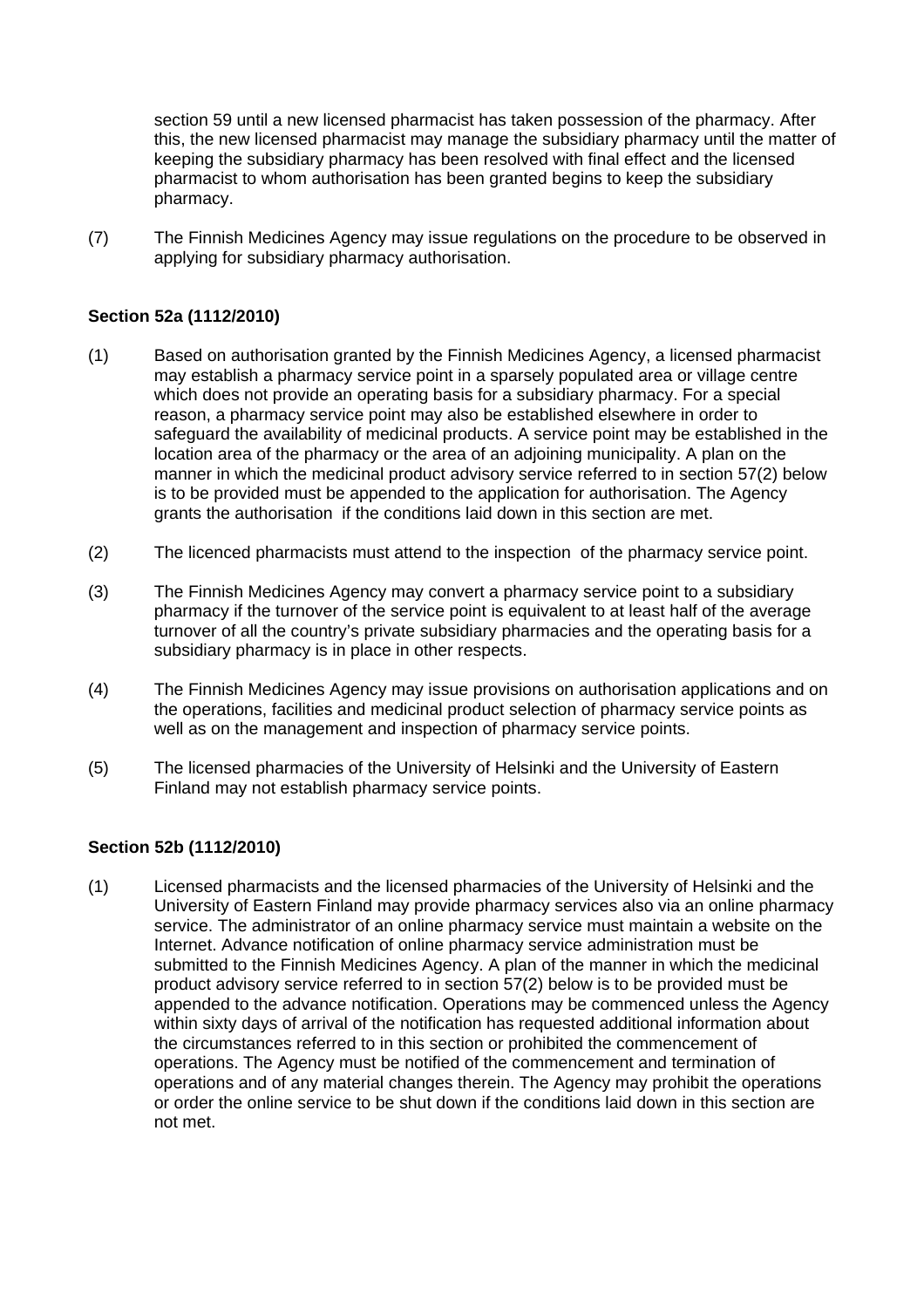- (2) Medicinal products subject to prescription may be supplied from online pharmacy services only by electronic prescription as provided in the Act on Electronic Prescriptions (61/2007).
- (3) The Finnish Medicines Agency must maintain and keep available for public review on the Internet an up-to-date list of the authorised online pharmacy services. An online pharmacy service website must provide a link to the list maintained by the Agency.
- (4) In other respects, the provisions on distance selling of chapter 6 of the Consumer Protection Act (38/1978) apply to online pharmacy services operations. The provisions concerning online pharmacy services are applied also to the sale of medicinal products taking place via other means of distance communication. The Finnish Medicines Agency may issue provisions on the contents and submission of the advance notification and on online service operations, facilities, technical implementation, medicinal product selection, management and inspection.

# **Section 53 (773/2009)**

The Finnish Medicines Agency may decide to convert a pharmacy into a subsidiary pharmacy when the pharmacy's licence becomes available. The Finnish Medicines Agency will grant authorisation to keep such a subsidiary pharmacy to a licensed pharmacist who is sufficiently qualified to run it, taking into account the location and operating basis of the pharmacy that he/she operates.

## **Section 54 (773/2009)**

- $(1)$  If the turnover of a subsidiary pharmacy referred to in section 52(1) is so great as to be equivalent to at least half of the average turnover of all the country's private pharmacies, the Finnish Medicines Agency may change the status of the subsidiary pharmacy to that of pharmacy.
- (2) If the turnover of a pharmacy is lower than that of its subsidiary pharmacy and the latter is made a pharmacy as referred to in subsection 1, the Finnish Medicines Agency may, without separately declaring the licence available for application, grant the new pharmacy licence to the licensed pharmacist who had previously been authorised to keep the subsidiary pharmacy.
- (3) A decision to change the status of a subsidiary pharmacy to that of pharmacy as referred to in subsection 1 above may not be made until five years have elapsed since the establishment of the subsidiary pharmacy.

# *Sale of nicotine products (22/2006)*

### **Section 54a (22/2006)**

(1) In derogation to what is laid down in section 38a, nicotine products may be sold by tobacco-selling retail stores, kiosks and service stations as well as bars and restaurants on the basis of the authorisation granted by the municipality where the sales outlet is located. Nicotine products must not be sold to individuals under 18 years of age. The sales assistant must be able to supervise the purchasing situation. Sale from vending machines is prohibited. (1112/2010)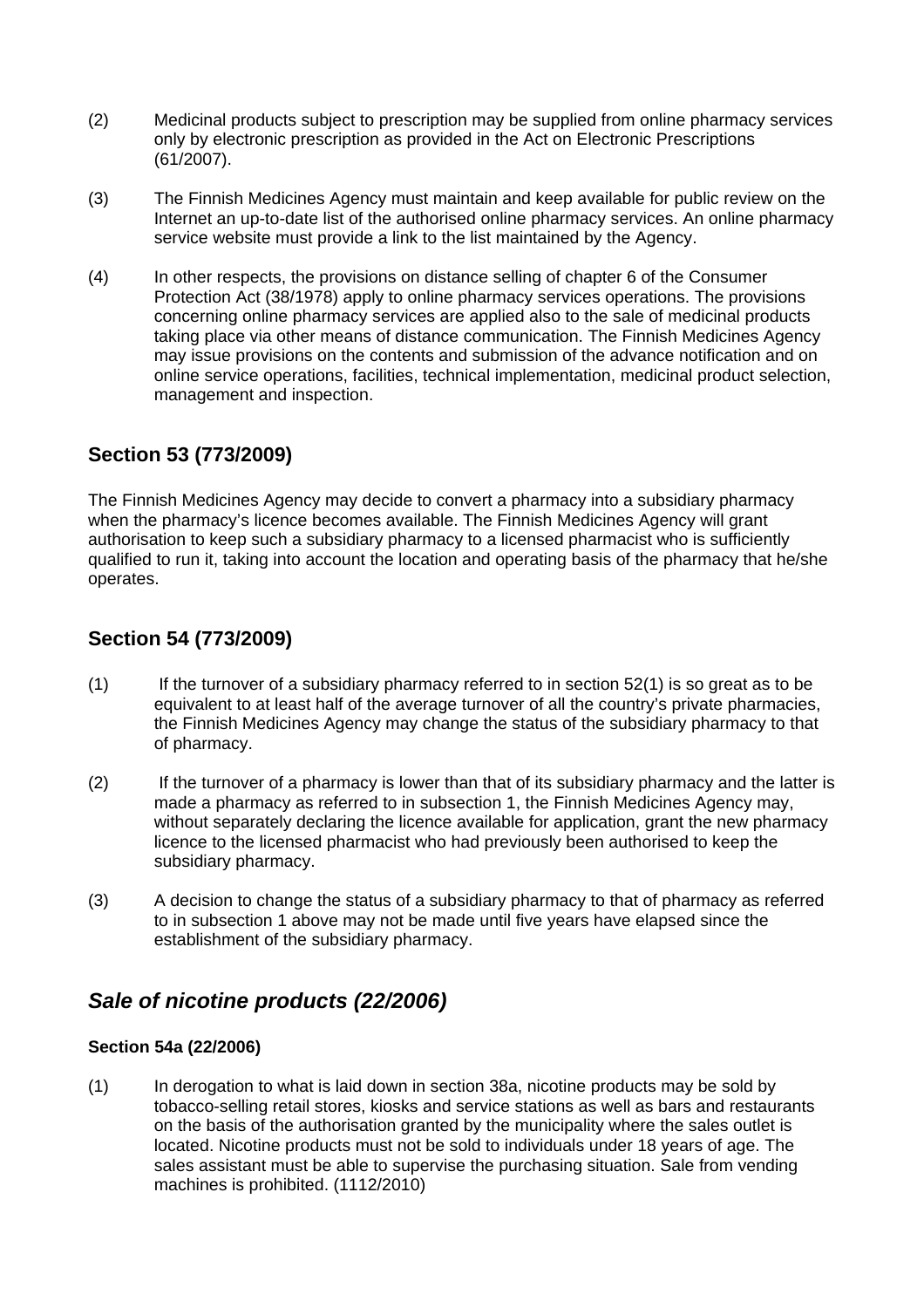- (2) Municipalities must grant authorisation to sell nicotine products applied for in writing if the applicant has the potential to store and sell nicotine products in accordance with this Act. Applications must include the following information:
	- 1) the applicant's name or the corporation's business name and contact information, business ID and the addresses of the outlets selling nicotine products;
	- 2) a description of the storage of nicotine products and sales supervision arrangements;
	- 3) name and contact information of the person responsible for sale; and
	- 4) number of points of sale in a given sales outlet and description of their location.
- (3) Those granted authorisation for sale of nicotine products must notify the municipality of any changes in the information given in the application and of discontinuation of sale. Municipalities must notify the Finnish Medicines Agency about the granting of authorisations and discontinuation of sales. (773/2009)

### **Section 54b (22/2006)**

- (1) What is otherwise laid down in this Act on storage, sale, supervision by the Finnish Medicines Agency, and pharmacovigilance applies as appropriate to any storage, retail, marketing, Finnish Medicines Agency supervision and pharmacovigilance concerning nicotine products that takes place outside pharmacies, subsidiary pharmacies and licensed medicine chests. What is laid down in sections 55, 55a, 56(1) and 57 does not, however, apply to sale referred to in this section. (773/2009)
- (2) In addition, what is laid down in section 14(4) of the Act on Measures to Restrict Tobacco Smoking (693/1976) must be observed in the supervision of retail sale of nicotine products by other than pharmacies, subsidiary pharmacies and licensed medicine chests.

### **Section 54c (22/2006)**

- (1) Municipalities must on their own initiative and on the basis of notifications made inspect storage places and sales outlets for nicotine products and monitor the sale of nicotine products.
- (2) If action contrary to provisions issued in or under this Act are detected in inspections or otherwise, the municipality concerned must prohibit such action and set a time limit for its termination.
- (3) If such action is not remedied within the deadline or if the action contrary to provisions and mentioned in the prohibition continues or is resumed after the time limit has expired, the municipality concerned may cancel the retail marketing authorisation for nicotine products either temporarily or completely.

#### **Section 54d (22/2006)**

(1) Municipalities may charge applicants for retail marketing authorisations for nicotine products. Municipalities may also charge holders of retail marketing authorisations an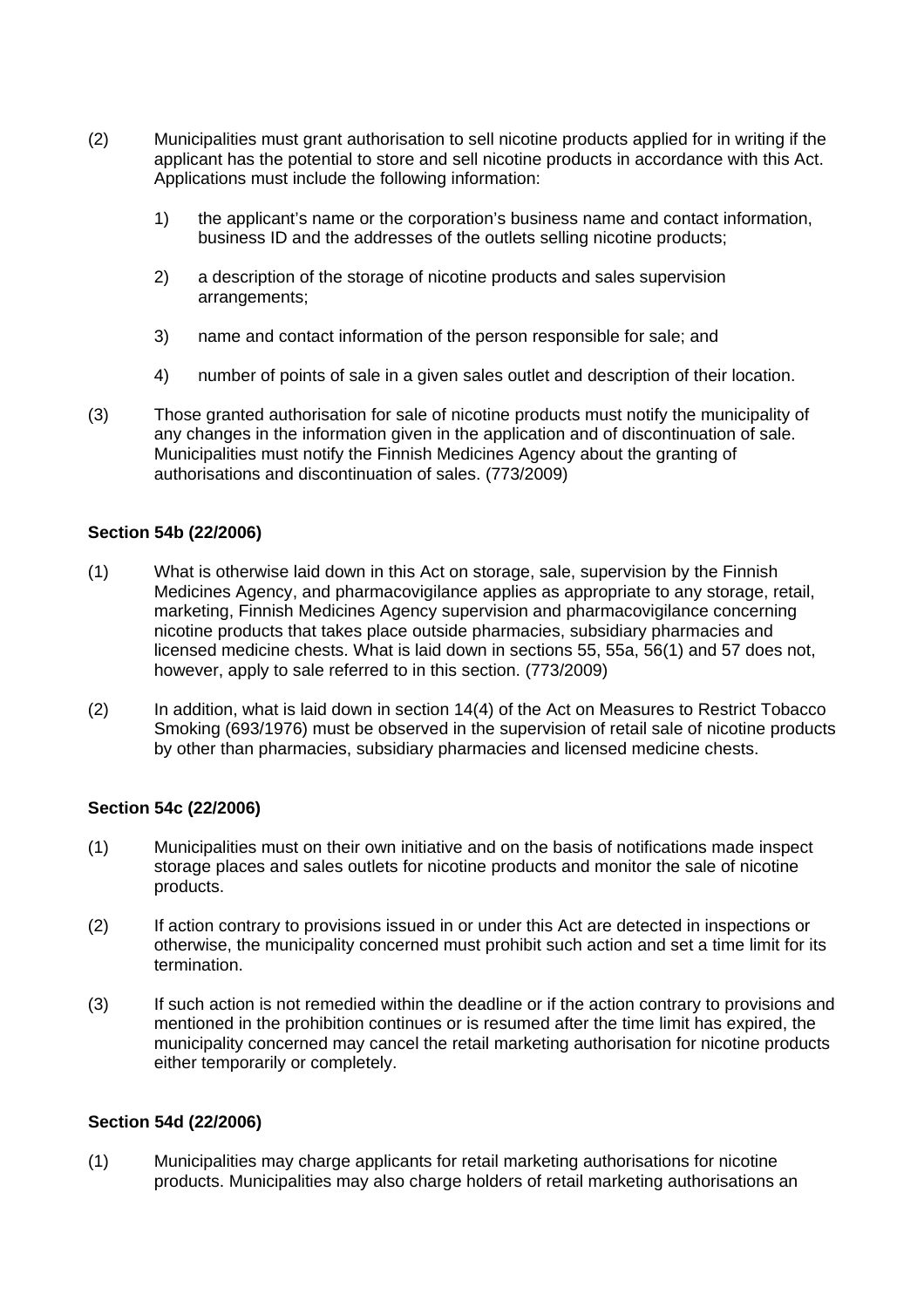annual supervision fee for monitoring measures. Authorisation and supervision fees may not exceed the cost of providing the service. Further provisions on the grounds for retail marketing authorisation and supervision fees are laid down in the scales of charges approved by the municipalities.

(2) Fees under this section may be collected without judgement or a decision in the order laid down in the Act on the Collection of Taxes and Payments by Distraint (367/1961).

### **Section 54e (699/2010)**

- (1) Further provisions on the placement of nicotine products in a retail outlet and on the content of applications for retail marketing authorisation for nicotine products may be issued by Government decree.
- (2) The Finnish Medicines Agency may order separate instructions for use to be attached to nicotine products sold by retail outlets. Where necessary, the Finnish Medicines Agency issues regulations on the content of such instructions.

## *Miscellaneous provisions*

## **Section 55**

- (1) The amount of medicinal products, the equipment and supplies for administering medicinal products, and the dressings kept by a pharmacy must correspond to its usual customer needs. (895/1996)
- (2) Licensed pharmacists must for their part ensure that the medicinal products supplied by pharmacies, subsidiary pharmacies, pharmacy service points and online pharmacy services are of flawless quality and that the proper authorisation is held for the sale or release for consumption of the medicinal product. (1112/2010)

#### **Section 55a (700/2002)**

Pharmacies may act as competent authorities referred to in article 75 of the Schengen Convention and may thus issue certificates referred to in the article for carrying medicinal products containing narcotics or psychotropic substances when travelling from one Contracting State to another.

## **Section 56 (1112/2010)**

- (1) Pharmacies and subsidiary pharmacies must maintain a necessary number of personnel with a pharmaceutical degree. The licensed pharmacist must ensure that the entire personnel of the pharmacy takes part in further training to a sufficient degree. The basic education and work duties of the personnel must be taken into account in the provision of further training.
- (2) The facilities of pharmacies, subsidiary pharmacies and pharmacy service points must be appropriate for selling and storing medicinal products. Facilities used for preparation and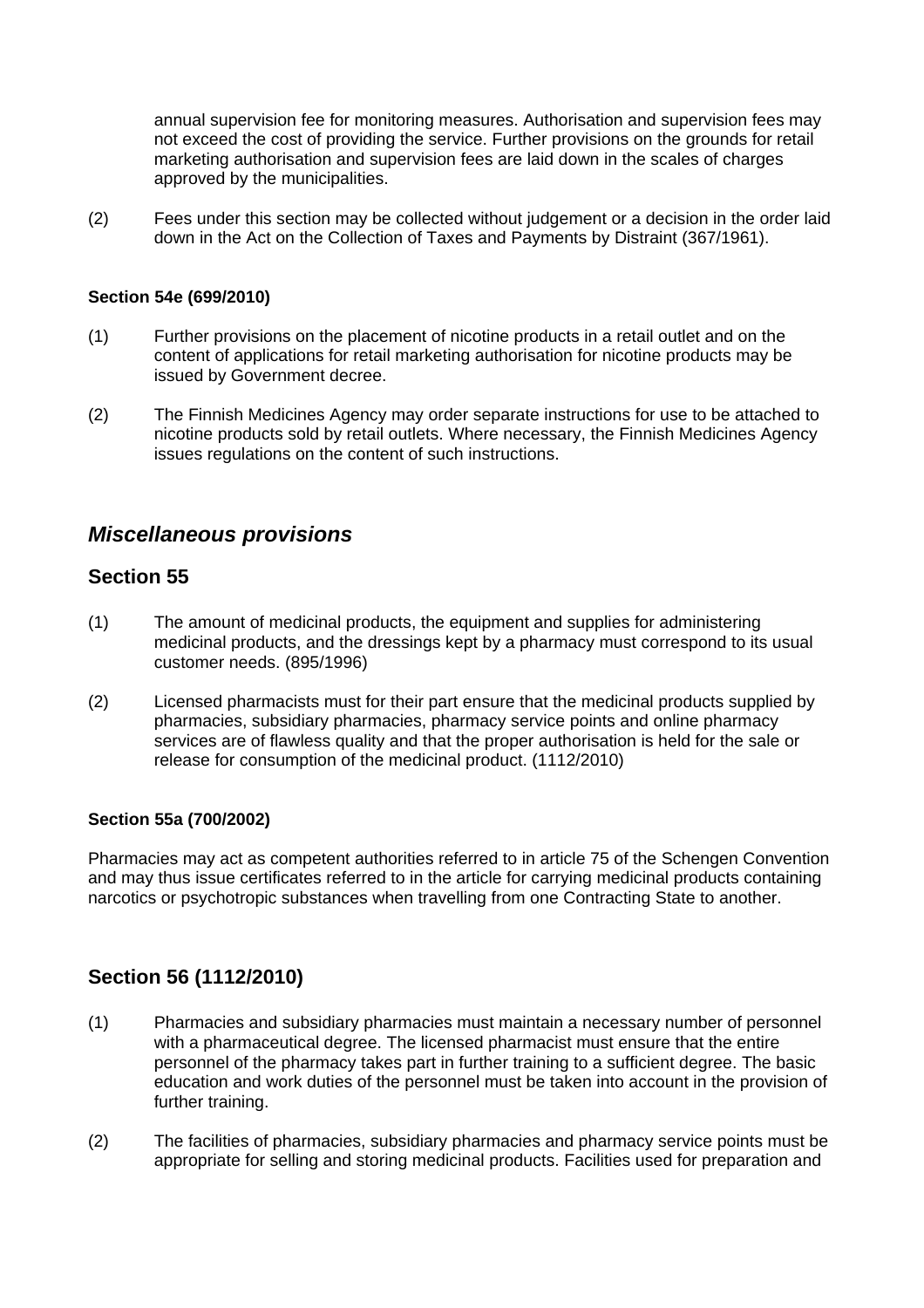examination of medicinal products must be appropriate for this purpose and equipped accordingly.

# **Section 57 (1112/2010)**

- (1) When supplying medicinal products from pharmacies and subsidiary pharmacies every effort must be made, through the advice and guidance of pharmaceutical staff, to ensure that the users of the medicinal products are aware of the correct and safe use of the product in order to ensure successful pharmacotherapy. In addition, medicinal product purchasers must be given information about the prices of medicinal products and about other factors affecting their choice of medicinal product.
- (2) When supplying medicinal products from pharmacy service points and via online pharmacy services, licensed pharmacists and the licensed pharmacies of the University of Helsinki and the University of Eastern Finland must ensure that the buyer of medicinal products has access to the advice and guidance of pharmaceutical staff on the correct and safe use of medicinal products and to information about the prices of medicinal products and other factors affecting their choice of medicinal product. Medicinal products supplied from pharmacy service points based on prescription may only be supplied by a certified Master of Pharmacy or a certified Bachelor of Pharmacy.
- (3) The Finnish Medicines Agency may issue provisions on the procedures to be observed when supplying medicinal products from pharmacies, subsidiary pharmacies, pharmacy service points and online pharmacy services.

## **Section 57a (435/2010)**

Pharmacies and subsidiary pharmacies must keep records of prescriptions by calendar year. The records must include information on the medicinal product supplied and its amount, the user of the medicinal product or the institution for whose use the medicinal product has been prescribed, and the prescribing party. The records must be retained for five years. The records must be drawn up and stored as further provided by the Finnish Medicines Agency.

### **Section 57b (22/2006)**

- (1) When supplying a medicinal product on the basis of a prescription by a physician, dentist or other health care professional entitled to write prescriptions, pharmacies must exchange it to the comparable publicly available medicinal product on the list referred to in section 57c whose price is the lowest or the price of which differs from the lowest price:
	- 1) by no more than 1.50 euros when the product costs less than 40 euros; or
	- 2) by no more than 2.00 euros when the product costs 40 euros or more.

(435/2010)

(2) The lowest-cost price among mutually comparable medicinal products is defined as the retail price inclusive of value added tax of the lowest-cost product on the first day of each quarter-year period or, when reference price groups are in effect, of the lowest-cost reimbursable product in the reference price group. (803/2008)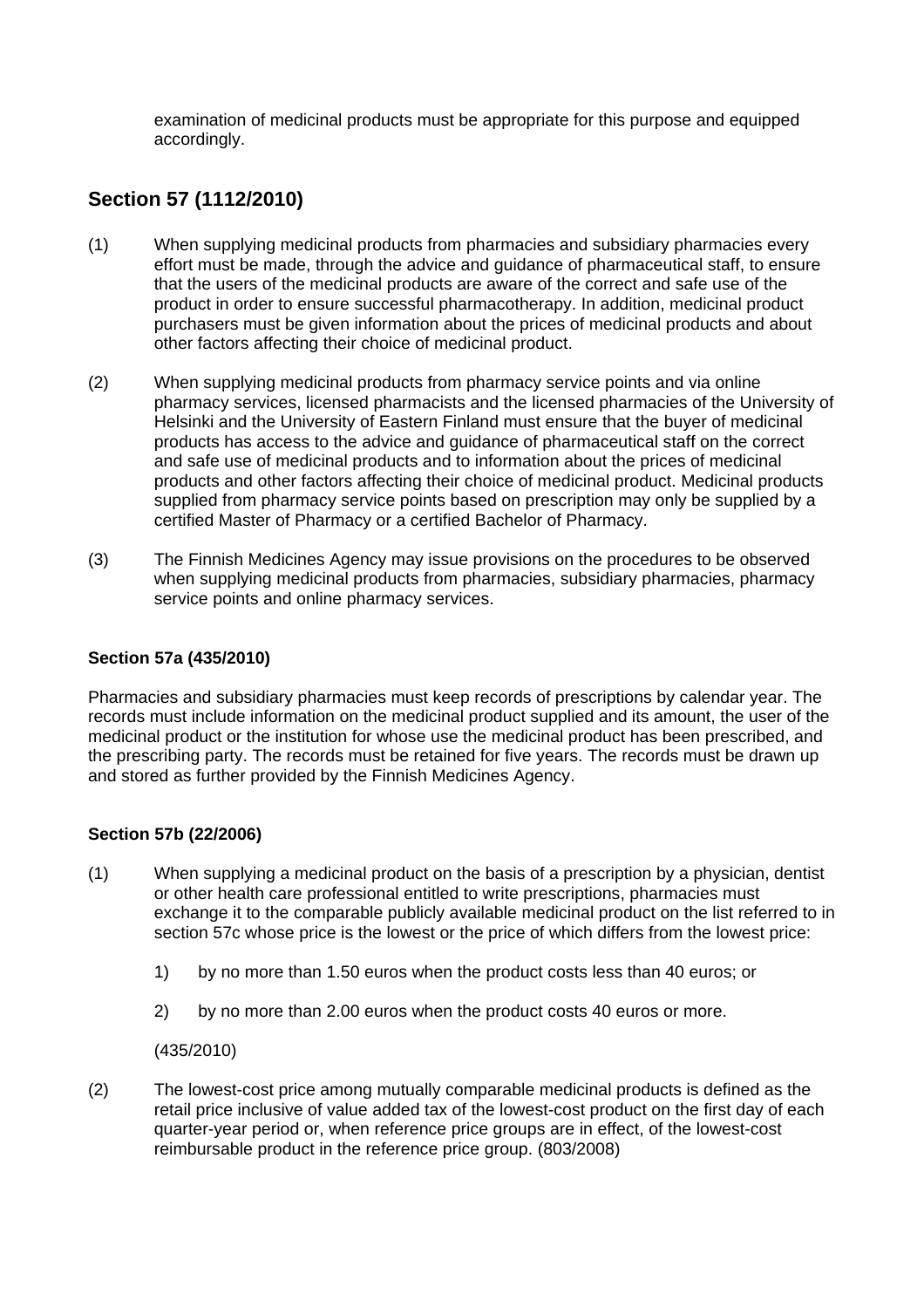(3) No exchange must be made, however, if the prescriber of the medicinal product has forbidden exchange on medical or treatment grounds by making an entry to that effect in the prescription, or if the purchaser of the medicinal product refuses the exchange. The pharmacy must supply the same product for the entire validity period of the prescription. If amounts of the medicinal product are supplied more than once under the same prescription, the purchaser of the medicinal product is, however, entitled on the later purchase occasions to buy the medicinal product originally prescribed. In addition, purchasers of medicinal products are always entitled, if they wish, to be given the actual lowest-cost comparable medicinal product available at the time of the transaction, unless the prescriber of the medicinal product has forbidden exchange on medical or treatment grounds.

## **Section 57c (773/2009)**

- (1) The Finnish Medicines Agency must draw up a list of mutually comparable medicinal products. Comparable medicinal products may be defined as those which contain the same active substances in the same amounts and which are bioequivalent.
- (2) The Finnish Medicines Agency must publish the list referred to in subsection 1 no later than 45 days before the beginning of each quarter-year period.

### **Section 57d (803/2008)**

Where necessary, it may be laid down by Ministry of Social Affairs and Health decree that holders of marketing authorisations must notify authorities to be specified by Ministry of Social Affairs and Health decree and other parties maintaining information on the prices of medicinal products on a regular basis, of the prices of comparable medicinal products at least 21 days before the first day of each quarter-year. In addition, provisions may be laid down by ministerial decree concerning the duty of the authorities to publish the a list of comparable medicinal products and their prices.

# **Section 58 (22/2006)**

- (1) The retail price of a medicinal product must comply with the medicinal products price list set out by Government decree. The price complying with the medicinal products price list must be based on the nationally applied wholesale price reported by the holder of the marketing authorisation in accordance with section 37a for the medicinal product in question, and on the margin calculated on the basis of the wholesale price, and value added tax. The sales margin for a single medicinal product calculated on the basis of the wholesale price may be lower than the fee percentage determined under section 2 of the Act on Pharmacy Fee (148/1946).
- (2) What is laid down in subsection 1 does not apply to medicinal products that may be sold outside pharmacies, subsidiary pharmacies and medicine chests.
- (3) The medicinal products price list must be adjusted as necessary. The Finnish Medicines Agency must supply annual data to the Ministry of Social Affairs and Health on the sales margins of pharmacies and on other matters with a bearing on the price list. (773/2009)

### **Section 58a (1112/2010)**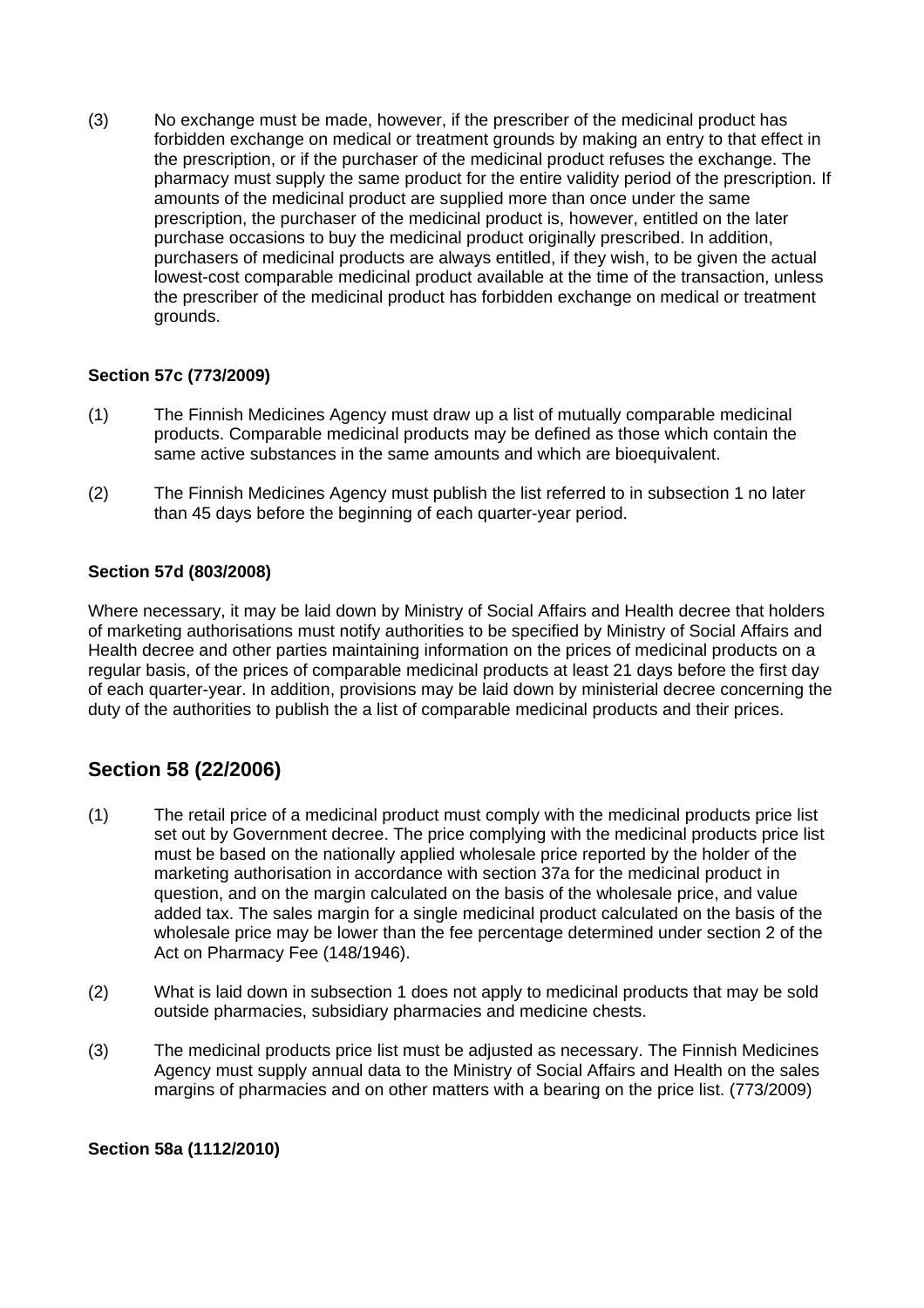- (1) In addition to that provided in section 38a on the operations of a pharmacy, a pharmacy and a subsidiary pharmacy may also engage in other service provision related to the promotion of health and welfare and the prevention of illness. The purpose of these activities may not be to increase the use of medicinal products unnecessarily.
- (2) When pharmacies and subsidiary pharmacies sell products other than medicinal products or engage in the other service provision referred to above in subsection 1, the sales or other activities must not hinder the supply of medicinal products or the advisory services related to medicinal products.

# **Section 59**

- (1) If a pharmacy licence expires due to the death of the licensed pharmacist or the revocation of the licence, the Finnish Medicines Agency will determine who shall manage the pharmacy business until a new licensed pharmacist has taken charge of the pharmacy. The Finnish Medicines Agency will also appoint a manager for the pharmacy in cases referred to in section 49. The provisions laid down in this Act on licensed pharmacists also apply, as appropriate, to the manager of a pharmacy. (773/2009)
- (2) Only certified Masters of Pharmacy may be appointed to manage a pharmacy on their own account in cases referred to in subsection 1. Certified Bachelors of Pharmacy may, however, be appointed to manage a pharmacy for up to two months at a time.

# **Section 60 (700/2002)**

- (1) Further provisions on pharmacy licences and applications for licences and on pharmacies, subsidiary pharmacies, pharmacy service points and online services, their operation and facilities, the qualifications of managers of pharmacies and subsidiary pharmacies, the numbers of pharmaceutical staff and the content and amount of further training will be issued by Government decree as necessary. (1112/2010)
- (2) In addition, The Finnish Medicines Agency may issue further regulations and guidelines on the facilities and equipment required for medicinal product storage, preparation and control. (773/2009)

# **Chapter 7 — Pharmaceutical services in hospitals, health centres and social welfare institutions**

# *Hospital pharmacies and dispensaries*

## **Section 61**

(1) Hospital districts may set up hospital pharmacies for their operational needs. Hospitals or health centres maintained by municipalities, joint municipal boards or the State may have a hospital pharmacy or dispensary. (700/2002)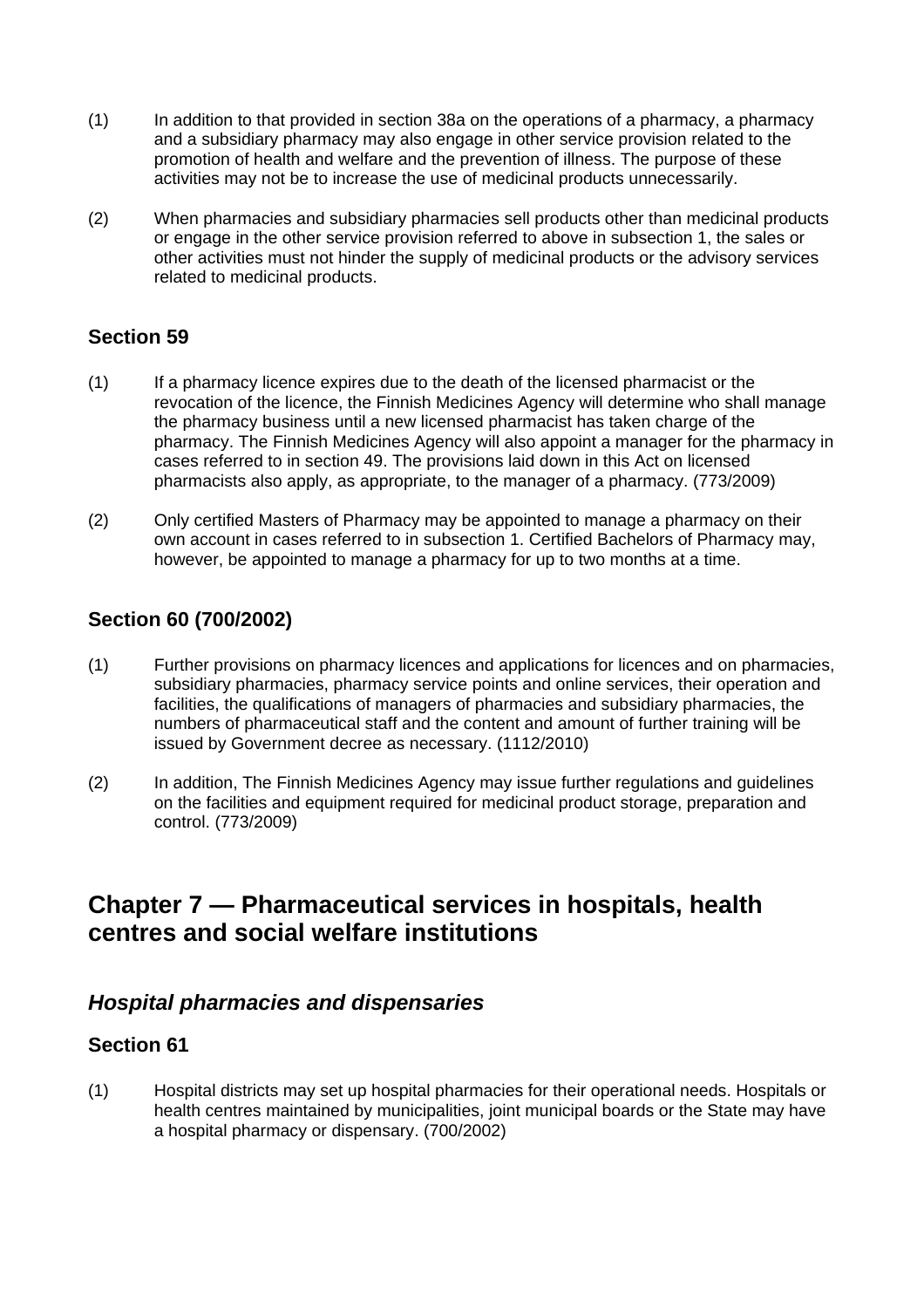- (2) A dispensary referred to in subsection 1 above may also be established in a unit containing hospital beds maintained by a service provider referred to in the Private Health Care Act (152/1990) or in an institution referred to in the Act on Special Care for the Mentally Handicapped (519/1977), if so required due to the number of hospital beds. (248/1993)
- (3) A licence from the Finnish Medicines Agency is required before a hospital pharmacy or dispensary can be established. (773/2009)
- (4) The operating facilities of hospital pharmacies and dispensaries must be suited to medicinal product supply, storage, preparation and control. They must also be appropriately equipped. (700/2002)
- (5) Further provisions on applications for licences and on facilities for hospital pharmacies and dispensaries will be issued by Government decree as necessary. (700/2002)
- (6) The Finnish Medicines Agency may also issue further provisions on the operations of hospital pharmacies and dispensaries, good manufacturing practice and facilities and equipment required for medicinal product storage, preparation and control, as necessary. (773/2009)

## **Section 62 (895/1996)**

- (1) Notwithstanding the provisions of section 61, hospital pharmacies or dispensaries maintained by municipalities or joint municipal boards may supply:
	- 1) medicinal products to public social and health care institutions of the same municipality or joint municipal board or of an adjoining municipality;
	- 2) vaccines referred to in section 25 of the Communicable Diseases Act (583/1986) to private social and health care institutions of the same municipality or joint municipal board or of an adjoining municipality;
	- 3) medicinal products to other than the social and health care institutions and pharmacies referred to in paragraph 1 in order to safeguard necessary medication for individual patients in situations where there are problems in the availability of medicinal products; and
	- 4) medicinal products for use by peacekeeping troops operating outside Finland.

(22/2006)

- (2) With the authorisation of the Finnish Medicines Agency, medicinal products may also be supplied by hospital pharmacies and dispensaries to private social and health care institutions with which the municipality or joint municipal board has made an agreement on purchasing social and health care services under section 4(1)(4) of the Act on Planning and Government Grants for Social Welfare and Health Care (733/1992) or which take care of other duties that under law fall within the sphere of local or central government. (1727/2009)
- (3) The Finnish Medicines Agency may, for special reasons, grant authorisation for supplying medicinal products in a manner in derogation to subsection 1 and for releasing medicinal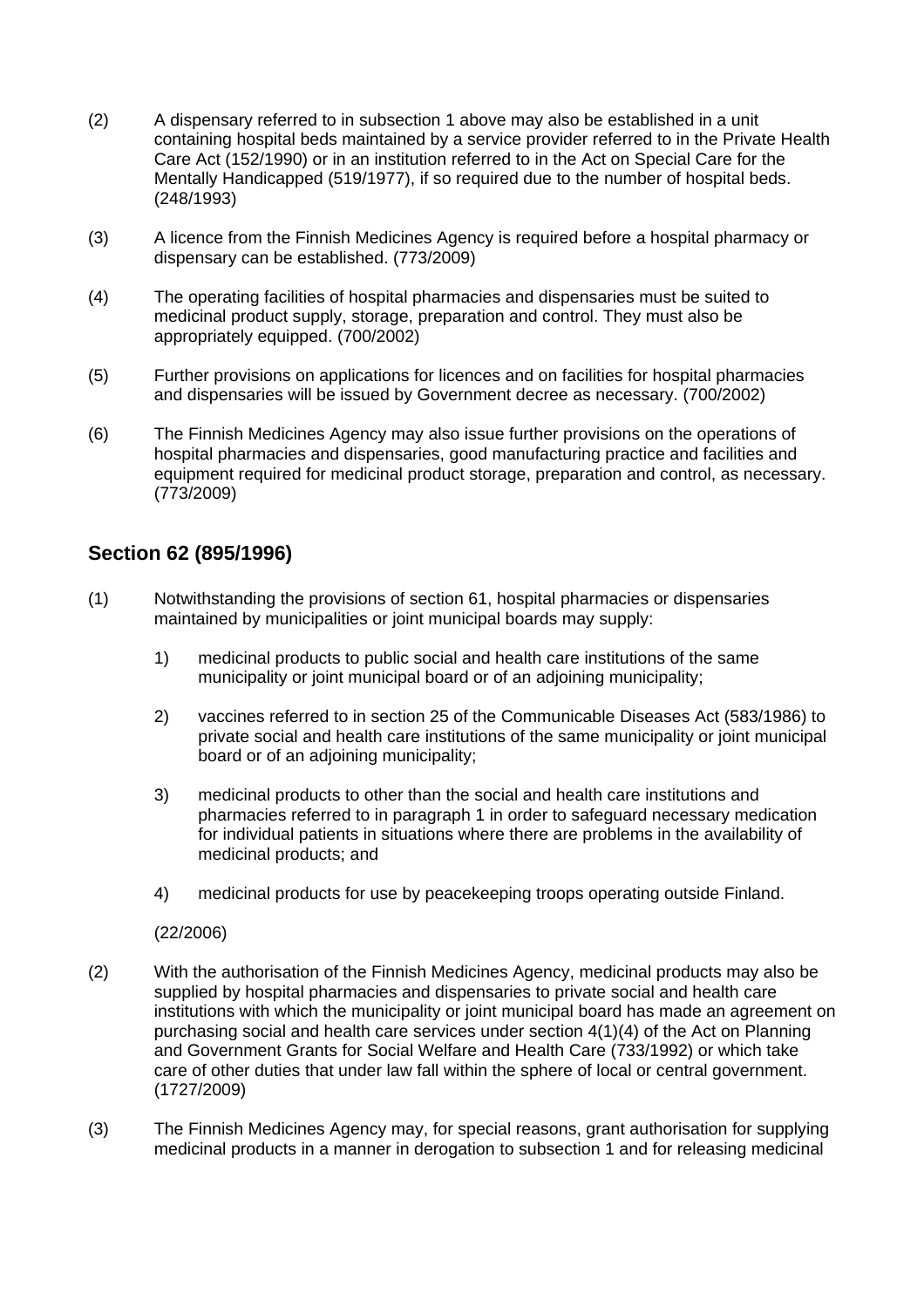products manufactured in accordance with section 14 and imported in accordance with section 17(1)(4) to another social and health care institution or pharmacy. (773/2009)

(4) When considering authorisation to be granted by the Finnish Medicines Agency as referred to in this section, the availability of medicinal products must not be allowed to deteriorate significantly in the area. Before granting authorisation, the Finnish Medicines Agency must consult the licensed pharmacists in the area whose operations could be affected by the granting of authorisation. Further provisions on the content of applications for authorisation and on granting authorisation may be issued by Government decree. (773/2009)

# **Section 63 (773/2009)**

Hospital pharmacies and dispensaries must keep records of the procurement of medicinal products and of the supply of medicinal products under section 62. Such records must be retained for a minimum of five years. The Finnish Medicines Agency may issue further regulations on drawing up such records, the data to be included and storage of the records.

## **Section 64**

- (1) Hospital pharmacies and dispensaries must have a manager. The manager is responsible for arranging the operation of a hospital pharmacy or dispensary and the pharmaceutical services of the operating unit concerned in accordance with provisions issued in and under this Act. (22/2006)
- (2) The manager of a hospital pharmacy must be a certified Master of Pharmacy, and the manager of a dispensary must be either a certified Master of Pharmacy or a certified Bachelor of Pharmacy.

# **Section 65 (700/2002)**

- (1) Hospital pharmacies and dispensaries may supply free of charge medicinal products required for uninterrupted treatment of patients discharged from hospital or health centre wards or temporarily transferred to outpatient care. Medicinal products required for initiation of treatment for patients who have visited hospital outpatient clinics or health centres may be supplied free of charge until the patient can reasonably be expected to be able to obtain them from a pharmacy, taking into account the local conditions. A patient may further be supplied free of charge with medicinal products required for the implementation of weaning or replacement therapy or maintenance treatment for narcotic drug addicts. Further provisions on the medicinal products to be supplied and the requirements for supply will be issued by Ministry of Social Affairs and Health decree.
- (2) In addition, hospital pharmacies and dispensaries may supply free of charge medicinal products used for primary health care education services and birth control advice as referred to in section 13 of the Health Care Act (1326/2010) and for information and preventive activities as referred to in section 26 of the same Act. Similarly, vaccines referred to in section 25 of the Communicable Diseases Act (583/1986) and medicinal products referred to in section 5(4) of the Act on Customer Charges for Social and Health Care (734/1992) may be supplied free of charge. (1340/2010)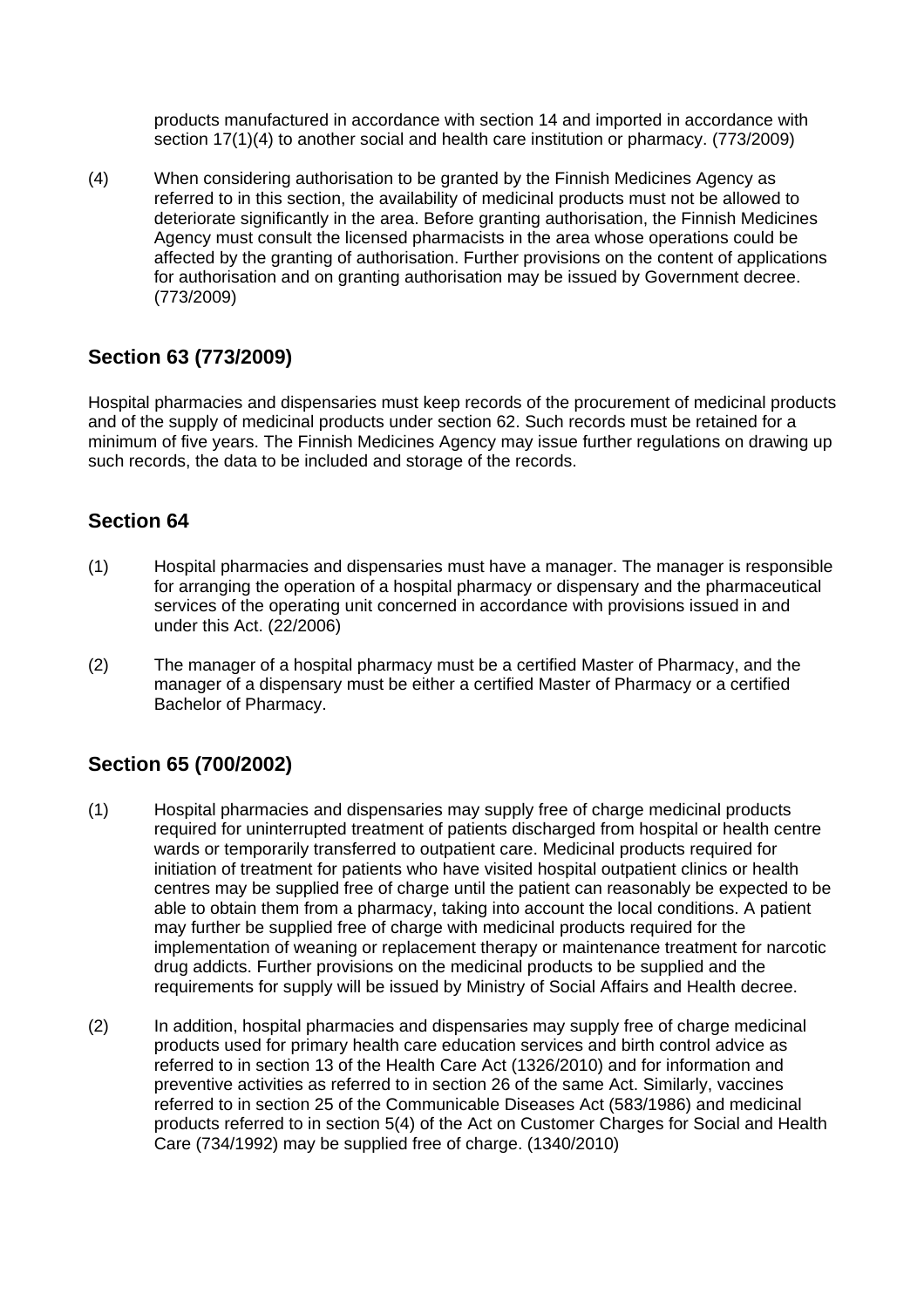(3) The Finnish Medicines Agency may issue further regulations and guidelines on the procedure for supplying medicinal products referred to in this section. (773/2009)

## **Section 66 (773/2009)**

The Finnish Medicines Agency may revoke for a fixed period or in full a licence referred to section 61 if the operations of the hospital pharmacy or dispensary in question are essentially in violation of this Act or of the licence conditions or good manufacturing practice for medicinal products, or if such operations are a serious risk to medicinal product safety or if measures complying with provisions issued under section 78 have not been taken.

### **Section 66a (895/1996)**

Operations organised by municipalities under this Chapter are subject to the provisions of the Act on Planning and Government Grants for Social Welfare and Health Care (733/1992), unless otherwise provided by law.

# *Military pharmacies and Finnish Prison Service dispensaries (700/2002)*

## **Section 67 (700/2002)**

- (1) Military pharmacies may be established for the purposes of providing pharmaceutical services in the Finnish Defence Forces. Further provisions on the establishment of military pharmacies will be issued by Government decree.
- (2) Dispensaries may be established for the purposes of providing pharmaceutical services in the Finnish Prison Service. Further provisions on the establishment of a dispensary for the Finnish Prison Service will be issued by Government decree. (22/2006)

# **Chapter 8**

Sections 68-75 Repealed by Act 1046/1993.

# **Chapter 9 — Control and general supervision**

# *General*

## **Section 76 (773/2009)**

General planning, control and supervision of pharmaceutical services falls within the purview of the Finnish Medicines Agency, which operates under the Ministry of Social Affairs and Health.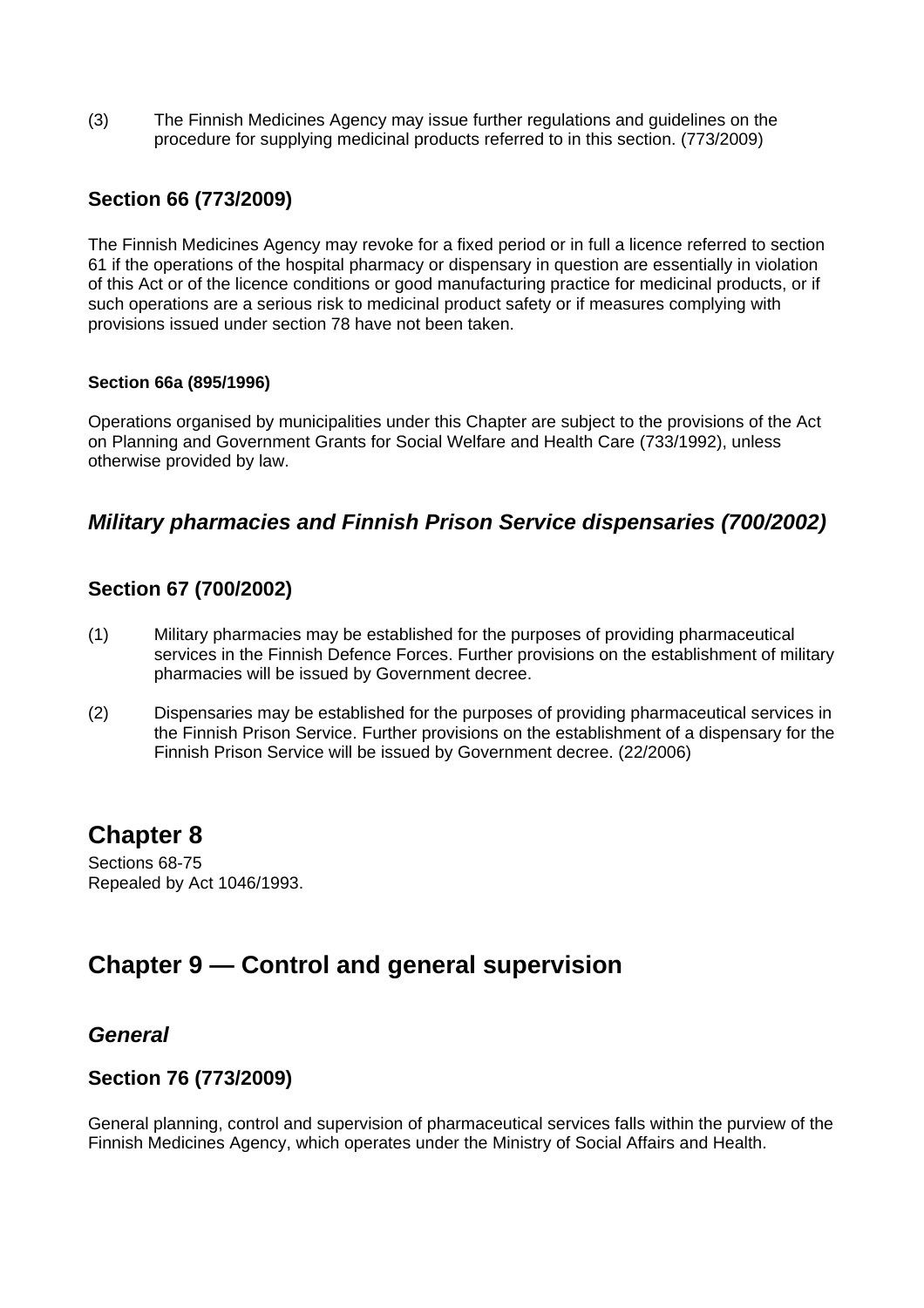## **Section 76a (773/2009)**

- (1) The Finnish Medicines Agency supervises the performance of preclinical safety tests of medicinal products to ensure that these are performed in accordance with good laboratory practice and issues to laboratories performing these approval as testing laboratory.
- (2) The Finnish Medicines Agency may incorporate conditions and restrictions into the approval of a laboratory. Further provisions on the approval procedure are issued by Ministry of Social Affairs and Health decree.
- (3) An authorised testing laboratory must notify the Finnish Medicines Agency of any material changes in its operations.
- (4) The Finnish Medicines Agency may revoke the approval of a testing laboratory if the laboratory does not meet the requirements for approval or does not observe the conditions, restrictions or regulations imposed on its operations.

# *Inspections*

# **Section 77 (700/2002)**

- (1) The Finnish Medicines Agency must ensure that medicinal product manufacturers, manufacturers of medicinal substances, units manufacturing medicinal products for clinical trials, units manufacturing advanced therapy medicinal products for the use of individual patients, contract manufacturers and contract analysts, laboratories performing preclinical safety tests, medicinal product wholesalers, pharmacies, subsidiary pharmacies, hospital pharmacies and dispensaries and the Military Pharmacy are inspected at intervals required for proper supervision of medicinal products. In addition, the Finnish Medicines Agency may inspect the pharmacovigilance operations and facilities of pharmacy service points, online pharmacy services, holders of marketing authorisations for medicinal products or registration for traditional herbal medicinal products and the manufacturers of auxiliary substances used in the manufacture of medicinal products. (1112/2010)
- (2) Inspectors must be allowed access to all facilities at the place of business. During the inspection, all documents necessary for carrying out the inspection and requested by the inspector must be presented. In addition, the inspector must be provided free of charge with copies of documents necessary to carry out the inspection and requested by him, and with samples of the substances and products on the premises for further examination separately. The inspector also has the right to take photographs during the inspection.
- (3) A record must be kept of the inspection. Provisions on matters requiring particular attention in the inspection and further specification of the content of the inspection procedure as well as inspection records, their storage and period of storage will be issued by Government decree.

### **Section 77a (773/2009**)

Holders of marketing authorisations for veterinary medicinal products must, when so requested by the Finnish Medicines Agency, provide advice and instructions so that a laboratory named under the provisions of Council Directive 96/23/EC on measures to monitor certain substances and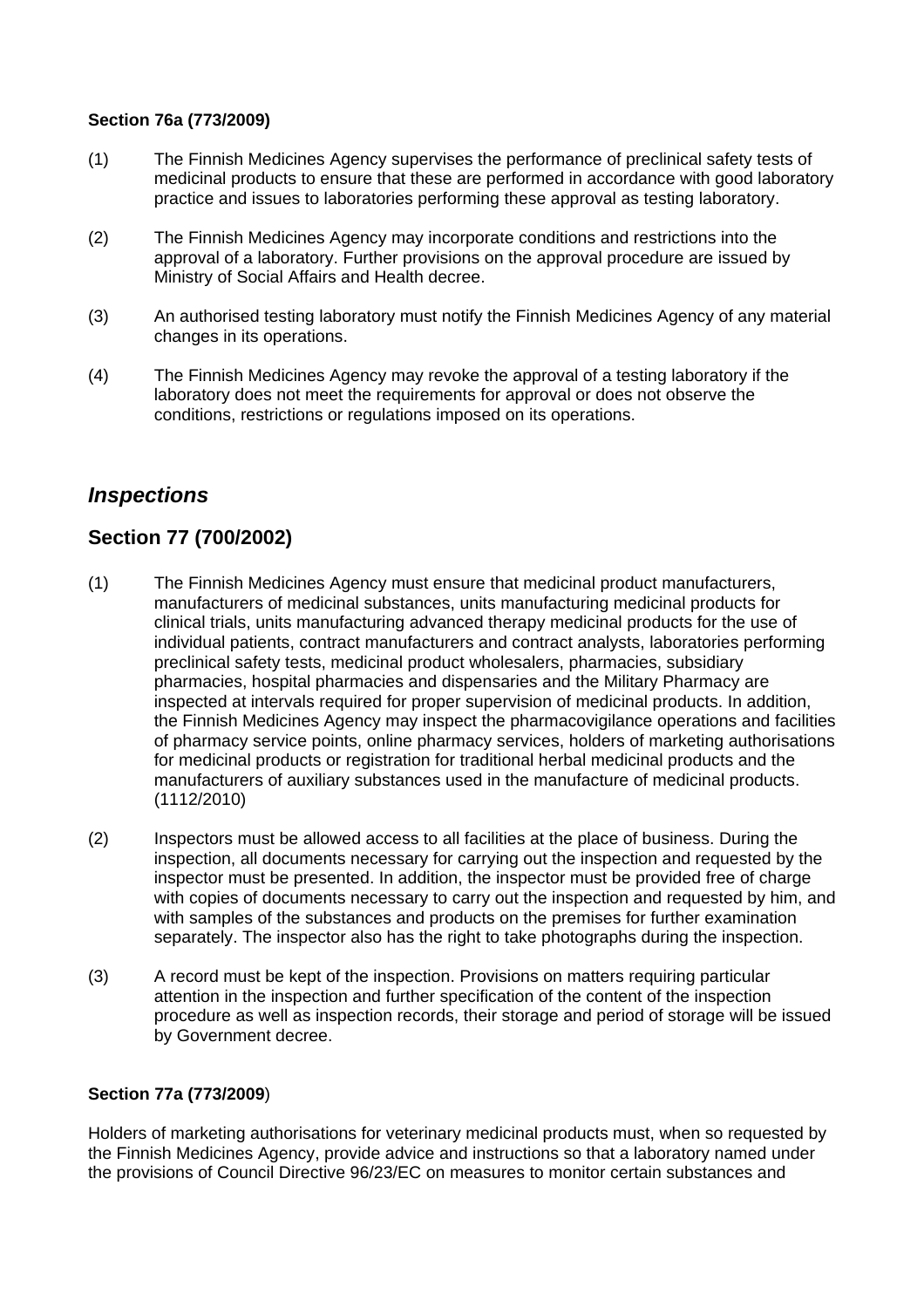residues thereof in live animals and animal products and repealing Directives 85/358/EEC and 86/469/EEC and Decisions 89/187/EEC and 91/664TEEC can adopt an analytical method for detection of veterinary medicinal product residuals.

# **Section 78 (700/2002)**

Inspectors may give orders to correct any defects detected. Immediate action must be taken on any orders given in an inspection.

# **Section 79 (700/2002)**

- (1) No appeal may be made against orders given in inspections referred to in section 77 above. Anyone dissatisfied with such an order has the right to request rectification of the decision by the Finnish Medicines Agency. Instructions on the submission to the Finnish Medicines Agency must be appended to the order. Measures laid down in the order must be taken regardless of whether a request for rectification is made. (773/2009)
- (2) A request for rectification as referred to in subsection 1 above must be made in writing within 30 days of the completion of the inspection and must include:
	- 1) the name of the maker of the rectification request;
	- 2) the order for which rectification is sought:
	- 3) the extent to which rectification of the order is sought and the particular rectification sought; and
	- 4) justification for the rectification request.
- (3) The request for rectification must be personally signed by the maker or drafter of the request.
- (4) Evidence which the maker of the request wishes to provide in support of it that has not been submitted previously must be appended to the request for rectification.

# **Section 80 (1112/2010)**

The Finnish Medicines Agency may order the manufacture of a medicinal product to cease until further notice if it emerges in an inspection or by other means that there are defects endangering the proper manufacture of medicinal products or if measures to comply with orders issued under section 78 have not been taken.

### **Section 80a (773/2009)**

The Finnish Medicines Agency may revoke for a fixed period or in full a licence granted to a medicinal product wholesaler if such a wholesaler has essentially violated this Act or the licence conditions or if its operations otherwise seriously endanger medicinal product safety, or if measures in accordance with provisions laid down in section 78 have not been taken.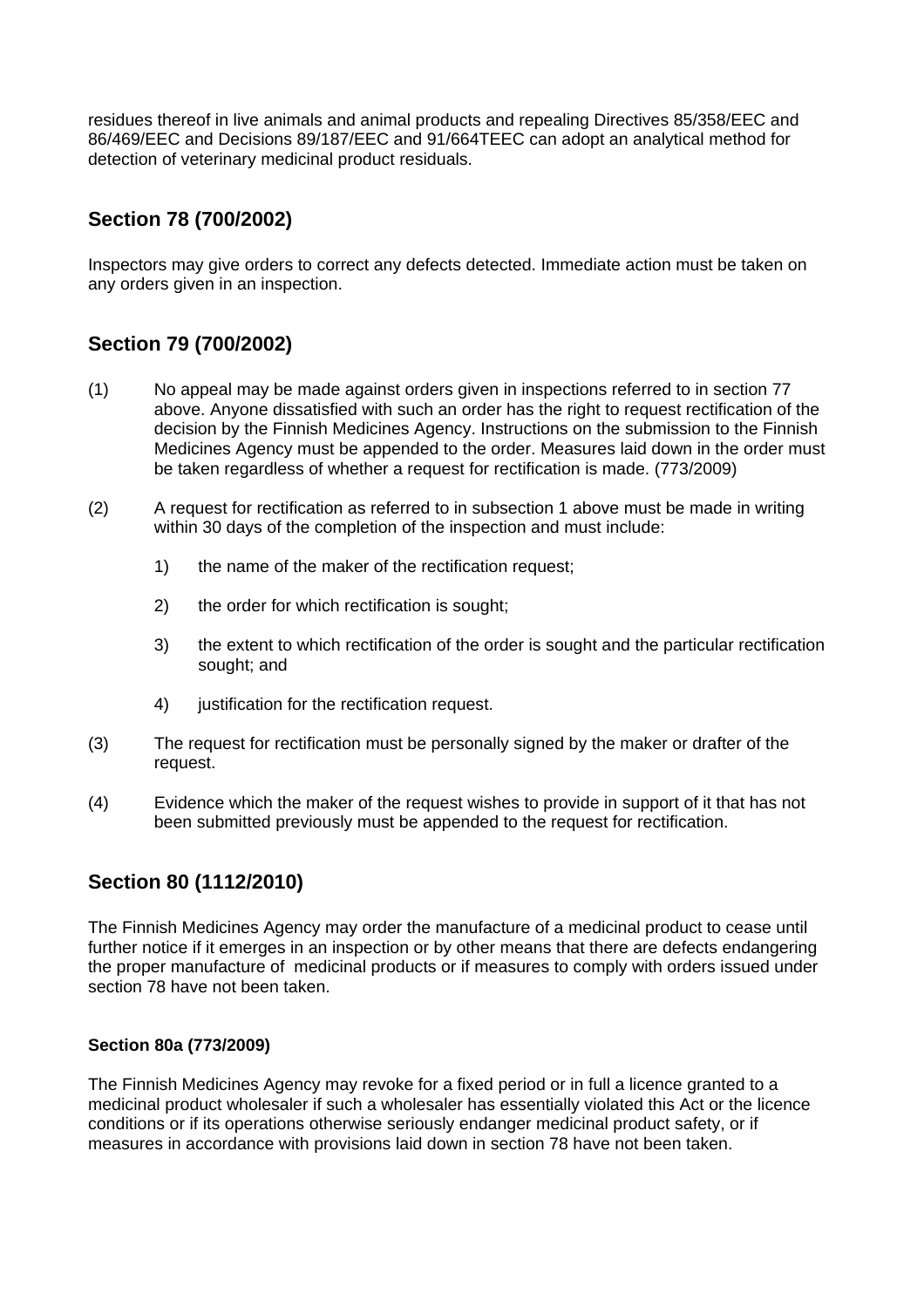## **Section 81 (853/2005)**

Repealed by Act 853/2005.

## **Section 81a (700/2002)**

The Customs will supervise compliance with the import provisions of this Act.

## *Pharmacopoeia and medicinal products list*

## **Section 82 (773/2009)**

- (1) The Finnish Medicines Agency must approve the pharmacopoeia that is to be complied with at any given time.
- (2) The Finnish Medicines Agency may, if necessary, issue regulations supplementary to the pharmacopoeia that it has approved.

## **Section 83 (773/2009)**

- (1) Every third year or, if necessary, more often, the Finnish Medicines Agency must approve a medicinal products list, to be drawn up with due regard to the provisions of sections 3 and 5.
- (2) Naturally occurring plants or parts thereof collected in Finland or abroad that are mentioned in the medicinal products list may be sold as they are by anyone, unless the Finnish Medicines Agency has separately prohibited this.

# **Chapter 10 — Miscellaneous provisions**

## **Section 84 (311/2009)**

The Finnish Food Safety Authority may import, distribute and sell immunological veterinary medicinal products intended for the prevention or detection of severe animal diseases if a product suitable for this purpose is not otherwise available in Finland or if this is necessary to combat animal disease. The provisions of sections 35a and 36 on medicinal product wholesaling must be observed in the activities.

### **Section 84a (700/2002)**

In states belonging to the European Economic Area, persons entitled to practise the profession of veterinary surgeon may, notwithstanding the provisions of sections 17 and 21, carry with them when entering Finland and use for veterinary medical purposes a medicinal product which has a marketing authorisation in the country in which the veterinary surgeon primarily practises and which contains the same amount of the same active substance as another product that has been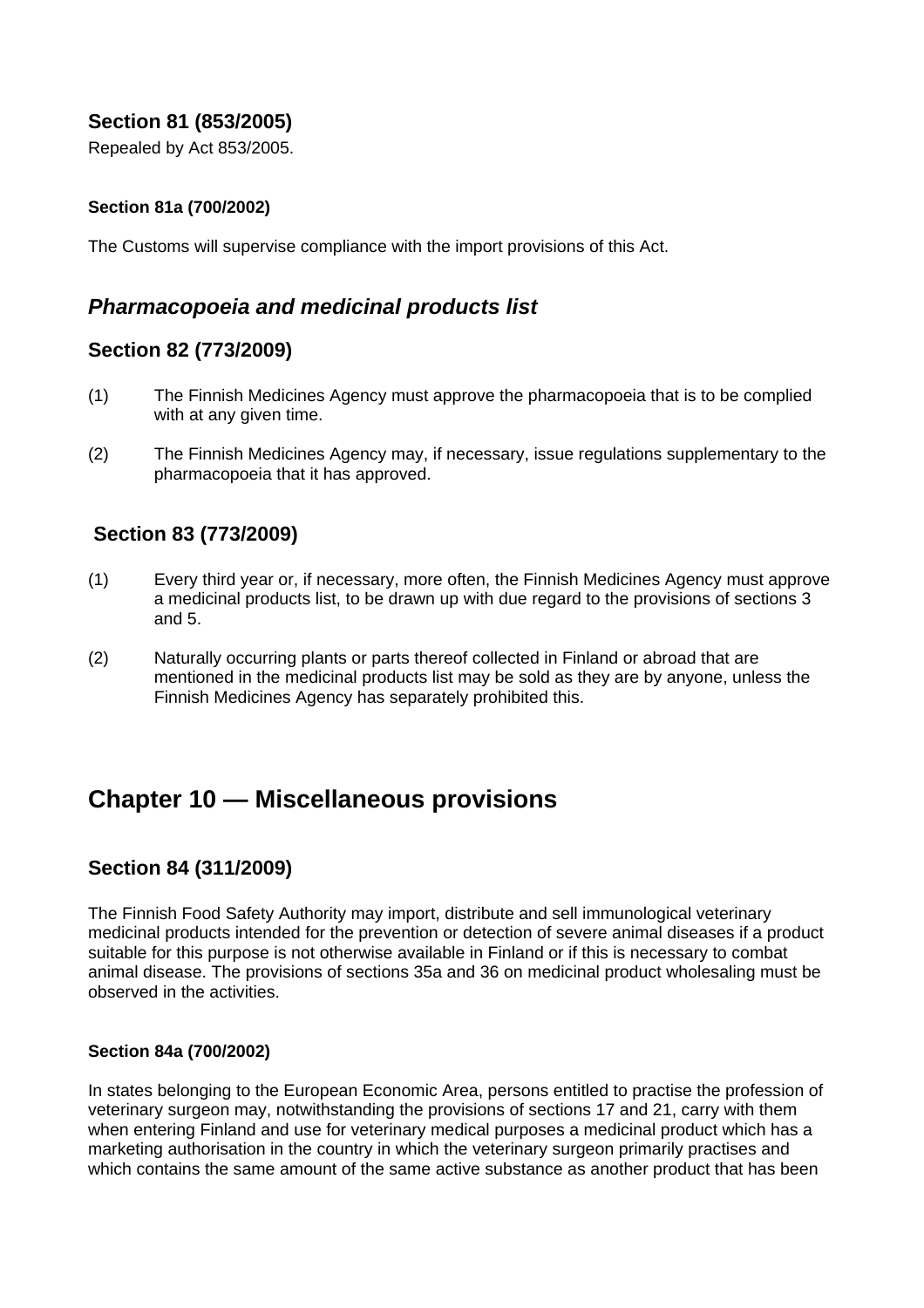granted marketing authorisation in Finland. Further provisions will be issued by Government decree on the requirements for importing veterinary medicinal products, the maximum amounts of medicinal products to be imported, the supply of medicinal products to animal owners or keepers, bookkeeping concerning the use of medicinal products and document storage.

## **Section 84b (595/2009)**

- (1) Pharmacies, the licensed pharmacies of the University of Helsinki and the University of Kuopio included, medicinal product wholesalers and medicinal products manufacturers must pay to the Finnish Medicines Agency for inspections relating to the supervision of the sale of medicinal products and medicinal substances two thousandths (2/1000) of the difference between the sales price and purchase price of medicinal products excluding value added tax (*quality control fee*). The pharmacy fee is deducted from the equivalent sales margin of pharmacies before the fee is determined. Medicinal product manufacturers must pay the fee on the sales by which they supply goods directly to pharmacies or others entitled to make purchases absent any brokerage through a medicinal products wholesaler.
- (2) The Finnish Medicines Agency adopts the fee referred to in subsection 1 annually and it is entitled to obtain the data required to calculate the fee free of charge. The Finnish Medicines Agency issues further regulations on the collection of the fee.

# *Certificates (1046/1993)*

## **Section 85 (773/2009)**

The Finnish Medicines Agency may issue certificates concerning medicinal products and their manufacture to medicinal product manufacturers, units manufacturing medicinal products for clinical trials, medicinal product wholesalers and to competent authorities of an export country for the purposes of medicinal product exports.

# *Clinical trials of medicinal products*

## **Section 86 (296/2004)**

For the purposes of this Act, a clinical trial of a medicinal product means intervention research conducted in humans to investigate the effects of a medicinal product on humans and the absorption, distribution, biotransformation or excretion of the product in the human body.

# **Section 87 (773/2009)**

- (1) When carrying out clinical trials, the provisions of the Act on Medical Research (488/1999) must be complied with. In addition, what is provided in and under this Act on clinical trials must be taken into account.
- (2) An authorisation must be obtained from the Finnish Medicines Agency before starting clinical trials of medicinal products for gene treatment, somatic cell treatment or xenogenic cell treatment and medicinal products containing genetically manipulated organisms. The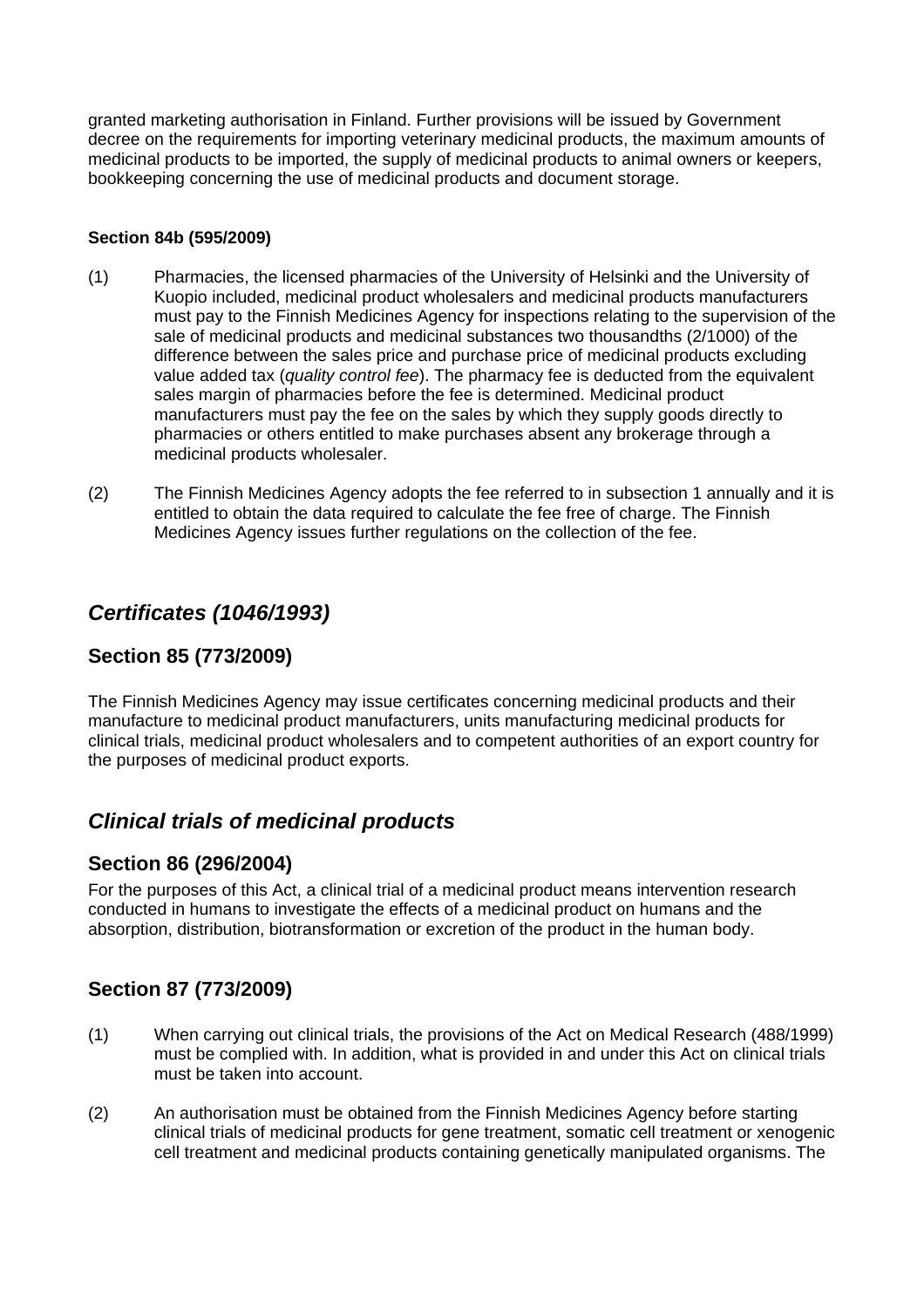Finnish Medicines Agency must be notified in advance of other clinical trials of medicinal products.

- (3) Trials may begin when the Ethics Committee has given a favourable opinion referred to in section 3 and section 10c of the Act on Medical Research and when the Finnish Medicines Agency has issued the authorisation required in subsection 2 or when it has informed the commissioning party of trials requiring advance notification that there is no impediment to starting the trials or, if the Finnish Medicines Agency has not given such notification, within 60 days of the date on which the Finnish Medicines Agency received the appropriate advance notification.
- (4) The Finnish Medicines Agency must give a decision on applications for authorisation to begin clinical trials of medicinal products for gene treatment, somatic cell treatment or medicinal products containing genetically manipulated organisms within 90 days of having received an appropriate application. The Agency may extend the period by 90 days if giving an opinion calls for extensive further documentation. There is no fixed time limit for decisions on xenogenic cell research. Nevertheless, decisions must be given without undue delay.
- (5) If the Finnish Medicines Agency cannot approve the implementation of a trial as described in the application for authorisation or in an advance notification, further documentation must be requested from the commissioning party. The request for further documentation must specify and give justifications for all reasons preventing implementation of the trials according to the research plan. On the basis of a request from the Finnish Medicines Agency, the commissioning party may amend the research plan in order to correct the deficiencies pointed out. If the applicant does not amend the advance notification or authorisation application or if the amendments are not as required in the Finnish Medicines Agency request for further documentation, the clinical trials must not begin.
- (6) The Finnish Medicines Agency will issue further provisions on applying for authorisations referred to in subsection 2, on the content of such applications and on advance notifications as well as the quality and manufacture of the medicinal products to be used in trials, safe and proper implementation of the trials, declaration of adverse effects and other issues important in view of research safety.

### **Section 87a (773/2009)**

- (1) If changes are made in a research plan relating to clinical trials of medicinal products that may affect the safety of the research subjects or that may change the interpretation of scientific documents used to support the trials or if the change is otherwise important, the Finnish Medicines Agency must be notified of the change. The trials must not continue in accordance with an amended plan before the Ethics Committee has given a favourable opinion thereon and the Finnish Medicines Agency has announced that there is no impediment to continuing the trials according to the amended plan or, if such an announcement has not been made, when 35 days have passed from submitting notification of the amendment.
- (2) If the Finnish Medicines Agency does not approve an amendment to a research plan, the commissioning party must be informed of amendments necessary for revision of the plan. Trials may continue when these amendments and any amendments required by the Ethics Committee have been made, or alternatively, trials must continue in accordance with the original plan unless the safety of the subjects calls for interruption or discontinuation of the research project.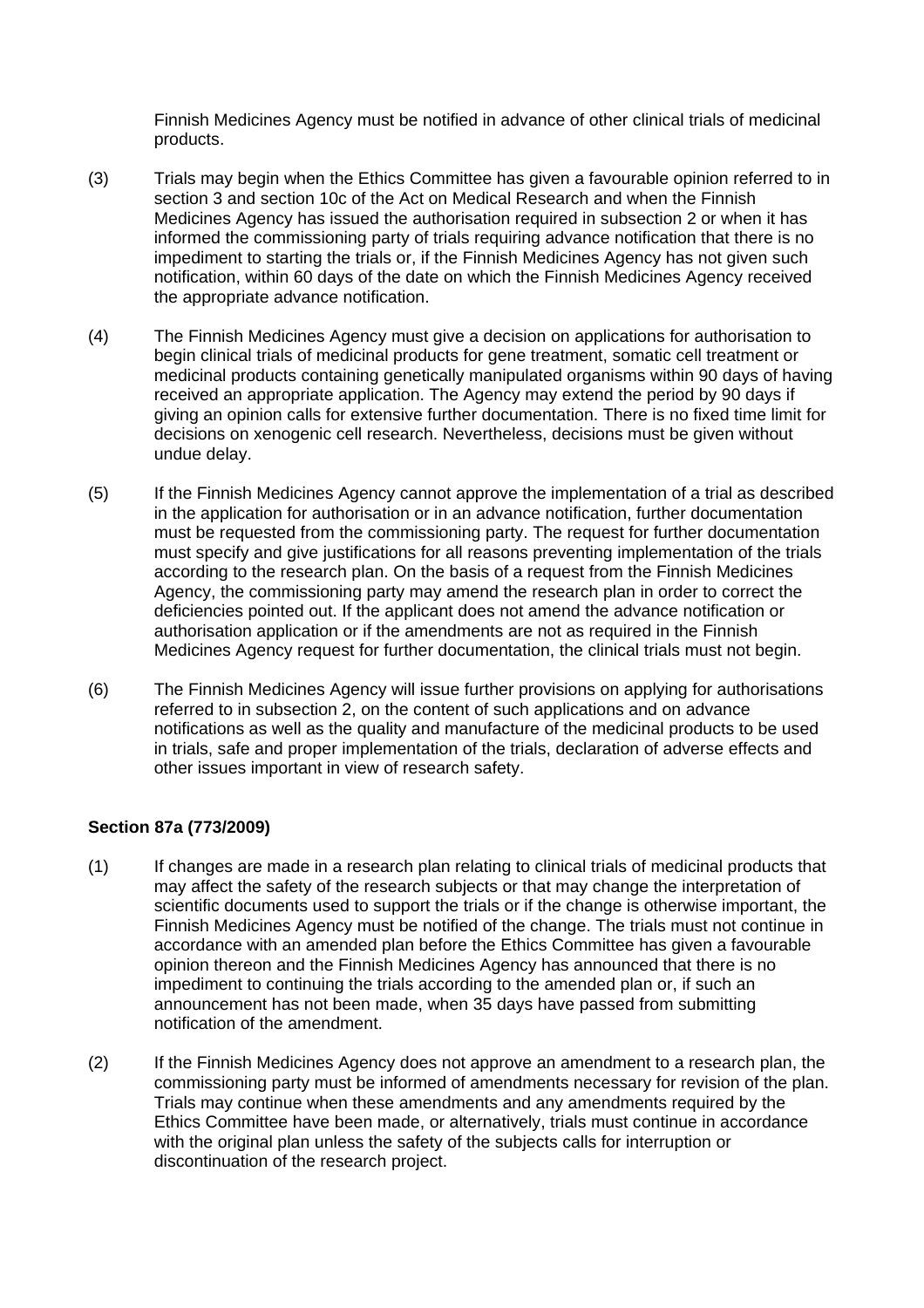### **Section 87b (773/2009)**

- (1) It is the duty of the Finnish Medicines Agency to supervise clinical trials. Confidentiality provisions notwithstanding, the Finnish Medicines Agency has, when necessary, the right to inspect, in order to ensure the correctness of the data collected in the research project, all necessary facts including the research site, research documents and documents containing patient information on the subjects. In addition to this, what is laid down in sections 77, 77a and 78–80 applies to such inspections.
- (2) If the Finnish Medicines Agency has a justified reason to think that the commissioning party, researcher or some other person connected with the study no longer meets the requirements set, the Finnish Medicines Agency must notify the relevant commissioning party, researcher or other person thereof without delay and present an action plan for the relevant party to correct the situation. The Finnish Medicines Agency must notify the Ethics Committee and the competent authorities of the European Union Member States and the Commission of this plan without delay.

### **Section 87c (773/2009)**

- (1) The Finnish Medicines Agency may order clinical trials already begun to be temporarily suspended or terminated if the trials are not being carried out in accordance with the research plan or if the requirements in accordance with the research plan are no longer valid or if the trials do not meet the requirements in accordance with the Act on Medical Research or this Act or provisions or regulations issued under them.
- (2) Before issuing the order referred to in subsection 1, the Finnish Medicines Agency must hear the commissioning party or the researcher. The commissioning party and the researcher must provide the documentation requested by the Finnish Medicines Agency within seven days. If the reason for issuing the order constitutes an imminent risk to the research subjects, the Finnish Medicines Agency may order the trials to be suspended without delay. A decision on the discontinuation of trials suspended on the basis of imminent risk must not be given before the commissioning party or the researcher has been heard as specified above.
- (3) The Finnish Medicines Agency must without delay notify the European Commission, the European Medicines Agency, the competent authorities responsible for supervision of medicinal products in European Economic Area states and the appropriate ethical committees of an order that it has issued. Justification for the order must be appended to the notification.

### **Section 87d (773/2009)**

The Finnish Medicines Agency is responsible for sending data relating to clinical trials to the database maintained by the European Agency for the Evaluation of Medicinal Products. Further provisions on data to be stored may be issued by Government decree.

## **Section 88 (296/2004)**

Medicinal product manufacturers, units manufacturing medicinal products for clinical trials, medicinal product wholesalers and pharmacies may supply the medicinal products necessary for a clinical trial to the physicians or dentists conducting the trial.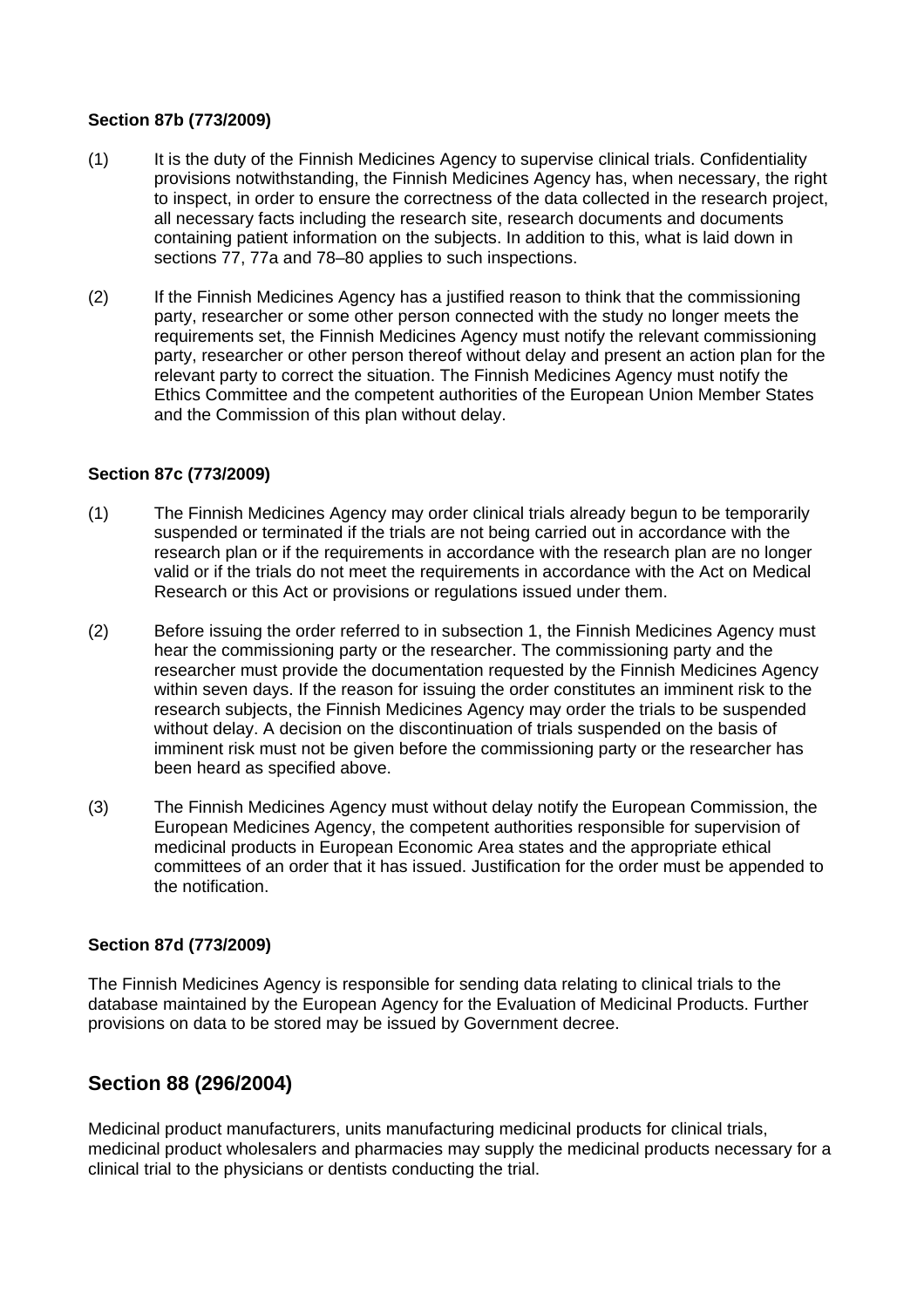### **Section 88a (773/2009)**

- (1) The Finnish Medicines Agency must be notified in advance of clinical trials to be carried out with veterinary medicinal products. The Finnish Medicines Agency supervises clinical trials on veterinary medicinal products and, where necessary, has the right to inspect all matters necessary for ensuring the correctness of the information gathered in the trials, including the trial location and the trial documents.
- (2) The Finnish Medicines Agency may, where necessary, forbid commencement of trials referred to in subsection 1 if the trials do not meet the conditions of provisions or orders given in or under this Act. The Finnish Medicines Agency may order clinical trials on veterinary medicinal products that have already started to be interrupted temporarily or discontinued, if substantial defects or negligence have been found in the implementation of the trials and these have not been rectified in spite of an admonition by the Finnish Medicines Agency.
- (3) Before issuing an order referred to in subsection 2 the Finnish Medicines Agency must consult the commissioning party of the trials or the researcher. The commissioning party of the trials and the researcher must provide the specifications requested by the Finnish Medicines Agency within seven days. If the justification for the order is imminent risk to the animal subject to research the Finnish Medicines Agency may order immediate interruption of the trials. A decision must not be made on the discontinuation of trials interrupted on the basis of imminent risk until the commissioning party of the trials or the researcher have been consulted as specified above.
- (4) Further provisions on the time limit for the advance notification referred to in subsection 1 and on the procedures and time limits relating to interruption of trials may be issued by Government decree. The Finnish Medicines Agency may issue further regulations and guidelines on the notification referred to in subsection 1, on the quality and preparation of the medicinal products used in the trials, on safe and proper implementation of the trials, on the reporting of adverse effects and other matters significant in terms of the safety of the trials.

# *Obligation to disclose information*

## **Section 89 (1112/2010)**

- (1) On request, medicinal product manufacturers, units manufacturing medicinal products for clinical trials, laboratories performing preclinical safety tests, units or laboratories carrying out contract analyses or contract manufacture for medicinal product manufacturers, medicinal product wholesalers, holders of marketing authorisations or registrations, licensed pharmacists, the University of Helsinki's licensed pharmacy, the University of Eastern Finland's licensed pharmacy, hospital pharmacies and dispensaries, units manufacturing advanced therapy medicinal products for use by individual patients and the Military Pharmacy must, confidentiality provisions notwithstanding, provide the Finnish Medicines Agency with such information and documentation on the import, manufacture, inspection, distribution, sales or other release for consumption of medicinal products as is necessary for the Finnish Medicines Agency to carry out the duties laid down for it in this or some other Act.
- (2) Units manufacturing medicinal products for clinical trials, researchers referred to in section 2(4) of the Medical Research Act and commissioning parties referred to in section 2(5) of the same Act must, on request, give the Finnish Medicines Agency, confidentiality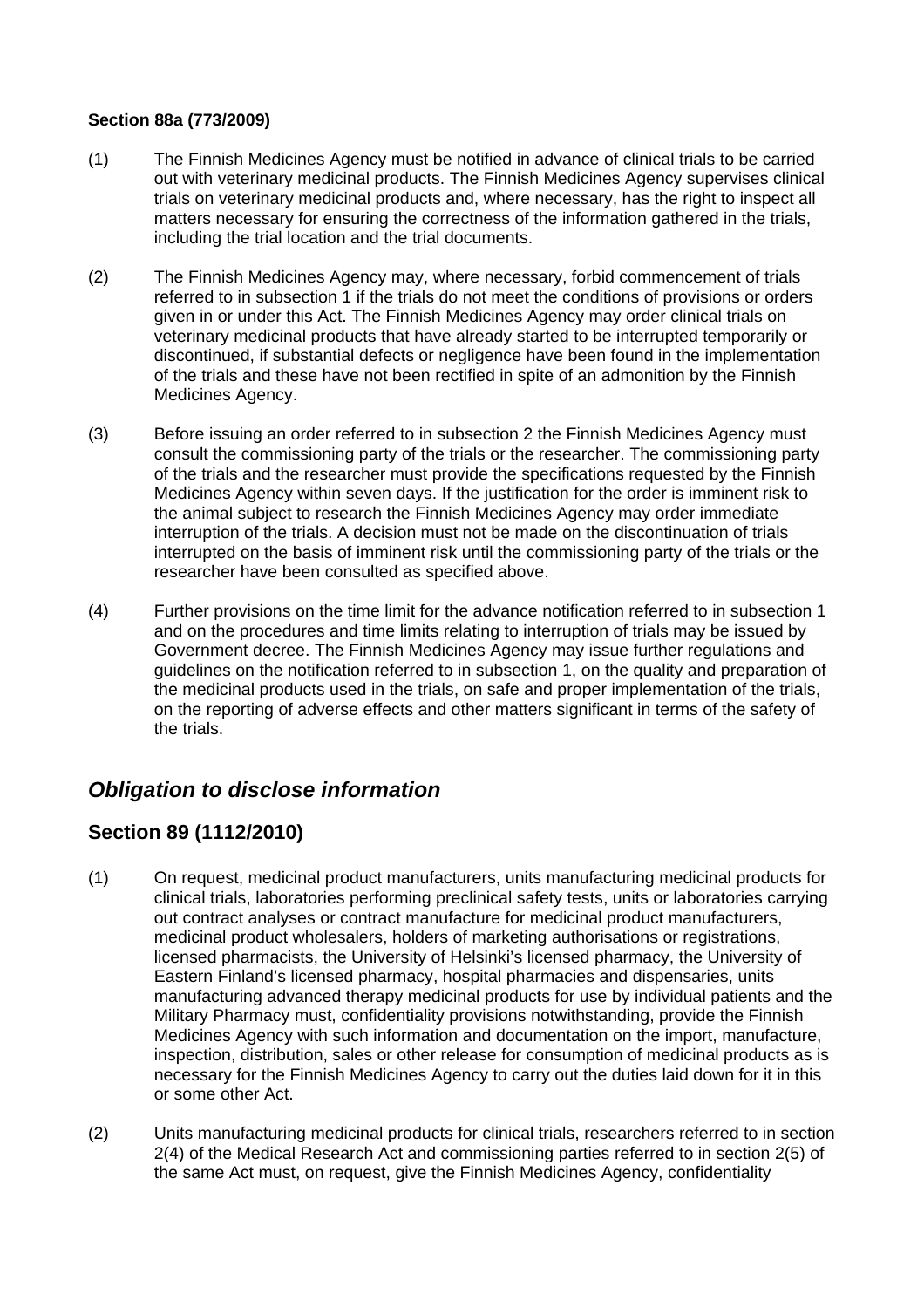provisions notwithstanding, information and documentation relating to clinical trials of medicinal products that are necessary for the Agency in order for it to carry out the duties laid down in this Act and the Medical Research Act.

## **Section 89a (773/2009)**

Confidentiality provisions notwithstanding, the Finnish Medicines Agency must notify to the European Commission, the European Medicines Agency and the competent medicinal product supervision authorities of the European Economic Area states, and record in databases maintained by the European Medicines Agency, all information acquired in connection with the supervision of medicinal products and pharmacovigilance of which European Community Law requires notification to the above parties or recording in databases maintained by the European Medicines Agency.

# *Duty of non-disclosure*

## **Section 90 (679/1999)**

- (1) Licensed pharmacists and their assistants must not disclose confidential private or family information to which they have become privy during the course of their duties unless permitted to do so.
- (2) The confidentiality obligation laid down in the Act on the Openness of Government Activities (621/1999) notwithstanding, the Finnish Medicines Agency may disclose information acquired in carrying out duties under this Act relating to a business or professional secret of a private entity or a corporation to an institution of the European Union or other supervisory authority in the manner required by European Community Law, or to the Finnish Food Safety Authority, the Ministry of Social Affairs and Health, the Pharmaceuticals Pricing Board, the Social Insurance Institution, the police, Customs or prosecuting authorities whenever necessary for them to carry out their statutory duties. (773/2009)

# *Marketing medicinal products*

## **Section 91(853/2005)**

- (1) The marketing of medicinal products must encourage people to use the products appropriately. Information given in marketing must be in accordance with the information in the approved product characteristics description.
- (2) The marketing of medicinal products must not induce people to use the products unnecessarily, give a misleading or exaggerated picture of the composition, origin or medicinal importance of a product or be improper in any other similar manner. Only medicinal products referred to in this Act may be advertised or marketed as medicinal products. It is prohibited to market a medicinal product that does not have a valid marketing authorisation or registration in Finland.
- (3) In addition to what is provided in subsections 1 and 2, the provisions of the Consumer Protection Act (38/1978) on marketing regulation also apply.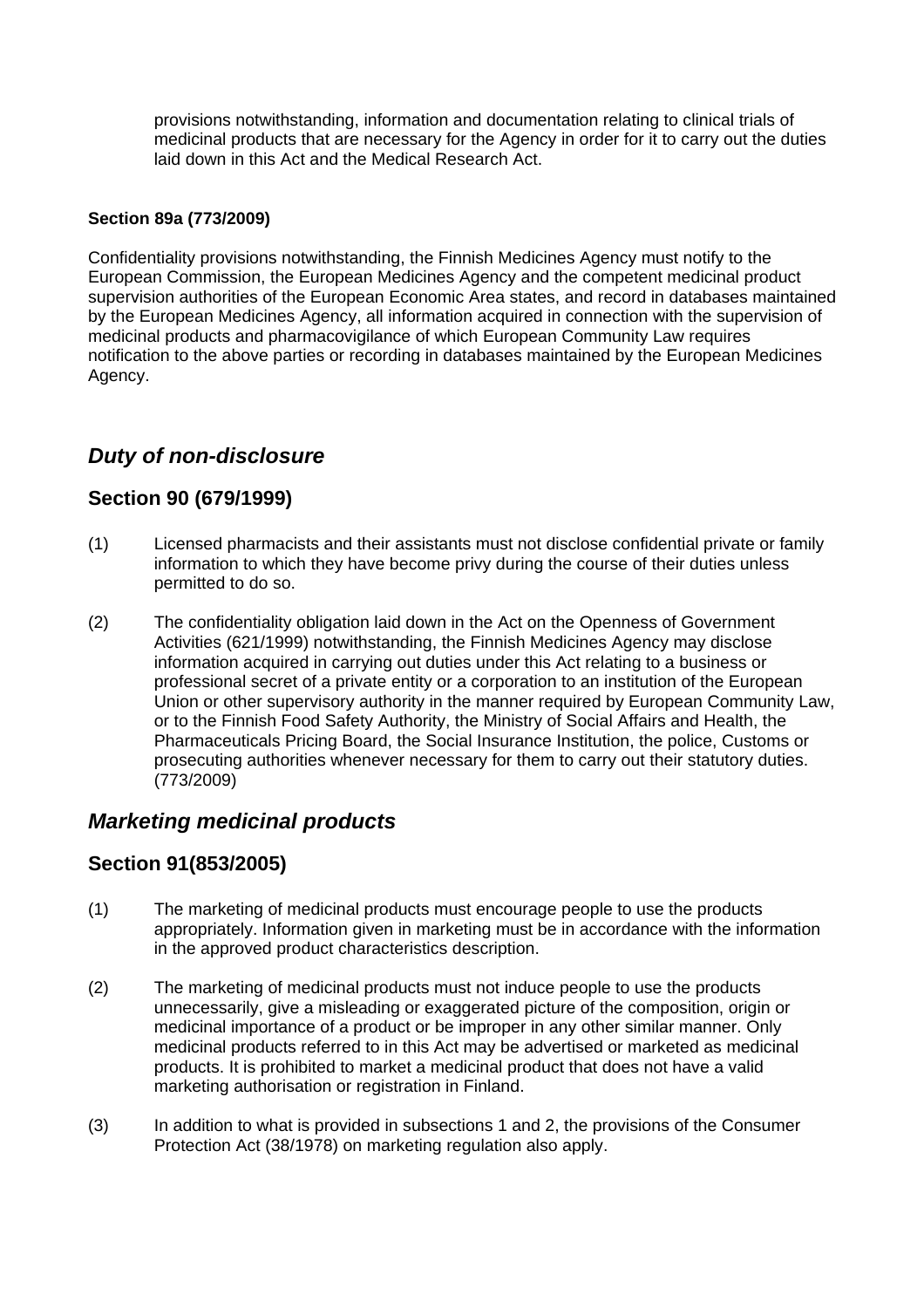## **Section 91a (700/2002)**

- (1) Medicinal products supplied by prescription or containing narcotic drugs or psychotropic substances must not be marketed to the general public. Advertising targeted at the general public must mention at least the name of the medicinal product, and the generic name if the medicinal product contains only one active substance, information necessary for correct and safe use of the medicinal product and specific and easily readable encouragement to read carefully the separate instructions for use of the medicinal product. Reminder advertising of a medicinal product constitutes an exception, however. In reminder advertising, only the name of the medicinal product, its international generic name or trademark and, in addition, the holder of the marketing authorisation or registration, may be mentioned. (853/2005)
- (2) Repealed by Act 853/2005.
- (3) Medicinal product advertising must not include groundless statements concerning health or be targeted at children. Neither must medicinal product advertising otherwise give an exaggerated or misleading picture of the effects of a medicinal product.
- (4) It is forbidden to distribute medicinal product samples to the general public for sales promotion purposes.

## **Section 91b (700/2002)**

- (1) Medicinal products referred to in section 91a(1) may be marketed to persons entitled to prescribe or supply medicinal products. Such marketing can take place only in medicinal product demonstrations arranged for persons entitled to prescribe or supply medicinal products, in publications intended for them and in electronic communication media. Electronic marketing must be carried out in protected form to prevent it from reaching third parties.
- (2) Advertising targeted at persons authorised to prescribe or supply medicinal products must include essential information on the medicinal product and its use. Reminder advertising of a medicinal product constitutes an exception, however. In reminder advertising, only the name of the medicinal product, its international generic name or trademark and, in addition, the holder of the marketing authorisation or registration, may be mentioned. (853/2005)

## **Section 91c (1112/2010)**

Holders of marketing authorisation or registration and other parties engaging in the marketing of medicinal products must keep available for public review an up-to-date list of all direct and indirect financial and comparable support which they have given to associations in the fields of medicine and health care and to patient organisations.

# **Section 92 (296/2004)**

(1) Medicinal product sales promotion targeted at health care personnel and veterinary surgeons, such as various benefits and gifts, must be modest in terms of economic value and must be related to their professional activities. In the case of sales promotion events, hospitality must be moderate and secondary in relation to the purpose of the event, and it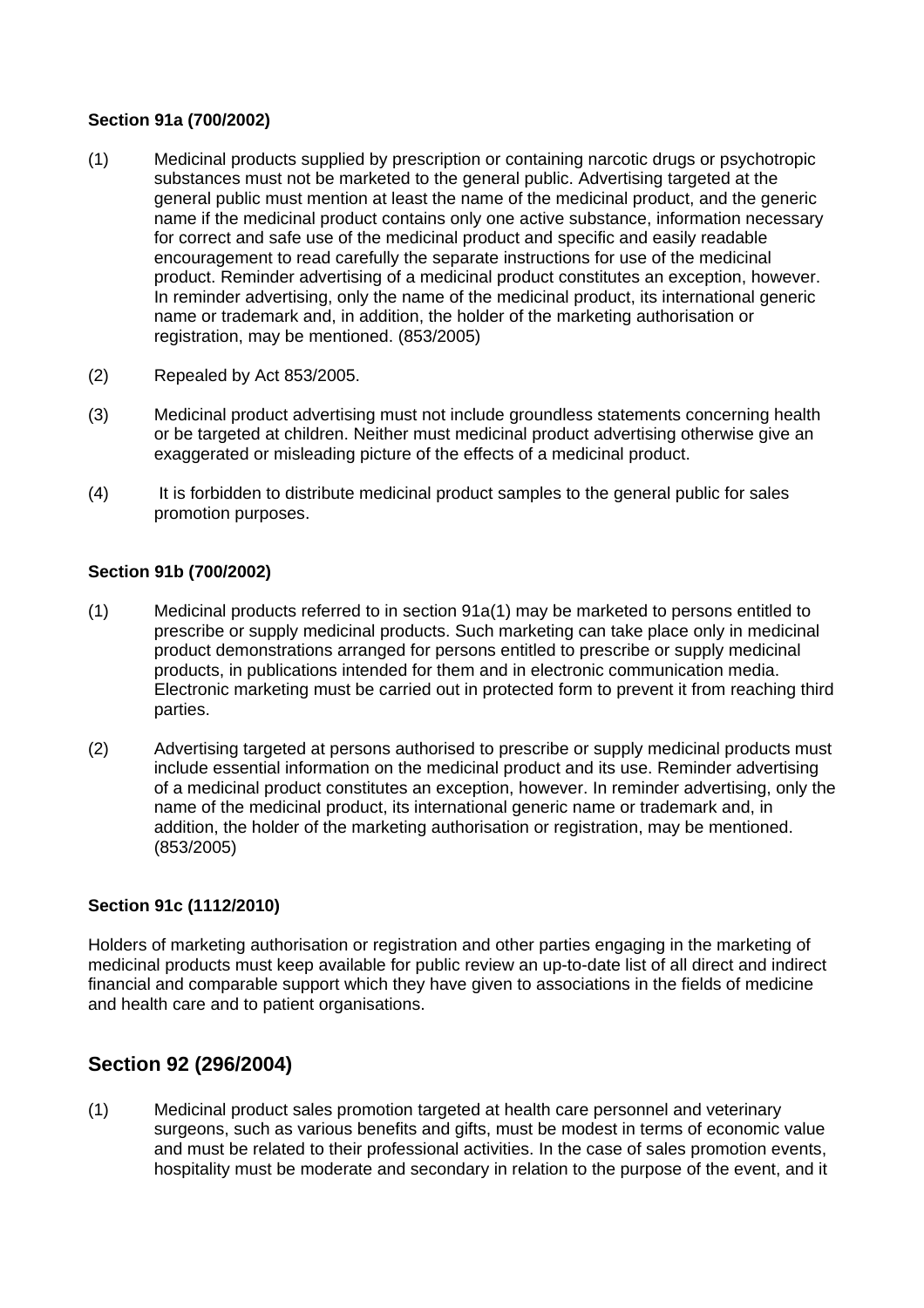must not extend beyond health care personnel. Sales promotion must not be inappropriate or of such a nature that it can be considered to endanger public trust in the impartiality of prescription, use or supply of medicinal products. Hospitality at purely professional or scientific events must always be moderate and remain secondary in relation to the main scientific purpose of the event and it must not be extended to other than health care professionals.

(2) Persons entitled to prescribe or supply medicinal products must not ask for or accept any inducement, benefit or gift prohibited in subsection 1 or otherwise in violation of what is provided therein.

### **Section 92a (296/2004)**

- (1) Further provisions on the marketing restrictions laid down in sections 91–92 above may be issued by Government decree.
- (2) The Finnish Medicines Agency monitors the appropriateness of medicinal product advertising. For the purposes of such monitoring, all parties marketing and advertising medicinal products must provide the Finnish Medicines Agency with documentation and notifications on marketing and advertising as provided by Government decree. (773/2009)
- (3) The National Supervisory Authority for Welfare and Health and the Regional State Administrative Agencies must supervise the observance of the prohibition in section 92 by the health care professionals referred to in the Act on Health Care Professionals (559/1994) who have the right to prescribe or supply medicinal products. The provisions of the Act on Health Care Professionals apply to such supervision. (1546/2009)

# **Section 93 (1112/2010)**

- (1) If provisions laid down in sections 91, 91a, 91b or 92 or under section 92a have been violated in marketing a medicinal product, the Finnish Medicines Agency may forbid continuation or renewal of the marketing. The Finnish Medicines Agency may also order a party thus forbidden to correct the marketing if this is definitely considered necessary in terms of risk to medicinal product safety. The Agency may order the list referred to in section 91c to be published within a deadline set by the Agency.
- (2) A prohibition or an order to correct marketing material or publish the list can be backed up with a conditional fine. If necessary, a new conditional fine may be imposed in order to make a prohibition more effective.
- (3) If requested by the Finnish Medicines Agency, a Regional State Administrative Agency will order payment of the conditional fine to make the prohibition more effective.

## **Section 93a (1546/2009)**

(1) The Finnish Medicines Agency may also take the action referred to in section 93(1–2) upon application by a competent authority or organisation of another state referred to in section 2 of the Act on cross-border prohibition procedures (1189/2000) if action originating in Finland is contrary to the provisions of Council Directive 92/28/EEC on the advertising of medicinal products for human use or the provisions of article 14 of Council Directive 89/552/EEC on the coordination of certain provisions laid down by Law,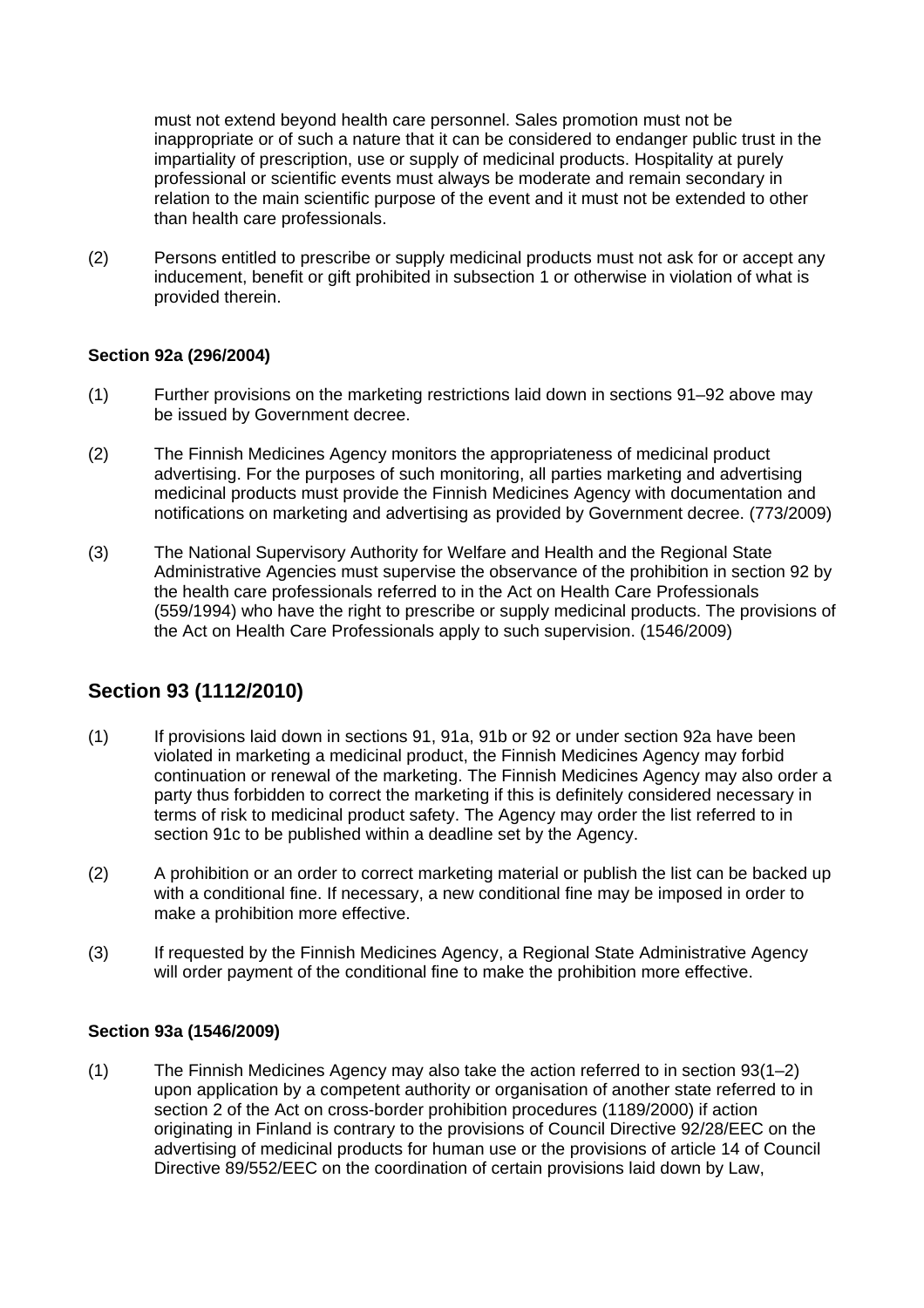Regulation or Administrative Action in Member States concerning the pursuit of television broadcasting activities, in the form in which they are implemented nationally in the legislation to be applied.

(2) Upon application by the Finnish Medicines Agency or a competent authority or organisation of another state, a Regional State Administrative Agency will order payment of a conditional fine imposed to make a prohibition ordered under subsection 1 above more effective.

### **Section 93b (773/2009)**

The right of the Finnish Medicines Agency to take legal action for a prohibition in another state belonging to the European Economic Area is laid down in the Act on cross-border prohibition procedures.

## **Section 94 (853/2005)**

Holders of marketing authorisations for medicinal products or of registrations of traditional herbal medicinal products must have a scientific service unit responsible for the information given in marketing the medicinal product.

# *Sale of medicinal gases*

### **Section 95 (773/2009)**

In derogation to what is provided in this Act on the sale of medicinal products by medicinal product manufacturers or wholesalers, a manufacturer or importer of medicinal gases may, after being granted a licence under section 8 or section 32, also sell medicinal gases to relevant patients and for the purposes of patient transport. The Finnish Medicines Agency may issue further regulations and guidelines on the procedures of supplying medicinal gases.

# *Veterinary surgeons' right to supply medicinal products (700/2002)*

### **Section 95a (700/2002)**

- (1) Veterinary surgeons are entitled to supply medicinal products for veterinary medication. Veterinary surgeons must not, however, supply medicinal products with alcohol content that can be used for purposes of intoxication or medicinal products containing narcotic drugs as referred to in section 2 of the Narcotics Act. Veterinary surgeons may supply medicinal products to owners or keepers of animals only after examining the animal or having in some other reliable manner ascertained justification for the necessity of the medication. Veterinary surgeons may not charge more for the medicinal products they supply than the amount they themselves have paid to the pharmacy or medicinal product wholesaler. A veterinary surgeon means a person with an authorisation to practise veterinary medicine under the Act on Practising Veterinary Medicine (29/2000).
- (2) The Ministry of Agriculture and Forestry may generally restrict supply of a medicinal product to the owner or keeper of an animal if the medicinal product may cause significant harm to animals, humans or the environment or some other significant harm.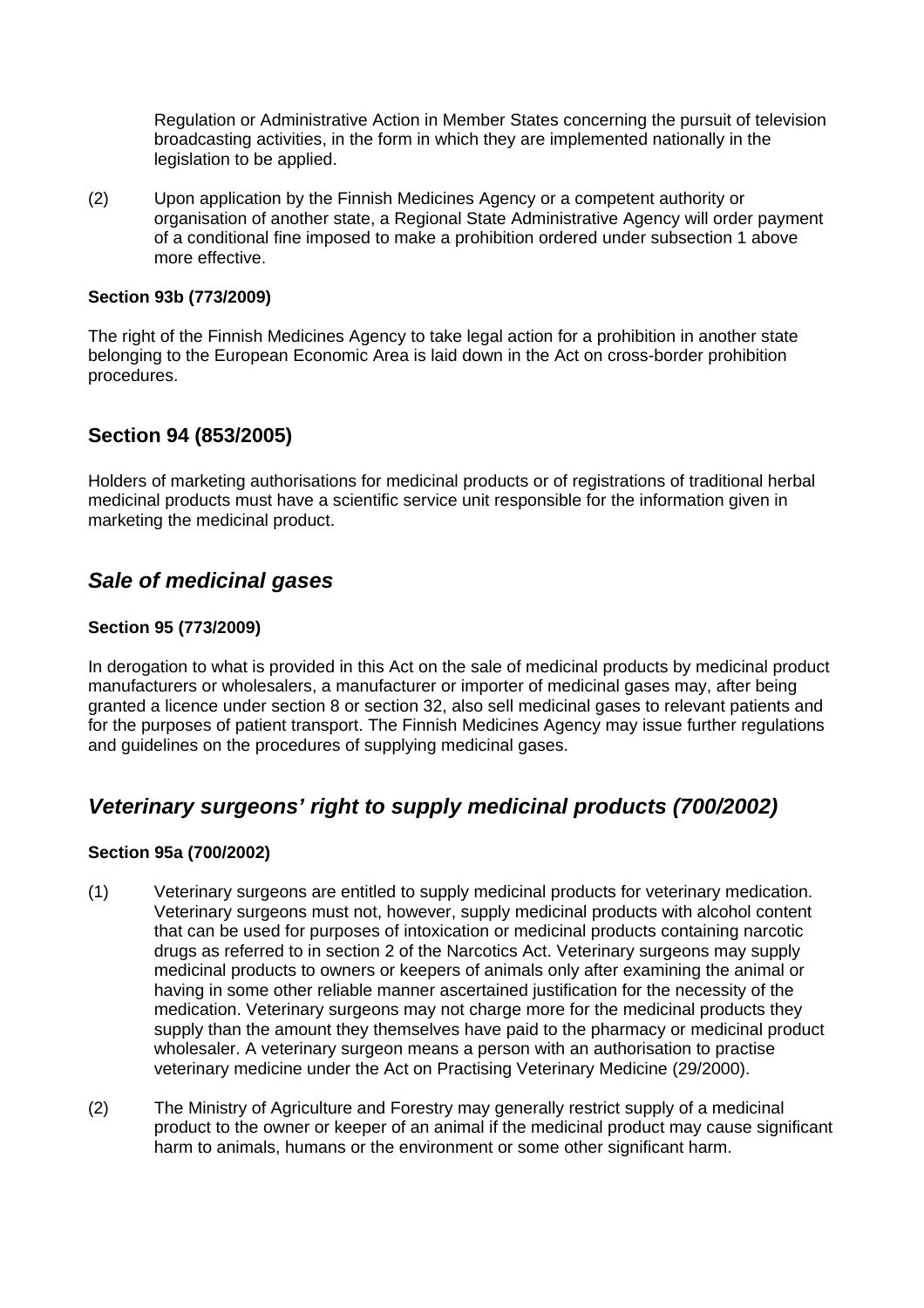### **Section 95b (700/2002)**

- (1) Veterinary surgeons must provide the owner or keeper of an animal with instructions for use of the medicinal product supplied.
- (2) Veterinary surgeons must comply with instructions given concerning proper safe-keeping and storage of the medicinal products they have procured from a pharmacy or a medicinal product wholesaler, and must ensure that expired medicinal products are not kept in stock.
- (3) Veterinary surgeons must keep records of the medicinal products they procure and supply.
- (4) Further provisions concerning the procedures veterinary surgeons are to comply with in storing and supplying medicinal products procured from a pharmacy or a medicinal product wholesaler and the bookkeeping and notification requirements related to the procurement and supply of medicinal products will be issued by Ministry of Agriculture and Forestry decree.

### **Section 95c (1546/2009)**

- (1) Supervision of compliance with provisions on veterinary surgeons' rights to supply medicinal products for veterinary medication falls within the purview of the Finnish Food Safety Authority and the Regional State Administrative Agencies. The Finnish Food Safety Authority may issue provisions concerning individual cases that are necessary for such supervision by the Regional State Administrative Agencies.
- (2) The Finnish Food Safety Authority and the Regional State Administrative Agencies are entitled to receive free of charge all information necessary for supervision from veterinary surgeons, the Finnish Medicines Agency, medicinal product wholesalers and pharmacies, notwithstanding what is provided on confidentiality elsewhere in legislation.
- (3) Provisions concerning procedure in cases where a veterinary surgeon violates or abuses the right to procure or supply medicinal products are laid down in the Act on Practising Veterinary Medicine.

# **Chapter 11 — Sanctions, appeals and authorisation to issue decrees**

## *Penalties*

## **Section 96 (411/2002)**

(1) Punishment for medicinal product offences violating this Act or provisions issued by the European Community on supervision of the medicinal products referred to in this Act or provisions or regulations issued thereunder is laid down in Chapter 44, section 5, of the Criminal Code (39/1889).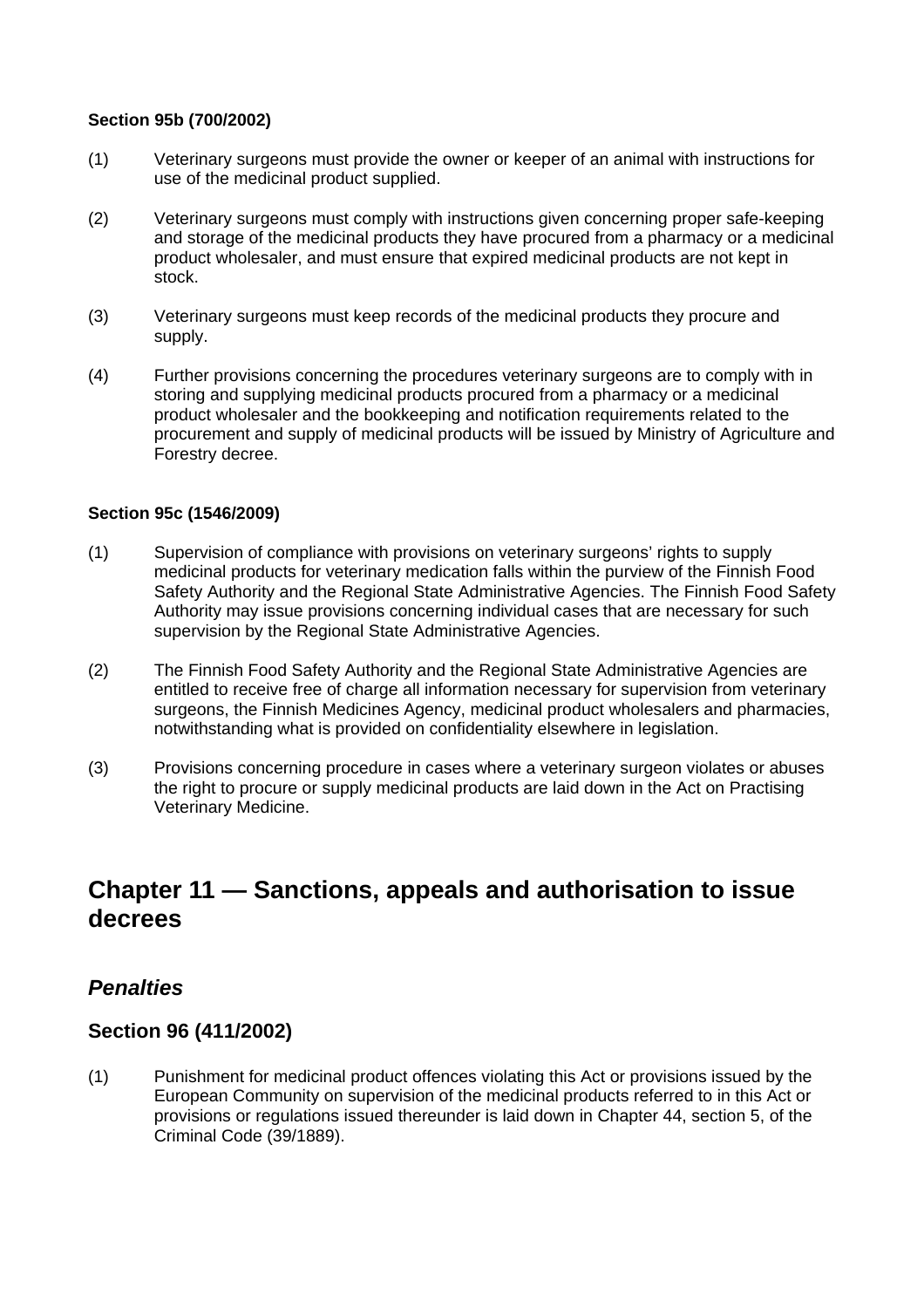(2) Punishment for practising medicinal product wholesaling or operating a pharmacy without a licence required under this Act is laid down in Chapter 44, section 3, of the Criminal Code.

## **Section 97 (643/1995)**

The penalty for breach of the confidentiality obligation laid down in section 90 shall be imposed according to Chapter 38, sections 1 or 2, of the Criminal Code, unless the act is punishable under Chapter 40, section 5, of the Criminal Code or a more severe penalty is laid down elsewhere by law.

## **Section 98 (296/2004)**

- (1) Whoever, either intentionally or through negligence, violates a provision concerning supervision of medicinal products laid down in a decree issued under this Act or under article 95 or article 308 of the Treaty establishing the European Community or thereunder or a general provision or a provision concerning an individual case by
	- 1) manufacturing, importing, storing, carrying for sale or supplying medicinal products referred to in this Act,
	- 2) neglecting to make a notification, provide information or keep records concerning medicinal products referred to in this Act or
	- 3) failing to comply with a prohibition issued by Finnish supervisory authorities or the Commission of the European Communities or the European Union Council concerning the medicinal products referred to in this Act,
	- 4) violating provisions issued in this Act on the marketing of medicinal products, or
	- 5) asking for, accepting or receiving inducements, benefits or gifts prohibited in section 92,

must be sentenced to pay a fine for a *medicinal product offence*, unless a stricter punishment is prescribed elsewhere in law.

(2) Whoever, either intentionally or through negligence, fails to comply with the medicinal products price list referred to in section 58, must also be convicted for a medicinal product offence.

## **Section 99**

Repealed by Act 893/2001.

## **Section 100**

Repealed by Act 411/2002.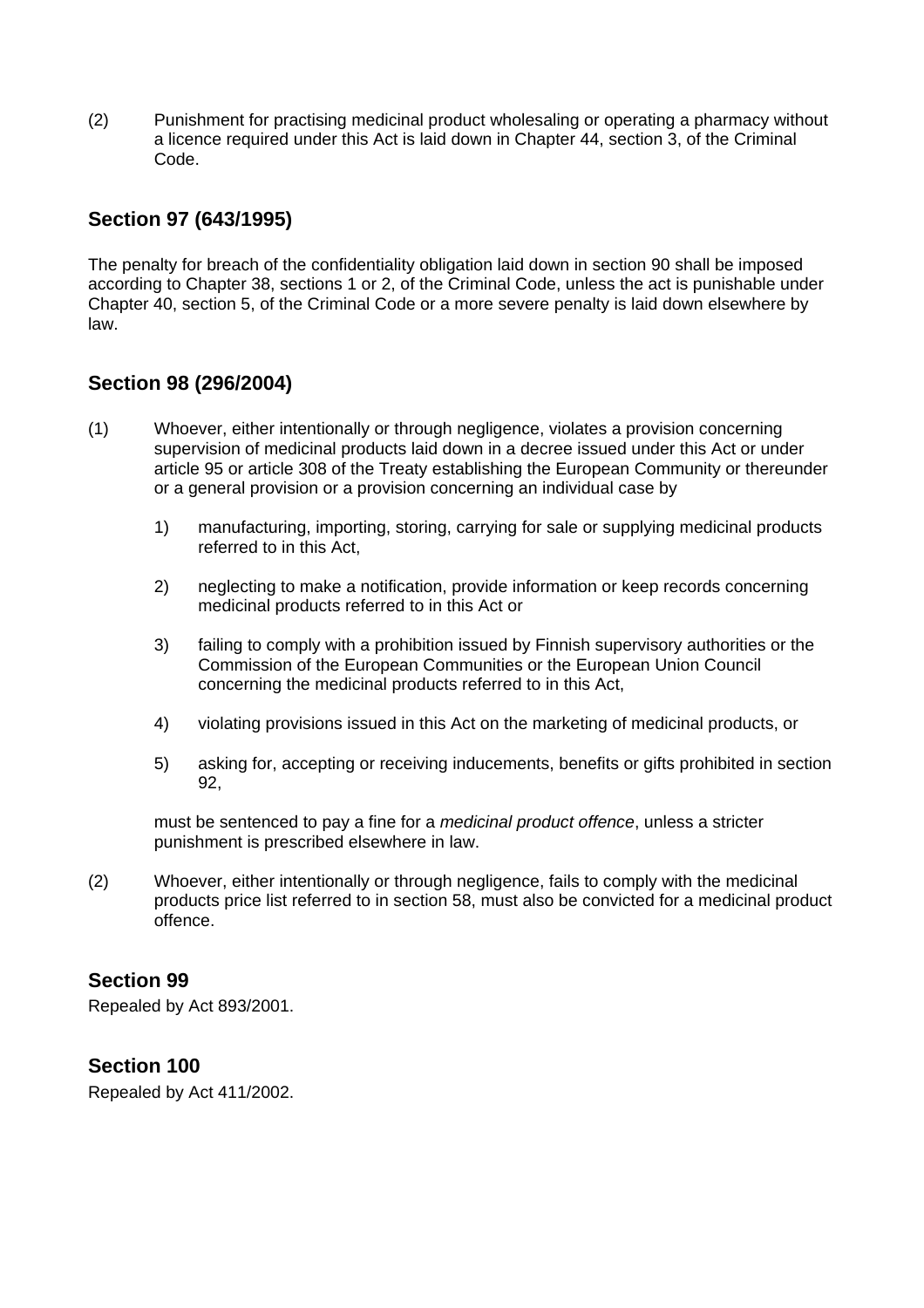# *Certain prohibitions and revocations (1046/1993)*

## **Section 101 (773/2009)**

The Finnish Medicines Agency has the right to prohibit the import, manufacture, distribution, sale or other release for consumption of a medicinal product if it becomes apparent, or there is reason to suspect, that the conditions for granting the marketing authorisation or for registration no longer exist or if the requirements and obligations concerning manufacture or import of the medicinal product are no longer met.

## **Section 101a (773/2009)**

The Finnish Medicines Agency may revoke in part or in full a licence granted for practising the manufacture or wholesaling of medicinal products if any of the requirements for granting the licence are no longer met or if an obligation essential to safety or quality has not been met.

# *Appeals and the correction of factual errors in specific cases*

## **Section 102 (773/2009)**

- (1) Appeals can be made against decisions given by the Finnish Medicines Agency under this Act as provided in the Administrative Judicial Procedure Act (586/1996). Decisions by administrative courts settling matters referred to in sections 40, 41, 52 or 54 may, however, be appealed to the Supreme Administrative Court only if the Supreme Administrative Court grants leave to appeal. No appeal may be made against decisions by administrative courts concerning the requirement to provide information referred to in section 89.
- (2) Leave to appeal can be granted if:
	- 1) it is important to submit the matter to the Supreme Administrative court in view of application of the law in other similar cases or for reasons of consistency in legal practice;
	- 2) there is special reason to submit the matter to the Supreme Administrative Court as a result of an obvious error in the matter; or
	- 3) there is some other weighty reason for granting leave to appeal.
- (3) In addition, the Finnish Medicines Agency is entitled to appeal against decisions made by administrative courts following an appeal if the decision on the matter under appeal was made by the administrative court.
- (4) Decisions made by the Finnish Medicines Agency under sections 2(4), 59, 66, 80, 80a, 87, 87c, 88a, 93, 94 and 101 must be complied with regardless of whether an appeal has been made, unless the appeal authority orders otherwise. Decisions made by the Agency under sections 40, 41, 52 and 54 must not be implemented until they have become legally effective. (1112/2010)
- (5) Notwithstanding what is provided in the Administrative Procedure Act (434/2003) on correcting an error of substance, the Finnish Medicines Agency may revoke its decision on granting a marketing authorisation for a medicinal product, on modifying a medicinal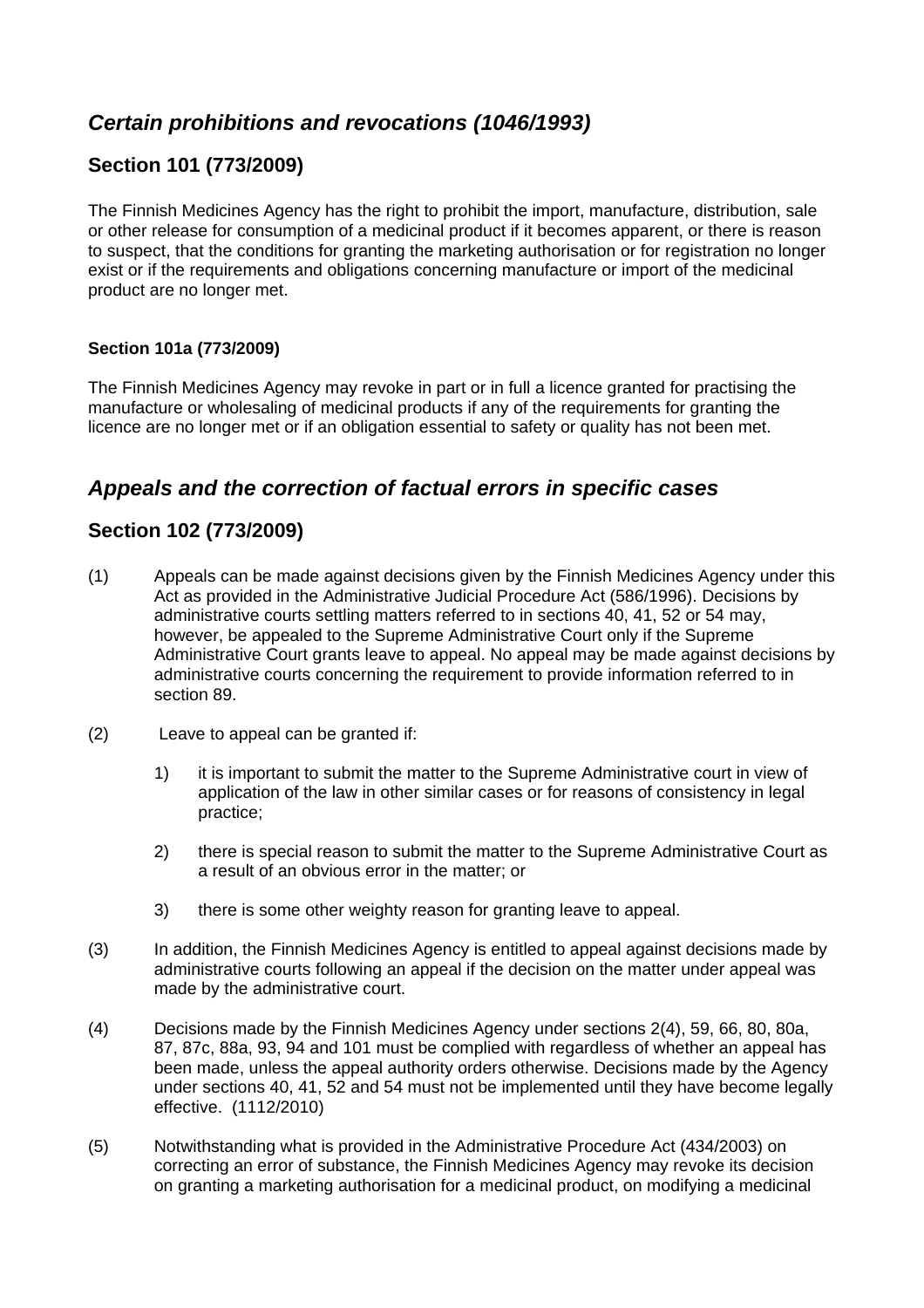product, on revocation of an authorisation granted or on prohibiting release of a medicinal product for consumption, and re-decide the matter if a decision made by an institution of the European Union in the matter referred to above so requires.

## *Authorisation to issue decrees*

## **Section 103 (700/2002)**

Further provisions concerning the implementation of this Act will be issued by Government decree.

# **Chapter 12 — Entry into force and transitional provisions**

# *Entry into force*

## **Section 104**

- (1) This Act enters into force on January 1, 1988.
- (2) This Act repeals the Act on the Pharmacy System of January 4, 1928 (4/1928), as amended, and the Pharmaceutical Preparations Act of December 5, 1935 (374/1935), as amended.
- (3) Measures necessary for the implementation of this Act may be taken before the Act's entry into force.

# *Rights and licences valid at the time of the entry into force of this Act*

## **Section 105**

Whoever, at the time of the entry into force of this Act, is in possession of a licence for the industrial manufacture of pharmaceutical supplies for sale or has a licence to operate in the pharmaceutical supplies trade will continue to be entitled to manufacture medicinal products industrially at a medicinal product manufacturer's facility or engage in wholesaling medicinal products without the licence laid down in this Act. However, a new licence referred to in sections 8 and 32 of this Act must be applied for within three years of the entry into force of this Act, under threat that the previous licence will otherwise be considered to have expired.

# **Section 106**

Whoever, at the time of the entry into force of this Act, has the right to operate a pharmacy business in a pharmacy or subsidiary pharmacy will continue to have this right.

# **Section 107**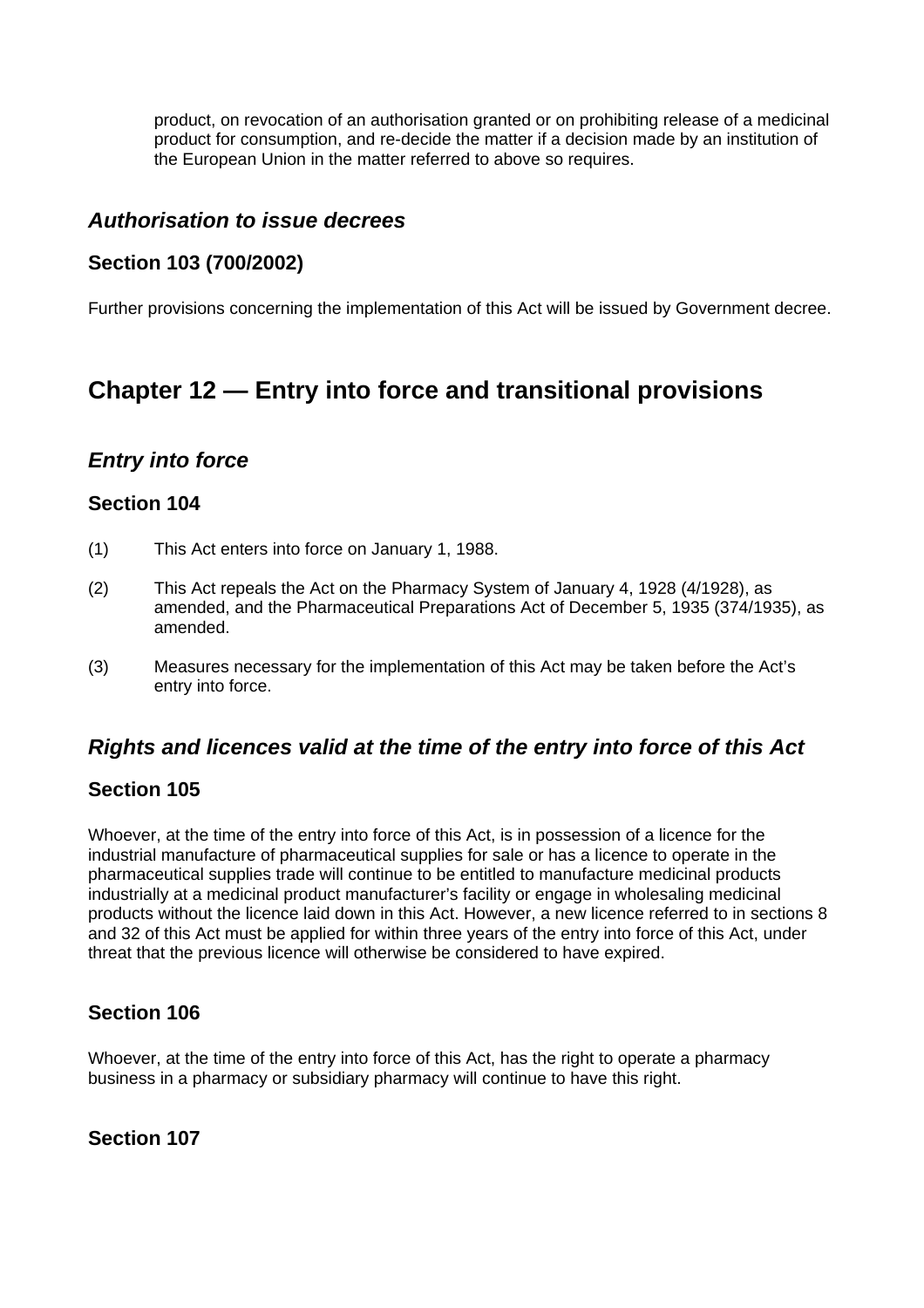A municipality or municipal federation which, at the time of the entry into force of this Act, has a Government-issued licence to operate a special pharmacy in a hospital that it maintains shall, without a different licence, have the right to continue to operate a hospital pharmacy referred to in this Act. A municipality or municipal federation which, at the time of entry into force of this Act, has a licence under the Act on the Pharmacy System for a hospital or health centre that it maintains to otherwise prepare and distribute medicinal products may, notwithstanding this Act's provisions on the qualifications of a dispensary manager, continue to distribute medicinal products from a dispensary referred to in this Act. Private nursing institutions and institutions caring for the mentally handicapped that, at the time of the entry into force of this Act, have the previously mentioned licence to prepare and distribute medicinal products may continue to distribute medicinal products from a dispensary referred to in this Act.

## **Section 108**

A proprietary medicinal product for which the licence granted under the Pharmaceutical Preparations Act to sell or otherwise release it for consumption is valid at the time of the entry into force of this Act may continue to be sold or otherwise released for consumption as a medicinal product referred to in section 20 of this Act. The provisions of this Act shall otherwise also apply to such products.

## **Section 109**

Products for which the licence granted under section 10f of the Pharmaceutical Preparations Act to sell or otherwise release them for consumption is valid at the time of the entry into force of this Act, and products for which a semimedicinal use has been approved in accordance with separate provisions, may continue to be sold to the general public as semimedicinal products referred to in this Act.

Scale of charges, pharmacopoeia and pharmaceutical supplies list valid at the time of the entry into force of this Act

## **Section 110**

The latest approved scale of charges and pharmacopoeia to be complied with in pharmacies at the time of the entry into force of this Act will continue to be followed until a new scale of charges for medicinal products and a pharmacopoeia are approved under this Act for pharmacies to comply with. The National Board of Health must approve the medicinal products list no later than one year after the entry into force of this Act, until which time the pharmaceutical supplies list referred to in the Pharmaceutical Preparations Act shall remain in force.

## **Section 111**

Matters referred to in the Act on the Pharmacy System or in the Pharmaceutical Preparations Act which are being processed by a State Provincial Office, the National Board of Health or the Ministry of Social Affairs and Health at the time of the entry into force of this Act will be dealt with and resolved in accordance with the provisions valid at the time of entry into force of this Act.

Government proposal 87/1986, Economic Committee report 1311986, Committee for Social Affairs report 272/1986.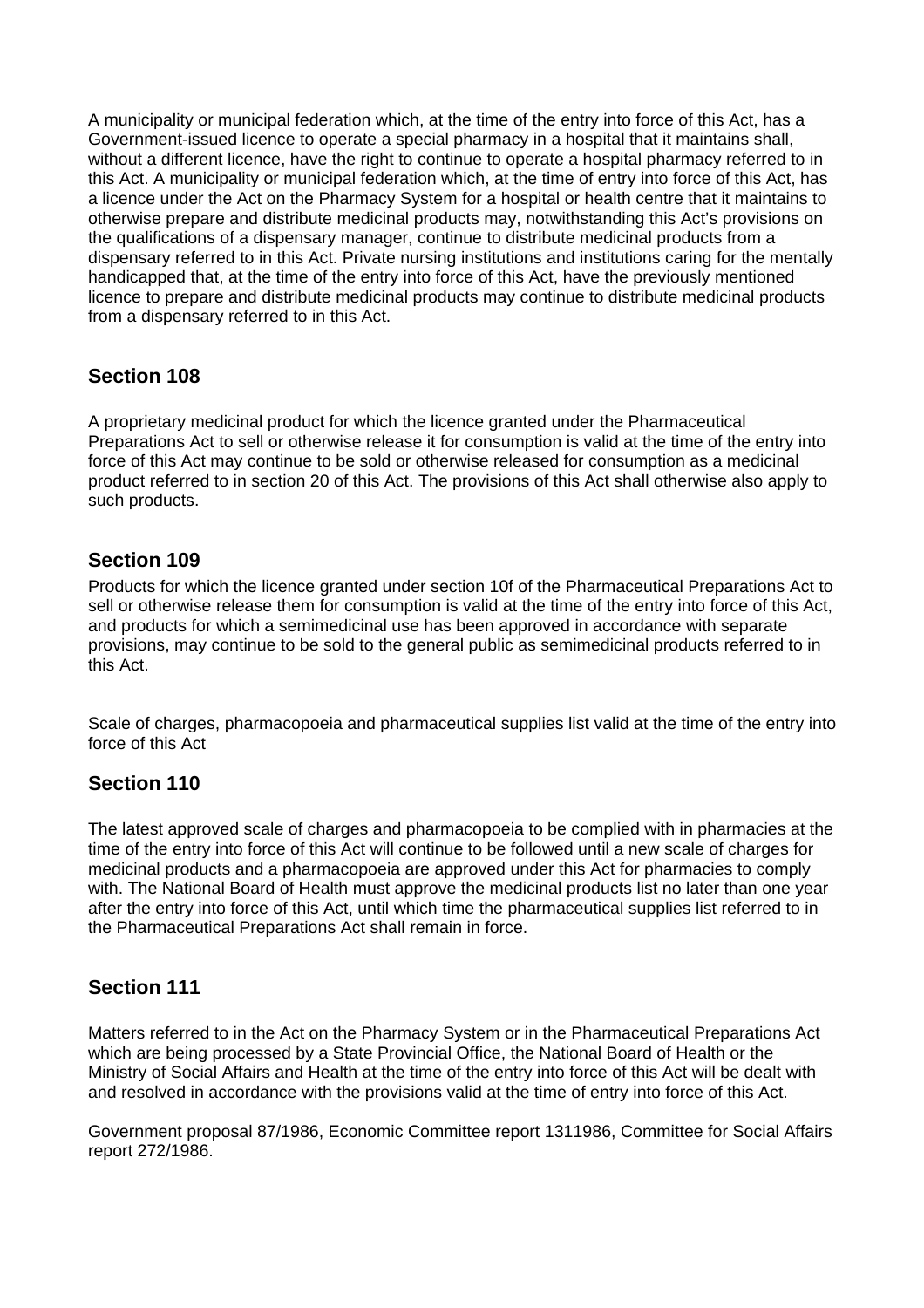# **Entry into force and application of amendment statutes**

## 81/1991:

This Act enters into force on March 1, 1991.

Government proposal 233/1990, Committee for Social Affairs report 44/1990, Committee for Social Affairs report 227/1990.

## 1162/1992:

This Act will enter into force on a date laid down by Decree.

Matters being processed by the National Agency for Welfare and Health at the time of the entry into force of this Act shall be dealt with and resolved in accordance with the provisions valid at the time of entry into force of this Act, with the exception of the provisions of sections 21(1)(4) and of 26(1), under which a change in the price of a product for which a marketing authorisation has been received requires an application to the National Agency for Welfare and Health.

Measures necessary for the implementation of this Act may be taken before the Act's entry into force.

Government proposal 118/1992, Socials Affairs and Health Committee report 30/1992, Grand Committee report 5/1992.

### 248/1993:

This Act enters into force on March 15, 1993.

Government proposal 374/1992, Social Affairs and Health Committee report 1/1993.

### 939/1993:

This Act enters into force on January 1, 1994.

Measures necessary for the implementation of this Act may be taken before the Act's entry into force. Government proposal 171/1993, Social Affairs and Health Committee report 19/1993.

### 1046/1993:

1. This Act will enter into force on a date laid down by Decree. (Act 1046/1993 entered into force on January 1, 1994, as laid down by Decree 1447/1993.)

2. This Act repeals the Act amending the Medicines Act, of November 27, 1992 (1162/1992).

3. Matters being processed by the Finnish Medicines Agency at the time of the entry into force of this Act shall be dealt with and resolved in accordance with the provisions valid at the time of entry into force of this Act, with the exception of the provisions of sections 21(1)(4) and of 26(1), under which a change in the price of a product for which a marketing authorisation has been received requires an application to the Finnish Medicines Agency, and the provisions of Chapter 8.

4. Homeopathic and anthroposophic products that fulfil the requirements laid down in section 21a(1-2) of this Act for which the licence granted under section 69(1) or under section 10f of the Pharmaceutical Preparations Act to sell or otherwise release them for consumption is valid at the time of the entry into force of this Act, will, when the Act enters into force, be designated as registered products referred to in section 21a of the Act.

5. Products other than those referred to above for which the licence granted under section 69(1) or under section 10f of the Pharmaceutical Preparations Act to sell or otherwise release them for consumption is valid at the time of the entry into force of this Act, and products for which a semimedicinal use has been approved in accordance with separate provisions, will, when the Act enters into force, be designated as herbal medicinal products referred to in section 21(2) of this Act with a marketing authorisation and with approved uses for the products.

6. Sales package labelling of products designated as registered products or products with a marketing authorisation in accordance with the above must be adapted, within two years of the entry into force of this Act, to conform with provisions issued by the Finnish Medicines Agency under section 21a and section 30 of the Medicines Act and section 30 of the Medicines Decree.

7. Notwithstanding the provisions of section 24(1) on the validity period of marketing authorisations and the renewal of marketing authorisations, the Finnish Medicines Agency shall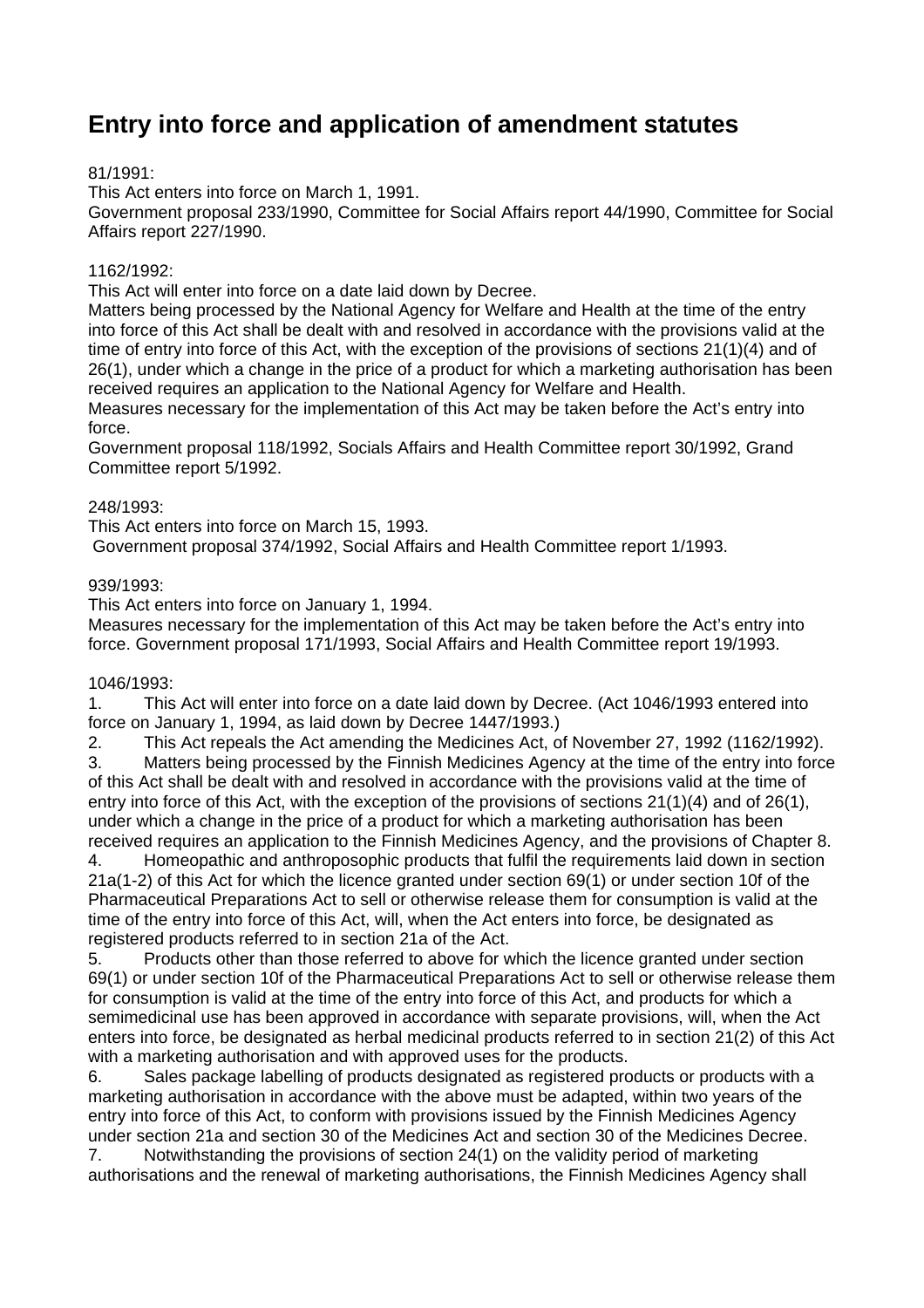determine the period within which holders of marketing authorisations for herbal medicinal products for which the marketing authorisation was received in conformity with the above must apply for renewal of the authorisation.

8. Those who manufacture herbal medicinal products and homeopathic and anthroposophic products referred to above industrially in Finland must, within a year of the entry into force of this Act, submit an application for the licence referred to in section 8 of the Medicines Act to the Finnish Medicines Agency.

9. Wholesalers of herbal medicinal products referred to above must, within a year of the entry into force of this Act, apply to the Finnish Medicines Agency for the licence or recognition referred to in section 32.

10. Measures necessary for the implementation of this Act may be taken before the Act's entry into force.

Appendix II of the EEA agreement: Council Directives (65/65/EEC, 75/318/EEC, 75/319/EEC, 87/21/EEC, 81/851/EEC, 81/852/EEC, 85/432/EEC and 91/356/EEC), Government proposal 101/1993, Social Affairs and Health Committee report 29/1993.

### 416/1995:

This Act enters into force on April 1, 1995.

Measures necessary for the implementation of this Act may be taken before the Act's entry into force.

Government proposal 337/1994, Social Affairs and Health Committee report 52/1994, Council Regulation (EEC) 2309/93; OJ L214, August 24, 1993, p.1, Council Directive 93/39/EEC; OJ L214, August 24, 1993, p.22, 93/40/EEC; OJ L214, August 24, 1993, p.31, 81/851/EEC; OJ L317, November 6, 1981, p. 1.

### 643/1995:

This Act enters into force on September 1, 1995.

Government proposal 94/1993, Legal Committee report 22/1994, Grand Committee report 10/1994.

### 282/1996:

This Act enters into force on May 1, 1996 and remains in force until December 31, 1996. Notwithstanding the provisions of sections 4 and 6(1) of the Act on Central Government Transfers to Local Government (688/1992), the level of central government transfers to local government for social and health care for 1996 will be increased by the total amount of additional costs incurred by municipalities as a result of the entry into force of this Act.

Government proposal 13/1996, Social Affairs and Health Committee report 5/1996, Parliament's reply 35/1996.

### 895/1996:

This Act enters into force on January 1, 1997.

Pharmacy location regulations and pharmacy licence conditions under section 43(3) of the Medicines Act which state that the pharmacy licence incorporates an obligation to keep a subsidiary pharmacy shall cease to be valid no later than three years after the entry into force of this Act, when the Finnish Medicines Agency will determine the area in which a pharmacy shall be located, as referred to in section 40 of this Act. If a condition referred to in section 43(3) of the Medicines Act is incorporated into the pharmacy licence for a pharmacy located alone in a municipality, the condition shall cease to be valid when this Act enters into force.

Measures necessary for the implementation of this Act may be taken before the Act's entry into force.

Government proposal 118/1996, Social Affairs and Health Committee report 19/1996, Parliament's reply 129/1996, Council Directive 83/189/EEC; OJ L109, April 26, 1983, p.8, amended 88/182/EEC; OJ L81, March 26, 1988, p. 75, amended 94/10/EC; OJ L100, April 19, 1994, p.30.

898/1996: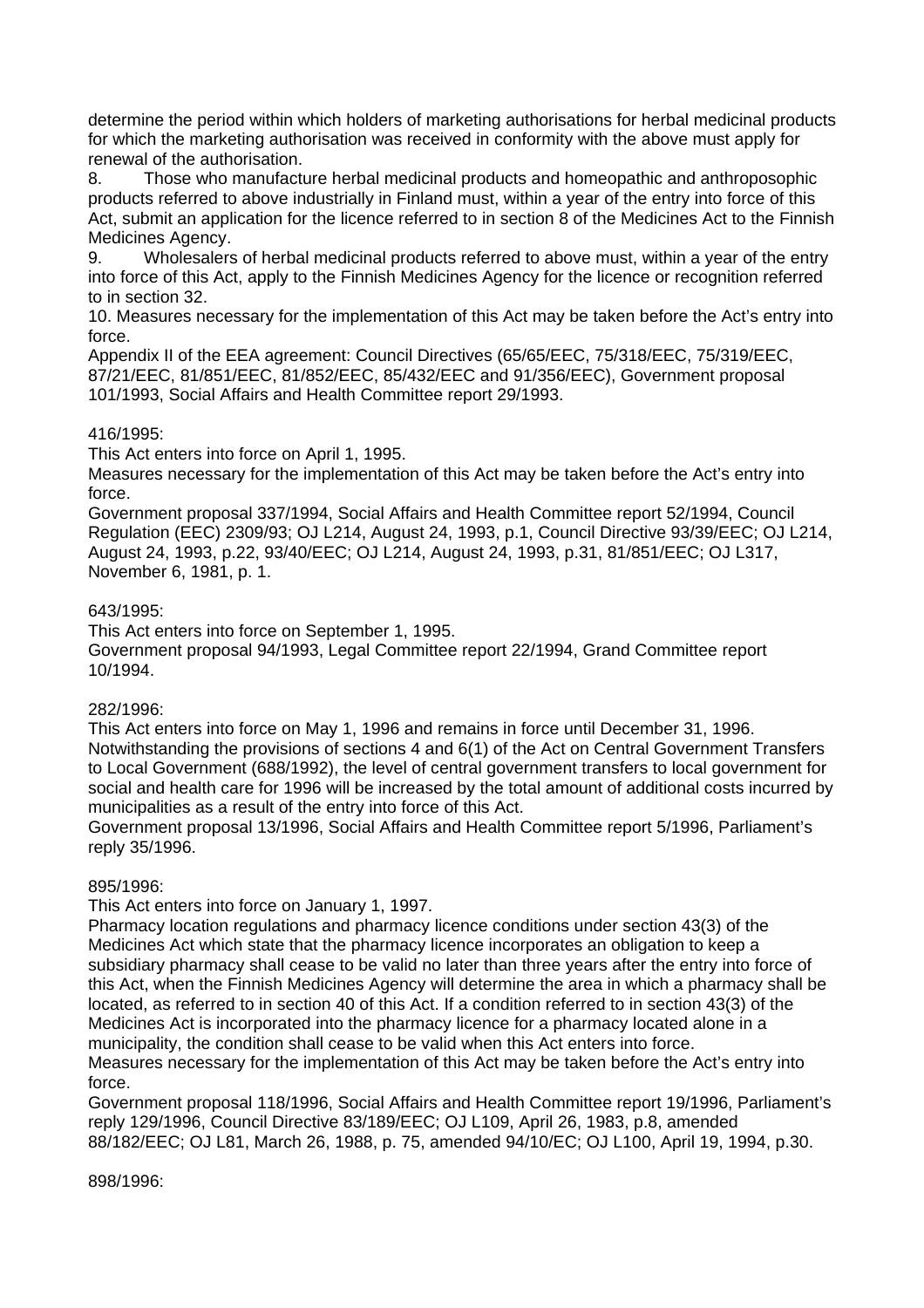This Act enters into force on January 1, 1997 and remains in force until December 31, 1998. (1135/1997)

Notwithstanding the provisions of Chapter 2 of the Act on Central Government Transfers to Local Government (1147/1996), the level of central government transfers to local government for social and health care for 1997 and 1998 will be increased by the total amount of additional costs incurred by municipalities as a result of the entry into force of this Act. (1135/1997) Government proposal 167/1996, Social Affairs and Health Committee report 25/1996, Parliament's reply 143/1996,

### 999/1997:

This Act enters into force on March 1, 1998.

Government proposal 124/1997, Social Affairs and Health Committee report 1511997, Parliament's reply 129/1997.

### 1134/1997:

This Act enters into force on January 1, 1998. Government proposal 175/1997, Social Affairs and Health Committee report 25/1997, Parliament's reply 198/1997.

### 1135/1997;

This Act enters into force on January 1, 1998.

Government proposal 175/1997, Social Affairs and Health Committee report 25/1997, Parliament's reply 198/1997.

### 420/1999:

This Act enters into force on April 1, 1999.

Measures necessary for the implementation of this Act may be taken before the Act's entry into force.

The University of Helsinki must transfer its subsidiary pharmacy located in Kuopio to the University of Kuopio no later than six months after the entry into force of this Act. The conditions of the transfer shall be determined in an agreement drawn up between the two universities. If no agreement is drawn up within the specified time period, the Government shall determine the conditions of the transfer.

The Finnish Medicines Agency must grant the University of Helsinki a licence to establish a new, sixteenth, subsidiary pharmacy to replace the subsidiary pharmacy in Kuopio no later than six months after the Kuopio subsidiary pharmacy has been transferred to the University of Kuopio. An area in the cities of Espoo, Helsinki or Vantaa must be determined from the standpoint of pharmaceutical services as the location of the new subsidiary pharmacy,

Government proposal 276/1998, Social Affairs and Health Committee report 42/1998, Parliament's reply 308/1998.

### 679/1999:

This Act enters into force on December 1, 1999.

Government proposal 30/1998, Administrative Committee report 31/1998, Parliament's reply 303/1998.

#### 1191/2000;

This Act enters into force on January 1, 2001.

Government proposal 178/2000, Economic Committee report 36/2000, Parliament's reply 183/2000, Directive 98/27/EC of the European Parliament and of the Council (31998L0027); OJ L 166, June 11, 1998, p.51.

### 893/2001:

This Act enters into force on January 1, 2002. Government proposal 80/2000, Legal Committee report 14/2001, Parliament's reply 94/2001.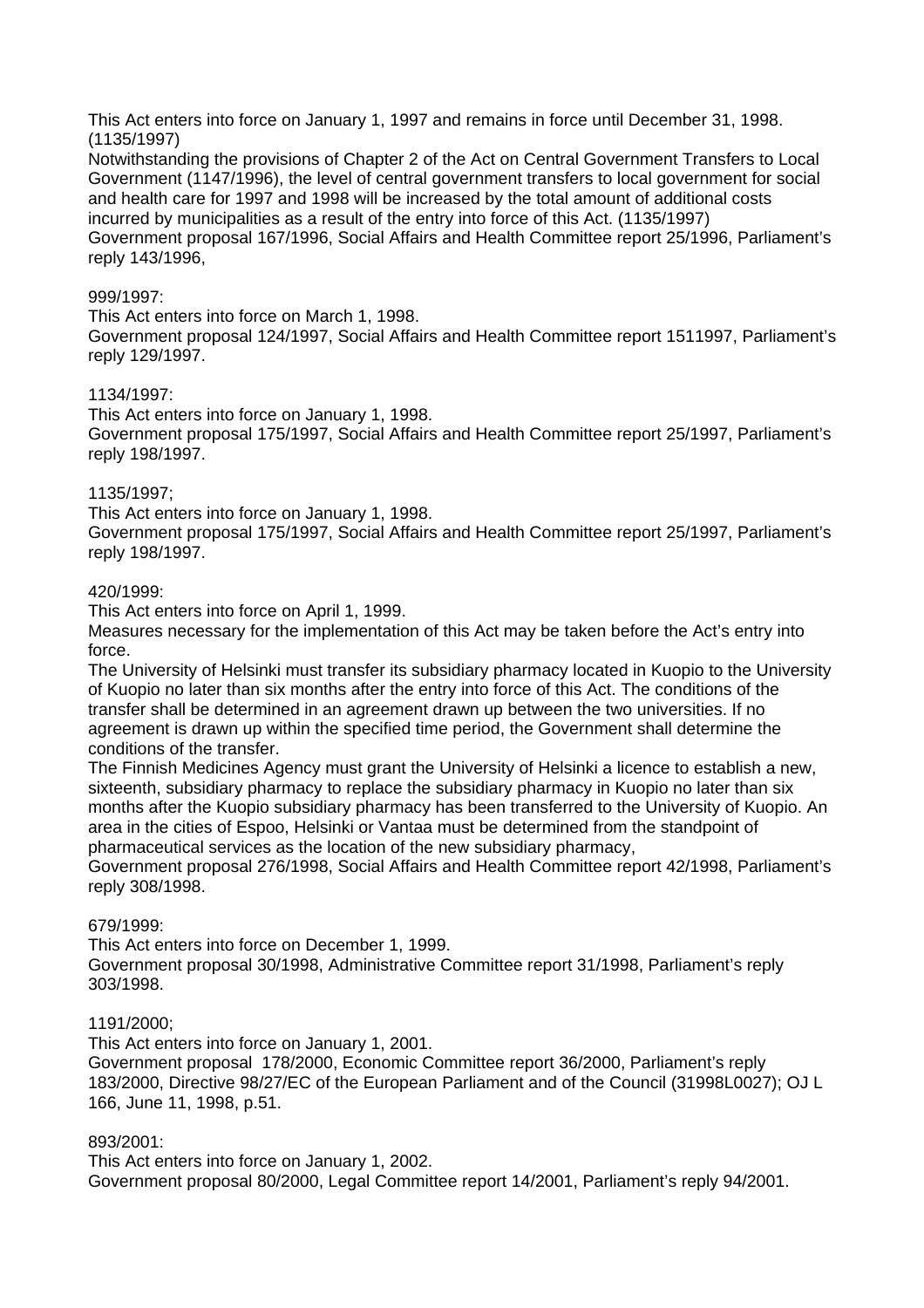## 411/2002:

This Act enters into force on September 1, 2002. Government proposal 17/2001, Legal Committee report 5/2002, Parliament's reply 35/2002.

## 700/2002:

This Act enters into force on January 1, 2003.

This Act repeals the Decree on the right of veterinary surgeons to supply medicinal products for veterinary purposes of December 23, 1987 (113511987), as amended.

Measures necessary for the implementation of this Act may be taken before the Act's entry into force.

Government proposal 46/2002, Social Affairs and Health Committee report 14/2002, Parliament's reply 91/2002.

### 1081/2002:

This Act enters into force on March 1, 2003.

Government proposal 146/2002, Social Affairs and Health Committee report 32/2002, Parliament's reply 166/2002.

## 80/2003:

This Act enters into force on April 1, 2003.

Measures necessary for the implementation of this Act may be taken before the Act's entry into force. When supplying medicinal products on the basis of a prescription issued before the entry into force of this Act, the product shall be exchanged in accordance with section 57b if the purchaser wishes the medicinal product to be exchanged for a lower cost product. The purchaser of the medicinal product must be informed of the possibility of exchange under section 57. Government proposal 165/2002, Social Affairs and Health Committee report 39/2002, Parliament's reply 209/2002.

### 296/2004:

This Act enters into force on May 1, 2004.

The provisions of this Act must be complied with as appropriate in clinical trials that have been initiated when this Act enters into force.

Measures necessary for the implementation of the Act may be taken before the Act's entry into force,

Government proposal 20/2004, Social Affairs and Health Committee report 5/2004, Parliament's reply 33/2004, Directive 2001/20/EC of the European Parliament and of the Council (32001L0020), OJ L121 May 1, 2001 pp. 34-44, Directive 2001/83/EC of the European Parliament and of the Council (32001L0083), OJ L311 November 28, 2001 pp. 67-128.

## 853/2005:

(1) This Act enters into force on 7 November, 2005. Section 17(3), however, enters into force on 1 June 2006. The provisions of this Act apply to all authorisation, registration, change and renewal applications made on 30 October 2005 or later.

(2) Measures necessary for the implementation of this Act may be undertaken before the Act's entry into force.

(3) The marketing authorisations granted to medicinal products before the entry into force of this

Act must be renewed in accordance with this Act. If a marketing authorisation expires within six months of the entry into force of this Act, the renewal application may be made in derogation to the fixed period laid down in section 24(2), however at least three months before the expiry. If, at the time this Act enters into force, a valid marketing authorisation has been renewed one or more times before the entry into force of the Act, the Finnish Medicines Agency will issue separate orders concerning specifications and documents to be appended to such a renewal application. (4) If a medicinal product that is a traditional herbal medicinal product under the definition of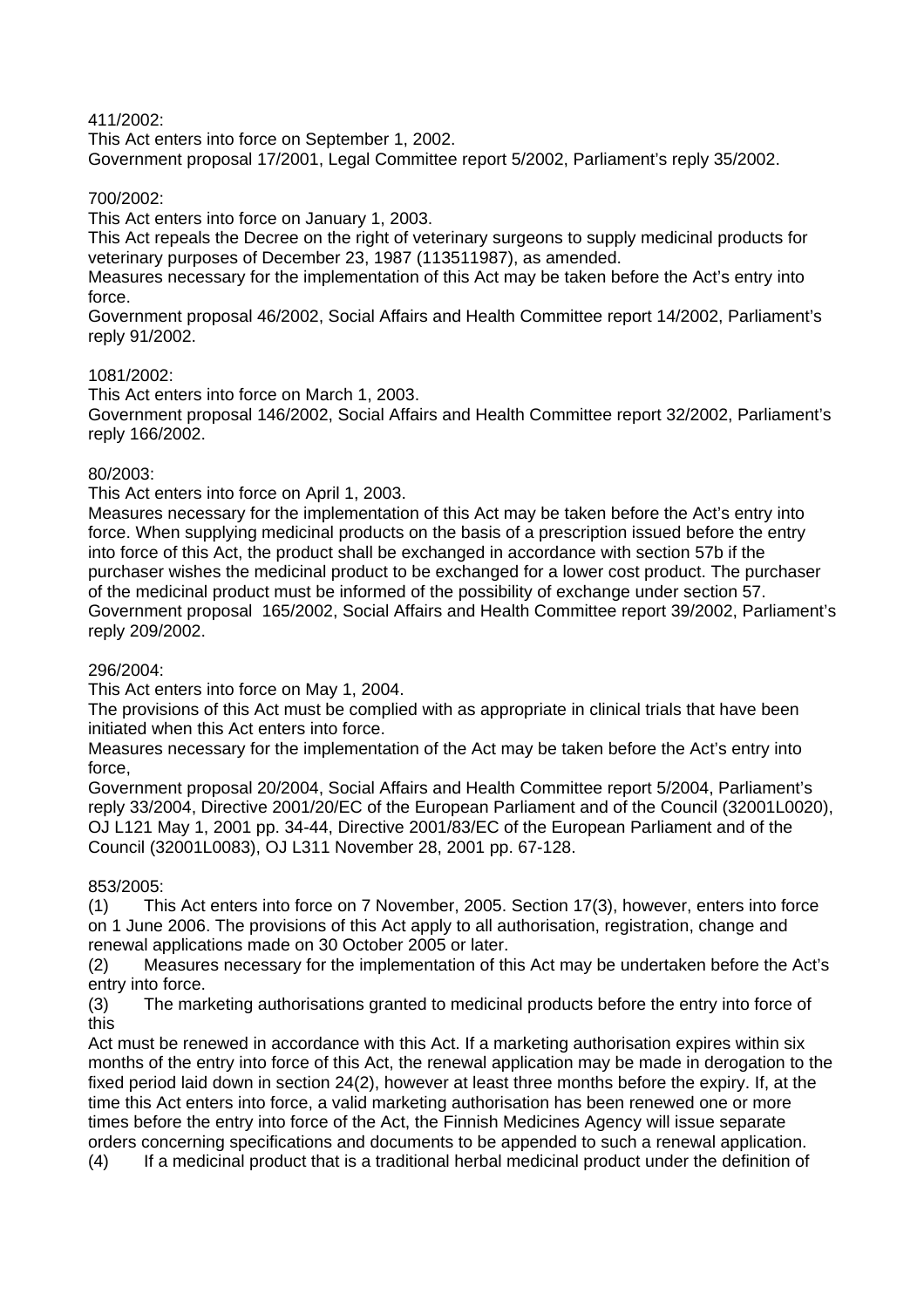section 5a has a valid marketing authorisation at the time this Act enters into force, the Finnish Medicines Agency must convert the marketing authorisation into a registration under section 22 when it is renewed. If a medicinal product defined in section 5a has been classified as a food product before the entry into force of this Act, registration of the product must be applied for by 31 December 2007. If registration has been applied for by the said time limit, a traditional herbal medicinal product referred to in this subsection may be sold without registration until the Finnish Medicines Agency gives a decision on the application. A marketing authorisation under this Act must be applied for in the case of medicinal products that have been granted marketing authorisations as natural remedies but are not traditional herbal medicinal products referred to in section 5a when marketing authorisations in force at the time of the entry into force of this Act are renewed.

(5) A marketing authorisation must be applied for in the case of medicinal gases that are being marketed at the time of the entry into force of this Act but do not have a marketing authorisation by 31 December 2007. If such an application has been made by the said time limit, the medicinal gas concerned may be sold without a marketing authorisation until the Finnish Medicines Agency gives a decision on the application. The Finnish Medicines Agency may, however, before issuing a decision on the marketing authorisation, prohibit the sale of the medicinal gas on grounds referred to in section 101 of the Medicines Act.

(6) If the European Communities have granted a marketing authorisation to a medicinal product

for which marketing authorisation has been applied on 19 November 2005 or earlier, the time limit referred to in section 21a(1) is ten years. The time limit is six years for other reference medicinal products based on marketing authorisation applications made before the entry into force of this Act. If a marketing authorisation for a reference medicinal product has been applied for before the entry into force of this Act, section 21a(2-4) does not apply to the reference medicinal product's marketing authorisation.

(7) In the case of medicinal products that have been granted a marketing authorisation before the

entry into force of this Act, the fixed period of three years referred to in section 29(1)(3) is calculated from the entry into force of this Act.

(8) The National Veterinary and Food Research Institute Finland, the National Public Health Institute and the Finnish Red Cross may import, manufacture and distribute medicinal products under the provisions in force at the time of the entry into force of this Act until the end of 2007. After this, importing, manufacturing and distributing medicinal products will require an authorisation under this Act. After the entry into force of this Act, importing, manufacturing and distributing of medicinal products by the National Veterinary and Food Research Institute, the National Public Health Institute and the Finnish Red Cross will be supervised in accordance with section 77. Government proposal 108/2005, Constitutional Law Committee report 33/2005, Social Affairs and Health Committee report 17/2005, Parliament's reply 124/2005, Directive 2001/82/EEC of the European Parliament and of the Council (32001L0082); OJ L 311, 6.11.2001 p. 1, Directive 2001/83/EC of the European Parliament and of the Council (32004L0083); OJ L 311, 6.11.2001, p. 67, Directive 2004/24/EC of the European Parliament and of the Council (32004L0024); OJ L 136, 31.3.2004 p. 85, Directive 2004/27/EC of the European Parliament and of the Council (32004L0027); OJ L 136, 31.3.2004 p. 34,Directive 2004/28/EC of the European Parliament and of the Council (32004L0028); OJ L 136, 31.3.2004, p. 58.

### 22/2006:

(1) This Act enters into force on 1 February 2006.

(2) Measures necessary for the implementation of this Act may be undertaken before the Act's entry into force.

(3) Section 37a of this Act applies only to medicinal products supplied to pharmacies after the entry into force of this Act, In the case of the supply of a medicinal product based on an agreement made before the entry into force of this Act, Section 37a will apply, however six months from the entry into force of the Act.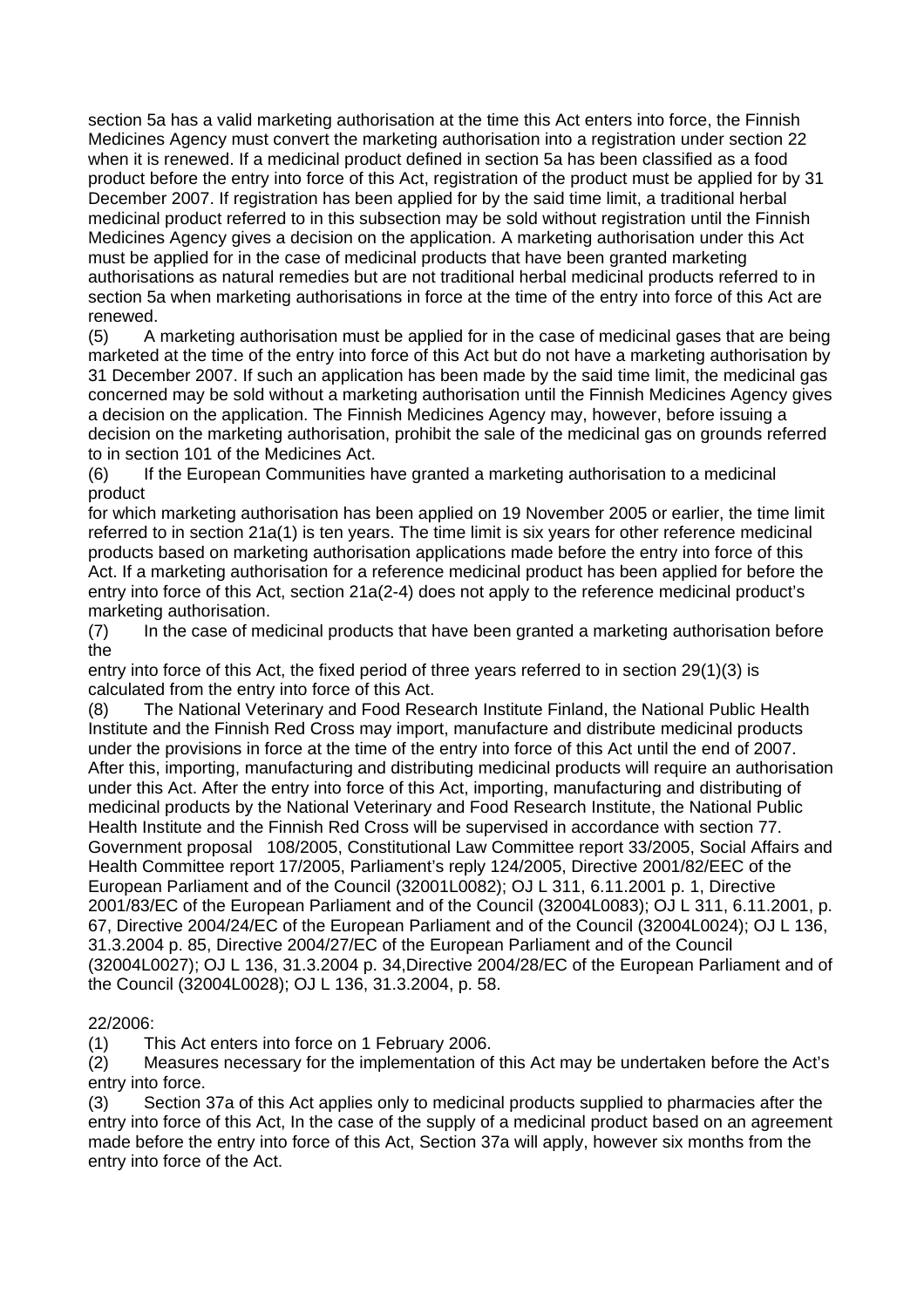(4) If a medicinal product has been granted a marketing authorisation before the entry into force of

this Act and the holder of the marketing authorisation submits to the Finnish Medicines Agency within four months of the entry into force of this Act an explanation referred to in section 57c(2)(3) concerning the validity of a patent or a supplementary protection certificate referred to in section 57c(2)(1), a product that has not been defined as comparable and its generic medicinal products must not be defined as comparable during the validity of the patent or the supplementary protection certificate. If a medicinal product is imported by different importers, these same products may, however, be defined as mutually comparable in spite of a valid patent or supplementary protection certificate.

(5) If a medicinal product and its generic medicinal products have been defined as comparable at

the time of the entry into force of this Act, the Finnish Medicines Agency must remove these products from the list of comparable products if the holder of the marketing authorisation submits an explanation referred to in section 57c(2)(3) within four months of the entry into force of this Act. The removal must take place when the list of comparable medicinal products is drawn up following the submission of the explanation concerning a patent or supplementary protection certificate. If a medicinal product is imported by different importers, these same products may, however, be defined as mutually comparable in spite of a valid patent or supplementary protection certificate. Government proposal 107/2005, Social Affairs and Health Committee report 32/2005, Parliament's reply 196/2005.

### 298/2006:

This Act enters into force on 1 May 2006.

Government proposal 203/2005, Agriculture and Forestry Committee report 2/2006, Parliament's reply 31/2006.

## 62/2007:

This Act enters into force on 1 April 2007.

Measures necessary for the implementation of this Act may be undertaken before the Act's entry into force.

Government proposal 250/2006, Social Affairs and Health Committee report 43/2006, Parliament's reply 216/2006.

### 803/2007:

This Act enters into force on 1 April 2009.

The National Agency for Medicines will publish no later than on 30 January 2009 the list on mutually comparable medicinal products which takes effect on 1 April 2009.

Measures necessary for the implementation of this Act may be undertaken before the Act's entry into force.

Government proposal 100/2008, Social Affairs and Health Committee report 24/2008, Parliament's reply 138/2008.

### 311/2009:

This Act enters into force on 18 May 2009. Section 15c, however, enters into force on 1 January 2010.

Measures necessary for the implementation of this Act may be undertaken before the Act's entry into force.

Government proposal 21/2009, Social Affairs and Health Committee report 8/2009, Parliament's reply 32/2009, Regulation (EC) no. 1394/2007 of the European Parliament and of the Council (32007R1394); OJ L. 324, 10.12.2007, p. 121; Directive 2008/97/EC of the European Parliament and of the Council; (32008L0097); OJ L. 318, 28.11.2008, p.9.

### 595/2009:

This Act enters into force on 1 November 2009.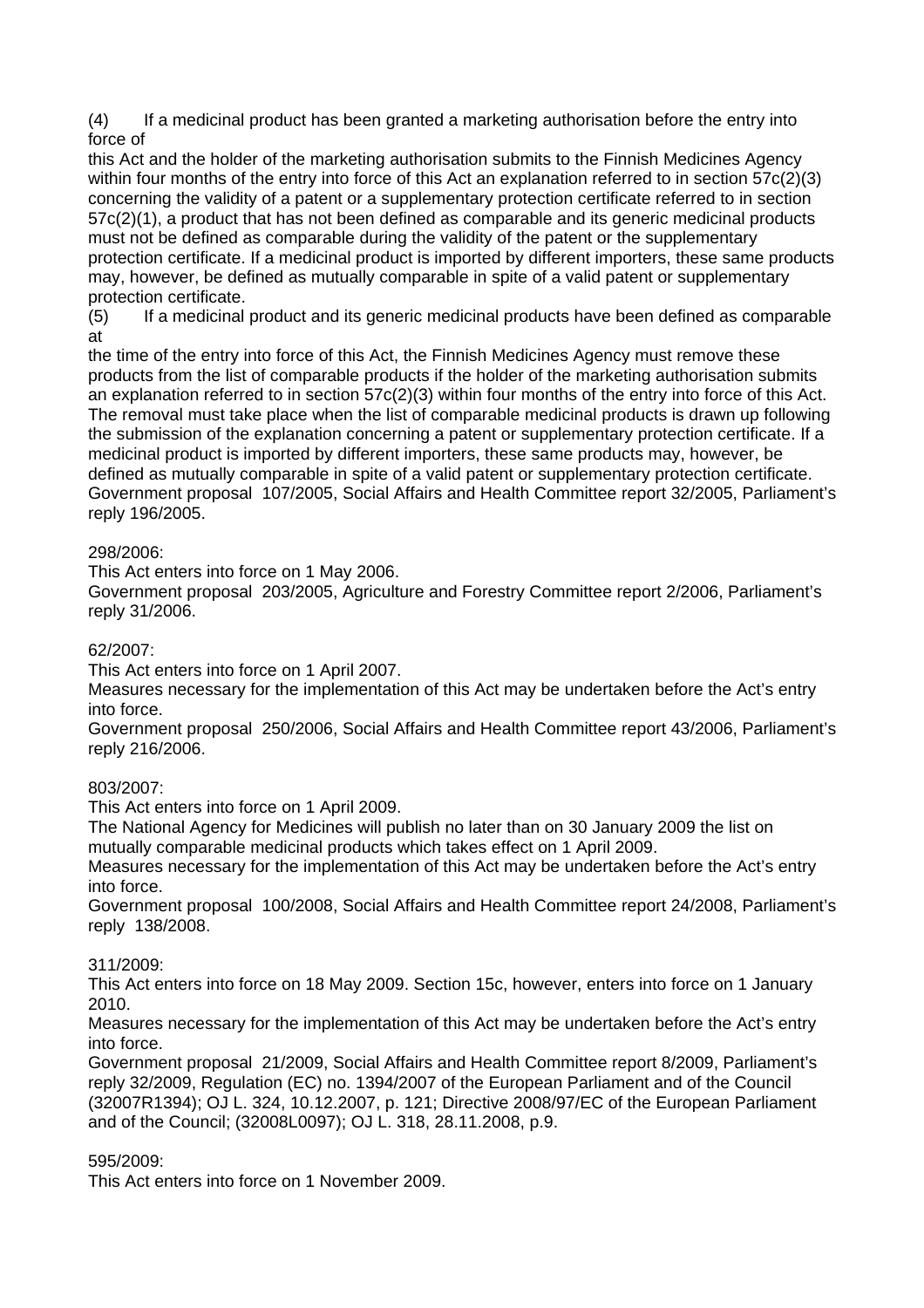Measures necessary for the implementation of this Act may be undertaken before the Act's entry into force.

Government proposal 74/2009, Social Affairs and Health Committee report 21/2009, Parliament's reply 96/2009.

### 773/2009:

This Act enters into force on 1 November 2009. Section 15c, however, enters into force on 1 January 2010.

Measures necessary for the implementation of this Act may be undertaken before the Act's entry into force.

Government proposal 166/2009, Social Affairs and Health Committee report 28/2009, Parliament's reply 122/2009.

### 1546/2009:

This Act enters into force on 1 January 2010.

Measures necessary for the implementation of this Act may be undertaken before the Act's entry into force.

Government proposal 161/2009, Administration Committee report 18/2009, Parliament's reply 205/2009.

### 1727/2009:

This Act enters into force on 1 January 2010.

Government proposal 174/2009, Administration Committee report 19/2009, Parliament's reply 223/2009.

### 435/2010:

This Act enters into force on 1 July 2010.

Measures necessary for the implementation of this Act may be undertaken before the Act's entry into force.

Government proposal 283/2009, Social Affairs and Health Committee report 2/2010, Parliament's reply 32/2010.

### 699/2010:

This Act enters into force on 1 October 2010.

Measures necessary for the implementation of this Act may be undertaken before the Act's entry into force.

Government proposal 180/2009, Social Affairs and Health Committee report 14/2010, Parliament's reply 102/2010.

#### 1112/2010:

This Act enters into force on 1 February 2011.

Applications for licenses pending before the entry into force of the Act are processed in accordance with the provisions of the Act in force at the time of entry into force of the Act. Medicine chest licences granted before this Act enters into force remain in force. Medicine chest licences can no longer be renewed after this Act enters into force. Pharmacists licensed to maintain a medicine chest may, however, submit to the Finnish Medicines Agency an application to replace the medicine chest licence with a pharmacy service point authorisation if the requirements for a pharmacy service point under section 52a are met. In the event of a change in the licensed pharmacist, the new pharmacist wishing to establish a pharmacy service point must apply for the authorisation referred to in section 52a.

Measures necessary for the implementation of this Act may be undertaken before the Act's entry into force.

Government proposal 94/2010, Social Affairs and Health Committee report 22/2010, Parliament's reply 145/2010.